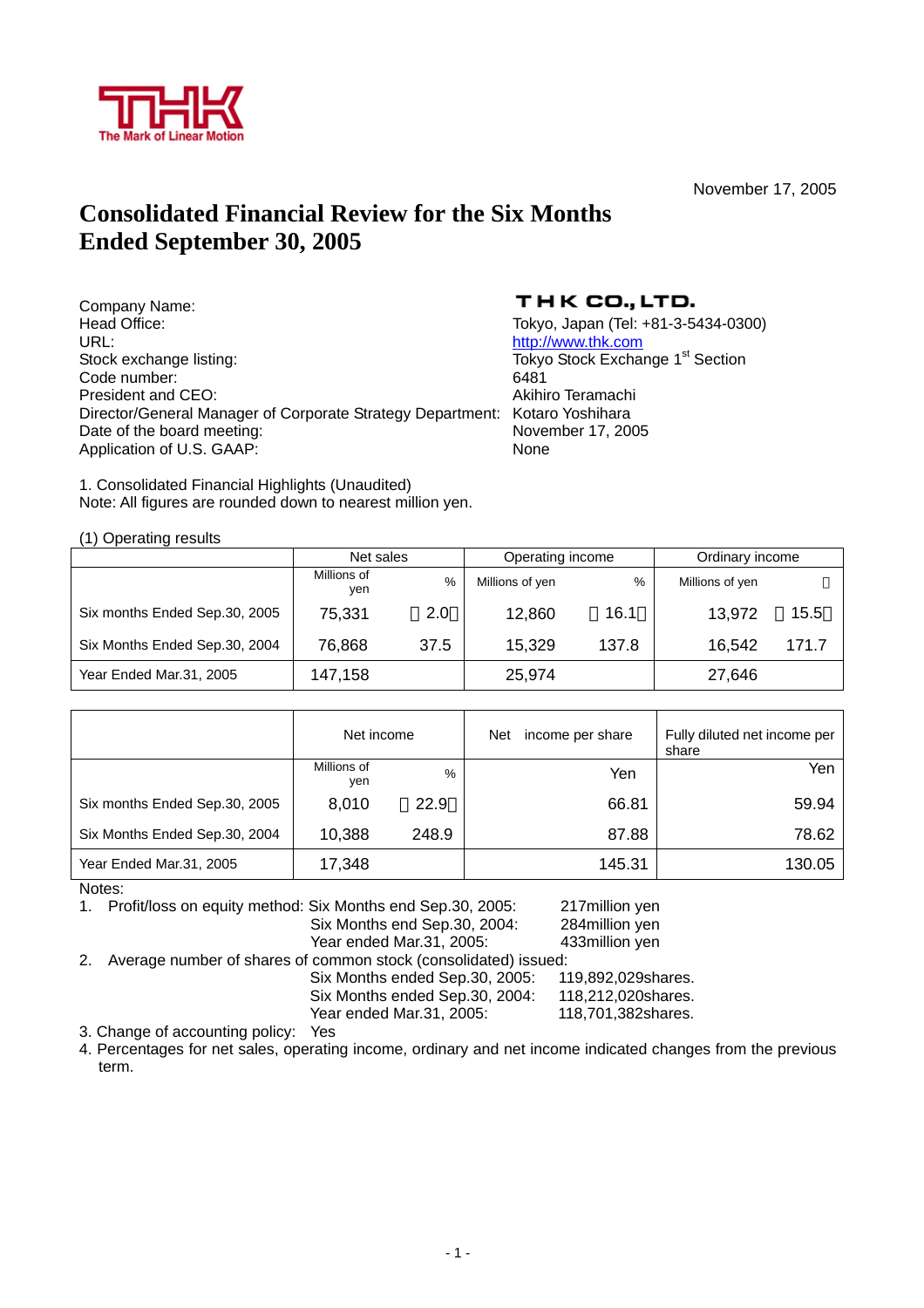

### (2) Financial position

|                               | <b>Total assets</b> | Shareholders'<br>equity | Equity ratio | Shareholders'<br>equity per share |
|-------------------------------|---------------------|-------------------------|--------------|-----------------------------------|
|                               | Millions of yen     | Millions of yen         | $\%$         | Yen                               |
| Six months Ended Sep.30, 2005 | 225,651             | 145,671                 | 64.6         | 1,156.78                          |
| Six months Ended Sep.30, 2004 | 205,848             | 118,190                 | 57.4         | 999.83                            |
| Year ended Mar.31, 2004       | 220,007             | 127,649                 | 58.0         | 1,067.42                          |

Note: Number of shares of common stock (consolidated) issued as of Six months ended Sep.30, 2005: 125,927,973 shares<br>Six months ended Sep.30, 2004: 118,210,676 shares Six months ended Sep.30, 2004: Year ended Mar.31, 2005: 119,493,725 shares

(3)Consolidated cash flow position

|                               | Cash flow from<br>operating<br>activities | Cash flow from<br>Investing<br>activities | Cash flow from<br>financing<br>activities | Cash and cash<br>equivalents at<br>the end of the<br>period |
|-------------------------------|-------------------------------------------|-------------------------------------------|-------------------------------------------|-------------------------------------------------------------|
|                               | Millions of yen                           | Millions of yen                           | Millions of yen                           | Millions of yen                                             |
| Six months Ended Sep.30, 2005 | 8,236                                     | 5,851                                     | 467                                       | 78,439                                                      |
| Six months Ended Sep.30, 2004 | 8,028                                     | 3,000                                     | 890                                       | 61,429                                                      |
| Year ended Mar.31, 2005       | 22,378                                    | 7,171                                     | 1,821                                     | 75,987                                                      |

(4)Scope of consolidation and application of equity method Consolidated subsidiaries: 20 companies Unconsolidated subsidiaries using the equity method: 0 company Affiliates using the equity method: 1 company

- -
	-

(5)Changes in scope of consolidation and application of equity method Consolidated companies: Additions: 2 companies Deletion: 0 company Companies using the equity method: Additions: 0 company Deletion: 0 company

2. Corporate estimates for the year ending March 31, 2006(April 1, 05 ~ March 31, 06)

|                          | Net sales       | Operating income | Ordinary income | Net income      |
|--------------------------|-----------------|------------------|-----------------|-----------------|
| Year ending Mar.31, 2006 | Millions of yen | Millions of yen  | Millions of yen | Millions of yen |
|                          | 155.000         | 25,400           | 27,100          | 16,000          |

For reference: Estimate of net income per share for the year ending March 31, 2006: 127.06 Yen

(By forecast average number of shares of common stock year of period)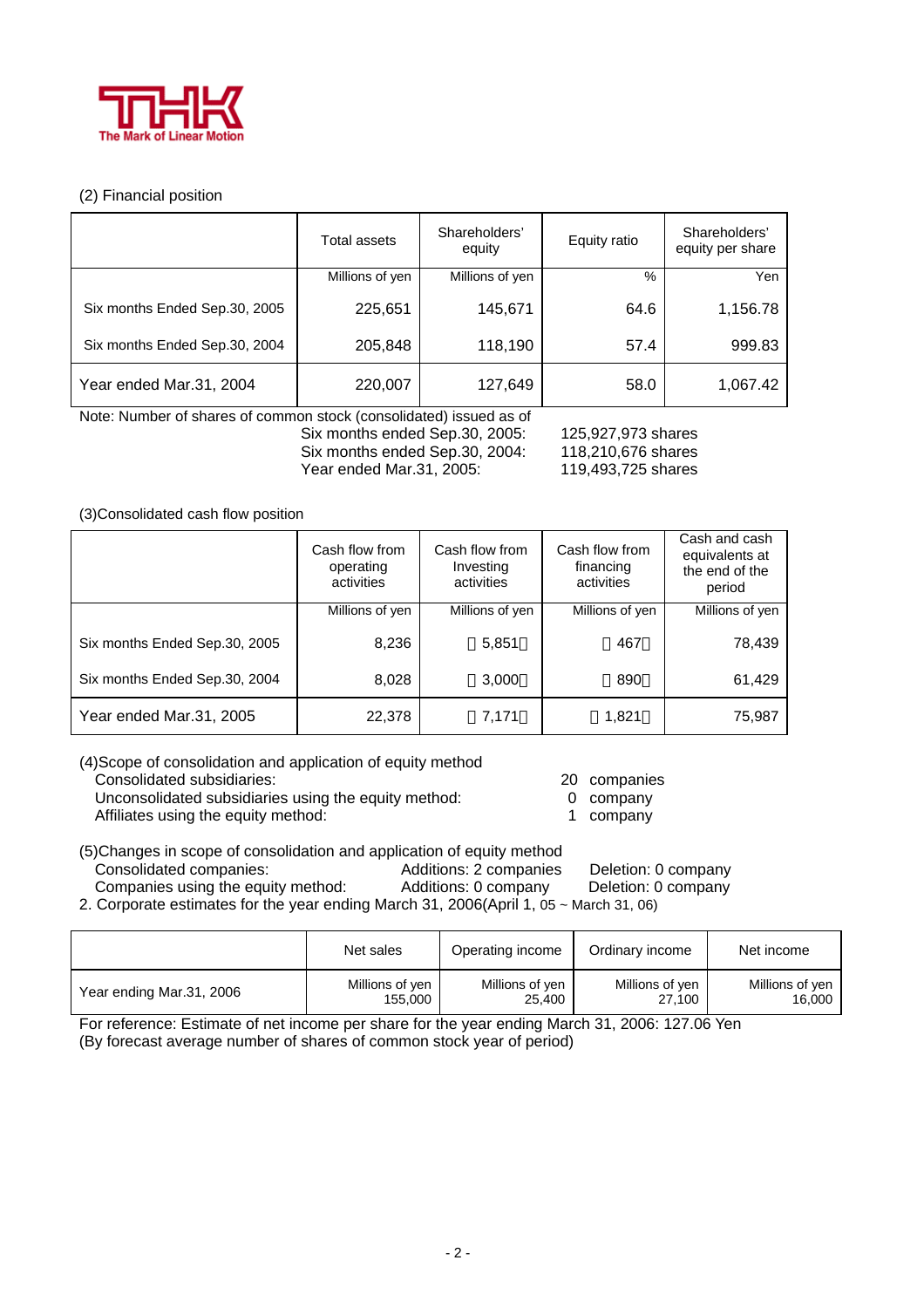### **Status of the Corporate Group**

The company's business group consists of twenty-five subsidiaries and three affiliated companies, which engage in the manufacture and distribution of the subcomponents of equipment and machinery, centering on linear motion systems, ball screws, and spherical joints.

These products are manufactured by the company itself, as well as by THK NIIGATA CO., LTD., and DAITO SEIKI CO., LTD., in Japan, and by THK Manufacturing of America, Inc., THK Neturen America, L.L.C., THK Manufacturing of Europe S.A.S., PGM Ballscrews Ireland Ltd., DALIAN THK CO., LTD., THK MANUFACUTURING OF CHINA (WUXI) CO., LTD., and SAMICK LMS CO., LTD in foreign countries.

The company sells these products through its own distribution channels TALK SYSTEM CO., LTD. in Japan, and using its own sales channels, THK America, Inc., THK Europe B.V., THK GmbH, THK France S.A.S., THK TAIWAN CO., LTD, THK (SHANGHAI) CO., LTD. and SAMICK LMS CO., LTD., in foreign countries.

A diagram of the main THK Group companies is as follows:

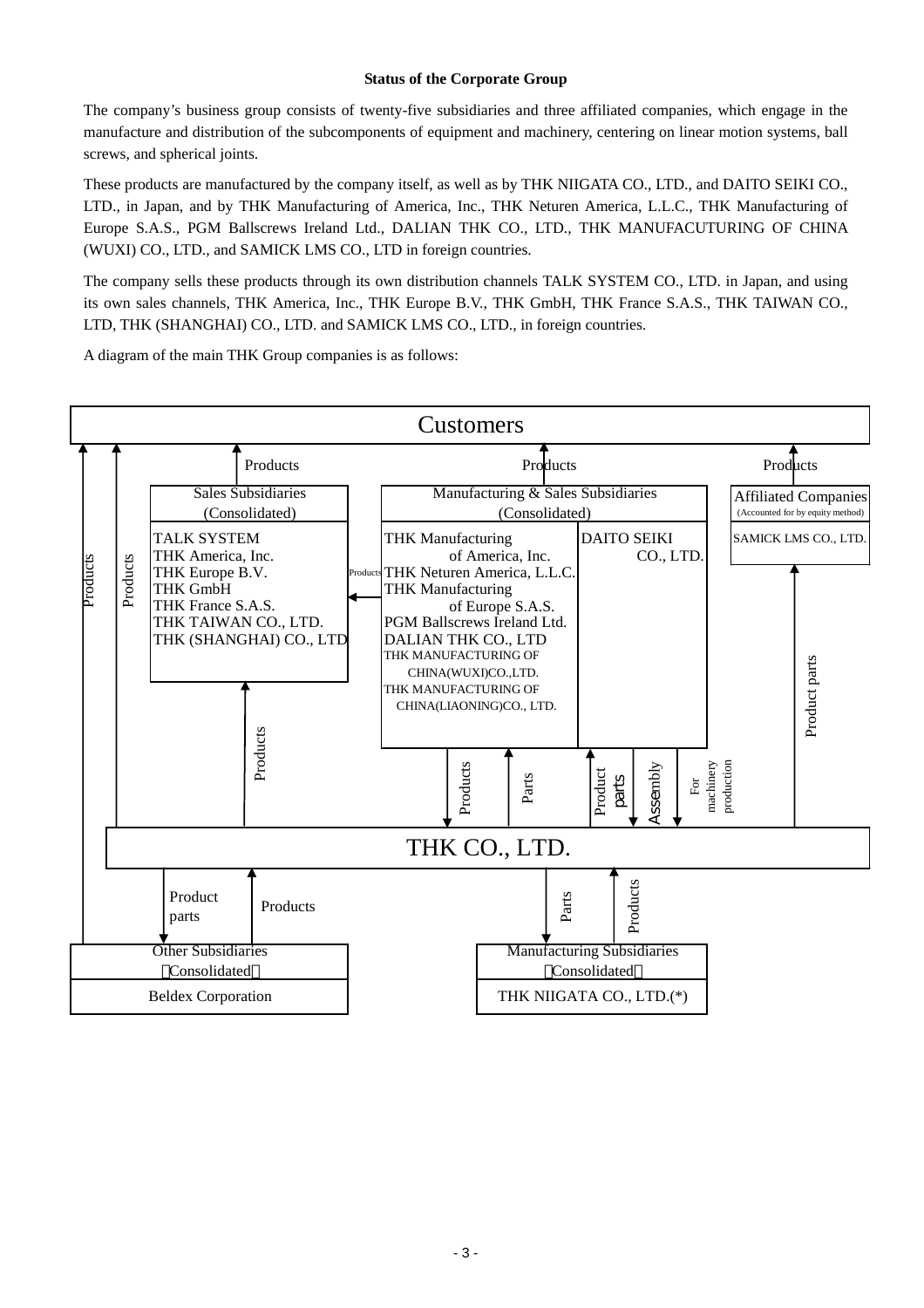### **Management Philosophy**

### **(1)Basic Management Philosophy**

The company is a creativity and development-oriented enterprise that is well known as a world-leading maker of the Linear Motion Guide, and whose innovative technologies contribute to society. Supported by untiring research-and-development efforts, such contributions are the company's operating base.

The company has constantly worked toward technological innovation (it holds 994 domestic and 1,070 overseas patents and patents pending), and will continue to keep its basic posture as a creativity and development-oriented enterprise. Based on providing innovative products to the world and generating new trends to contribute to the creation of an affluent society, the company aims to expand its business base and to eventually increase its enterprise value by aggressively cultivating new markets and areas, helped by its technologies and products.

### **(2)Basic Profit Sharing Policies**

The company's basic profit-sharing policy is to continue to pay stable dividends to its shareholders. The company believes that it is also important to appropriate earnings that correspond to actual earnings results, in an attempt to enhance its retained earnings and financial strength.

The company will effectively use its retained earnings to reinvest in production equipment and facilities, and in information systems, responding to the future needs of R&D activities and of the globalization of its industry.

### **(3)Consideration and Policies on Deduction of Investment Units**

The company changed the number of shares constituting one trade unit from 1000 to 100, in accordance with a resolution adopted at the regular shareholders meeting held in June 1991.

The company will continue to make effort to implement flexible policy as needed, toward expanding the shareholder base and enhancing the market liquidity of its stocks.

### **(4)Targeted Management Indexes**

To maximize shareholders' interest, the company considers return-on-equity to be the most important management index; it has set a goal of 10-percent ROE. The company places the greatest emphasis on profitability, to improve ROE, and therefore has also targeted a 20-percent operating profit ratio.

### **(5)Medium-term Management Strategy**

The company's unique Linear Motion Guide technology is an unrivaled new mechanism. This product has received much recognition and a high share in the Japanese market. There is greater potential overseas demand for Linear Motion Guide, due to their lower rate of use than in Japan.

The company will aggressively cultivate overseas markets by supplying high-quality products, centering on Linear Motion Guide. To this end, it will strengthen its overseas sales system and focus on establishing a global manufacturing structure that can rapidly respond to local demand, based on the concept that production should be conducted as near as possible to the market of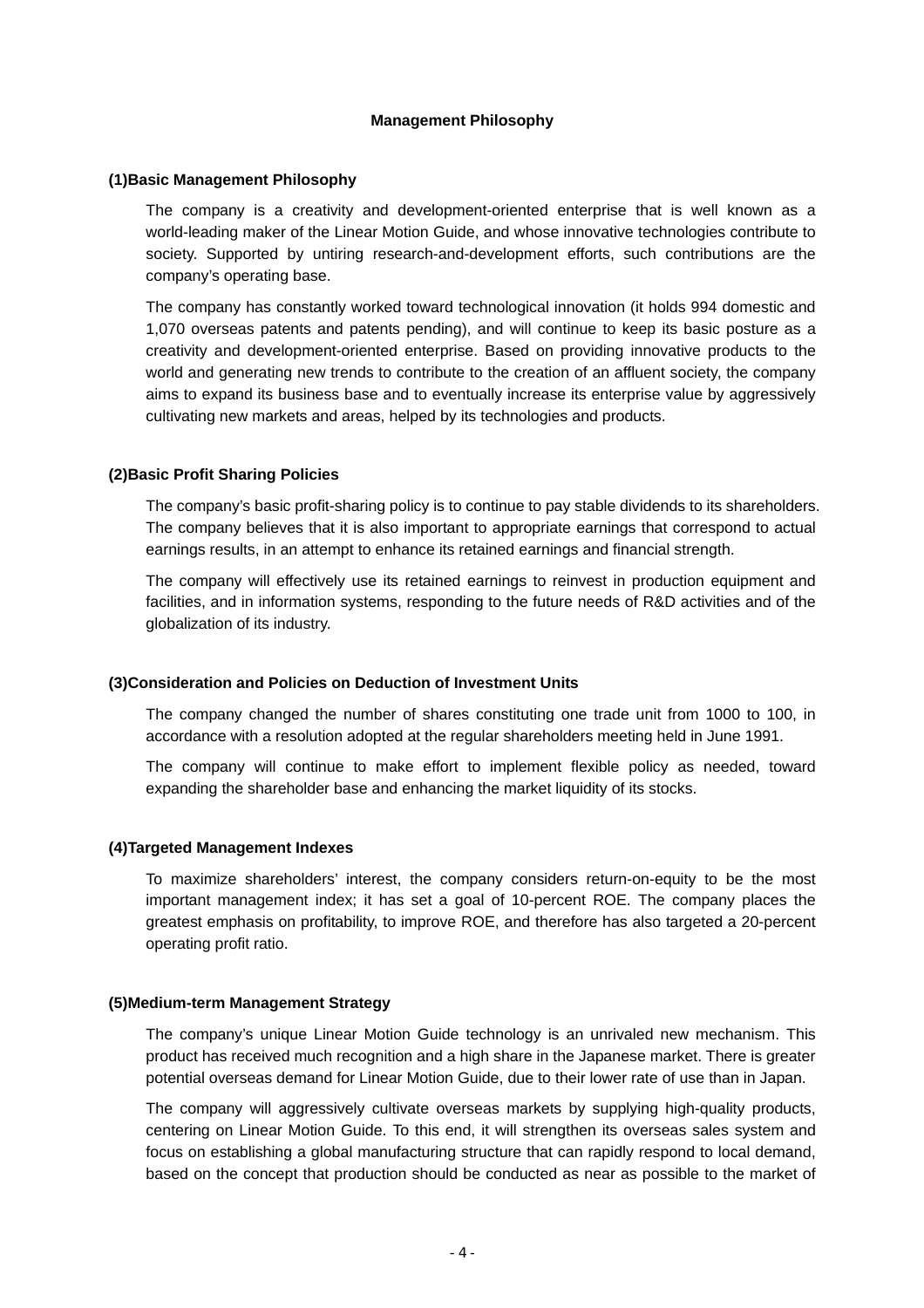final demand. In this way, it aims to increase its overseas sales ratio to 50 percent (from the current 29.9 percent) over the long-term.

The company will make great efforts to expand its business by increasing it presence in global markets, and by cultivating new products, and will aggressively pursue improved profitability and financial strength. In this way, it will attempt to increase the enterprise's value.

### **(6)Issues to Be Acted Upon**

The company produces and distributes subcomponents for equipment and machinery, including the Linear Motion Guide, ball screws, and other items. The main users of these products are manufacturers of industrial machinery, such as machine tools and semiconductor manufacturing devices. The company's earnings results are significantly influenced by trends in its clients' industries private sector capital investment and production.

To mitigate fluctuations of business results, the company plans to expand its user base by accelerating overseas development and new business areas.

The company's overseas marketing regions are Europe, America, and Asia. To choose the best production spots, the company will expand its sales by reinforcing its cost competency, and by making appeals for its high-level technologies to users by increasing production nearer to their locations.

The company will also work toward gaining new business areas and markets, including electromechanics, housing, and automobile industries.

### **(7)Basic Policy of Corporate Governance**

To maximize shareholders' interest, the company aims for fair management by enhancing transparency to shareholders. The Board of Directors is composed of 16 members, none of whom are from outside the company. To segregate the management monitoring function from the business execution function, as is required of the Board of Directors, and to make the Board of Directors more efficient, the company has established as a supreme decision-making body a management meeting consisting mainly of executive directors.

This management meeting invites certain responsible directors, as needed, to collect necessary information from them, and solicits objective opinions from such third parties as lawyers and accountants as well. Opinions of the meeting are put together after discussion. Based on such information and opinions, the meeting's members exchange views and assemble proposals for the Board of Directors to discuss and to make final decisions for the company.

The company has also established the Internal Audit Office, to monitor the correctness of daily operations, and the appropriateness and efficiency of the management of the company and its affiliates at home and abroad. It is also working to strengthen the supervisory functions of the Corporate Auditors Meeting, which is composed of four auditors. The auditors of all group companies in Japan hold regular meetings to exchange information on auditing practices.

The company will continue considering important the study of the pros and cons of introducing a committee system into its management structure, but will continue reforming the management structure and system within the current framework of the Board of Directors and Corporate Auditors Meeting.

The company will continue to work to demonstrate complete compliance with laws, rules, and regulations, and to increase accountability to respond to the trust of shareholders and investors.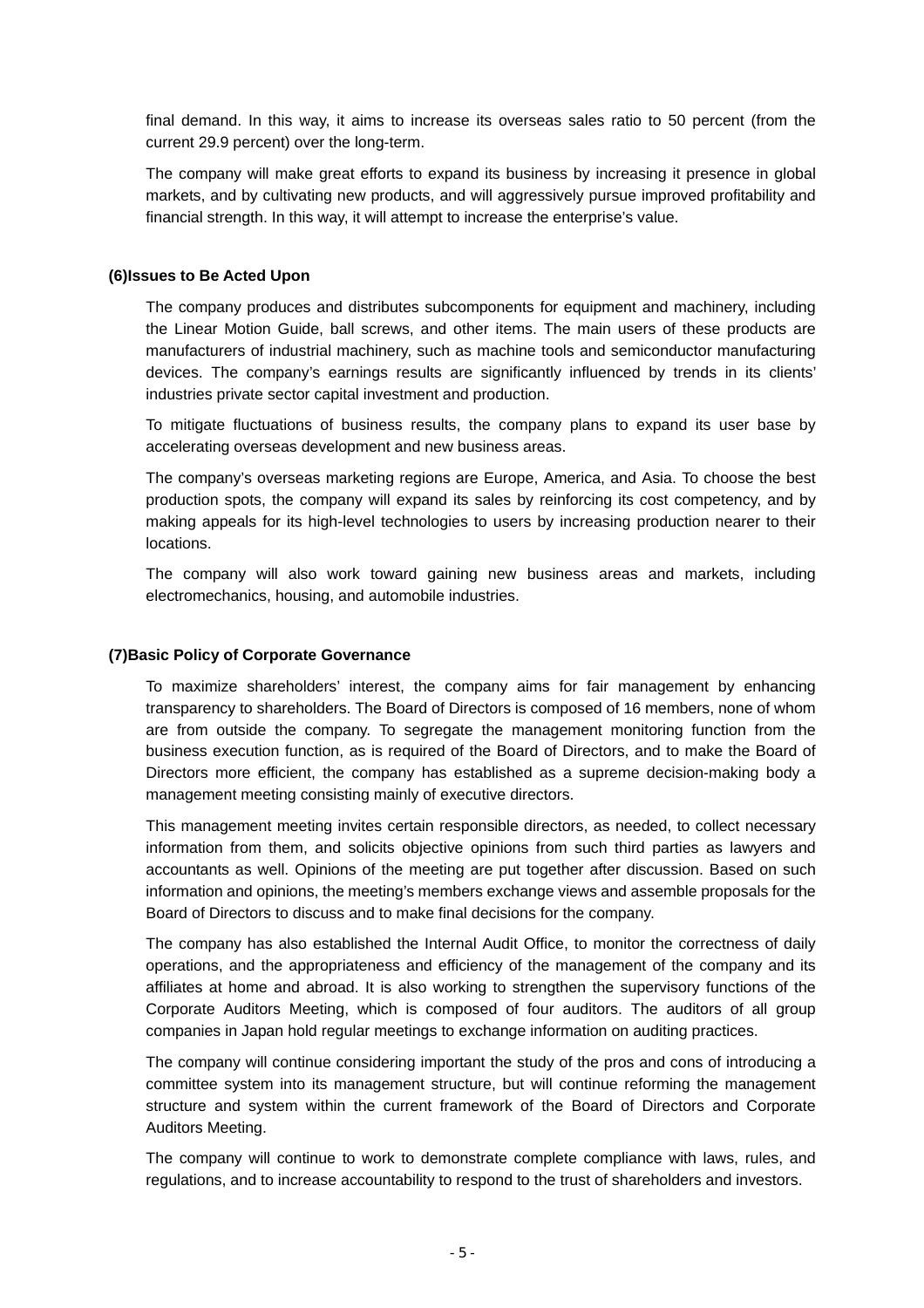### **Business Performance and Financial Standings**

### **1. Business Performance**

### **(1)Summary of Business Performance for the Current Consolidated Interim Fiscal Term**

Net sales for the current consolidated interim fiscal term were ¥75,331 million, marking a decrease of ¥1,537 million (2.0 percent) since the same period of last year. Our sales to makers of machine tools have been firm, as there was increased demand for such items due to active equipment investment by automobile industry. Sales to makers of electronics-related products, mainly of semiconductors and liquid crystal manufacturing devices, which have been undergoing economic adjustments since the second half of last year, showed a stronger recovery in this interim fiscal term, although their performance did not surpass that of last year. Sales for the current consolidated interim fiscal term therefore decreased compared with the previous consolidated interim fiscal term, but exceeded the target of ¥73 billion set at the beginning of the current fiscal term.

The sales-cost ratio improved by 0.4 percent, to 63.2 percent, from the same period of last year. We have worked to lower costs by increasing productivity, but variable costs ratio increased due to higher materials costs and to lower capacity utilization associated with lower sales. A reorganization of products was also conducted, to achieve increased productivity at domestic plants, which was a one-time cost. The cost ratio increased due to an increase in production costs associated with the construction of a new building at the Gifu plant, as a part of production system improvements for expansion into new business areas.

Sales and general administrative expenses increased by ¥1,564 million, to ¥14,854 million, since the same period last year, due to increases of consolidated subsidiaries in the current consolidated interim term.

As a result, operating income marked ¥12,860 million, down ¥2,468 million (16.1 percent), and ordinary income was ¥13,972 million, down ¥2,569 million (15.5 percent).

Interim net income was ¥8,010 million, down ¥2,378 million (22.9 percent), because an asset-impairment accounting method was applied for fixed assets in the current consolidated interim accounting period and an impairment loss was recorded as a special loss.

| <b>Summary of Consolidated Business Performance</b> |  |  |  |
|-----------------------------------------------------|--|--|--|
|-----------------------------------------------------|--|--|--|

(Millions of Yen)

|                     |        | Six months ended Sep 30, 2004 |                                            | Six months ended Sep 30, 2005 |       |                                      |  |
|---------------------|--------|-------------------------------|--------------------------------------------|-------------------------------|-------|--------------------------------------|--|
|                     | Amount | %                             | $Inc/Dec$ $(\%)$<br>from 2003<br>(interim) | Amount                        | $\%$  | Inc/Dec(%)<br>from 2004<br>(interim) |  |
| Net sales           | 76,868 | 100.0                         | 37.5                                       | 75.331                        | 100.0 | (2.0)                                |  |
| Operating<br>income | 15,329 | 19.9                          | 137.8                                      | 12,860                        | 17.1  | (16.1)                               |  |
| Ordinary income     | 16,542 | 21.5                          | 171.7                                      | 13,972                        | 18.6  | (15.5)                               |  |
| Net income          | 10,388 | 13.5                          | 248.9                                      | 8,010                         | 10.6  | (22.9)                               |  |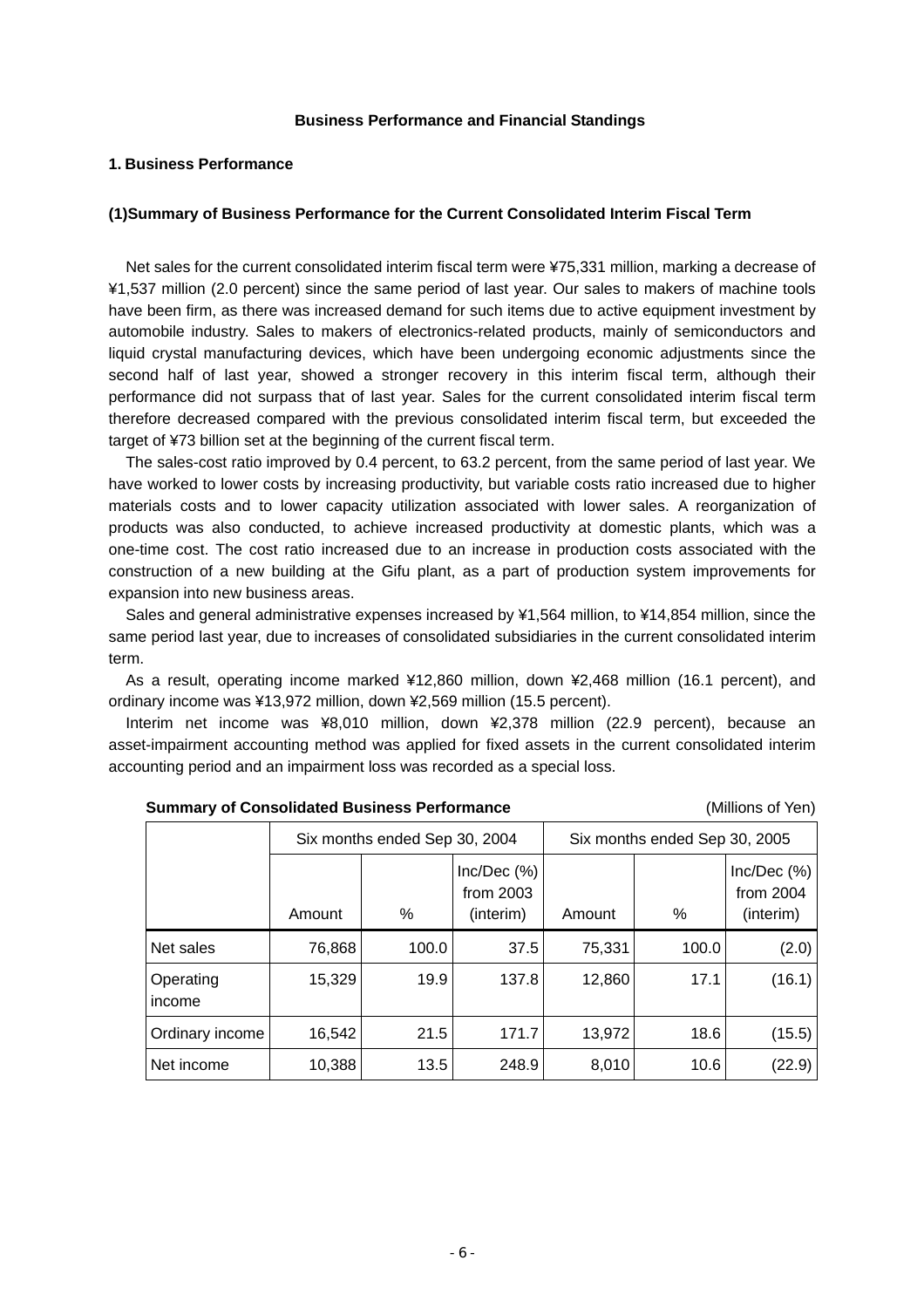| <b>INCIDENTIAL</b> COMMUNIST OF FRONT CONSUMATION DUSTINGS TO HOMING ICC. |        |                               |                                      |        |                               |                                      |
|---------------------------------------------------------------------------|--------|-------------------------------|--------------------------------------|--------|-------------------------------|--------------------------------------|
|                                                                           |        | Six months ended Sep 30, 2004 |                                      |        | Six months ended Sep 30, 2005 |                                      |
|                                                                           | Amount | %                             | Inc/Dec(%)<br>from 2003<br>(interim) | Amount | %                             | Inc/Dec(%)<br>from 2004<br>(interim) |
| Net sales                                                                 | 63,770 | 100.0                         | 42.0                                 | 61,905 | 100.0                         | (2.9)                                |
| Operating<br>income                                                       | 13,684 | 21.5                          | 97.2                                 | 10,891 | 17.6                          | (20.4)                               |
| Ordinary income                                                           | 14,747 | 23.1                          | 115.8                                | 11,561 | 18.7                          | (21.6)                               |
| Net income                                                                | 8,885  | 13.9                          | 133.8                                | 6,642  | 10.7                          | (25.2)                               |

### **Reference:** Summary of Non-consolidated Business Performance (Millions of Yen)

### **(2)Segment Information for the Current Consolidated Interim Fiscal Term**

Segment information by location is as follows.

*Japan:*  Sales to makers of machine tools and industrial machinery have been good, due to the sustained good performance of machine tool industry brought on by active equipment investments by the automobile industry. Sales to makers of electronics products have gradually decreased in the first and second halves of last fiscal year, and showed strong recovery in this term, but were down from last fiscal year. As a result, net sales amounted to ¥67,137 million, a decrease of ¥2,094 million (3.0 percent) since the previous interim consolidated fiscal year. Operating income was ¥11,516 million, a decrease of ¥2,848 million.

*North America:*  Sales to makers of transportation equipment and machine tools remained firm. Net sales increased by ¥306 million (5.0 percent) over the previous interim consolidated fiscal Year, to ¥6,436 million. Operating income was ¥625 million, down ¥68 million (9.8 percent).

*Europe:*  Sales to machine tool and general machinery makers continued to be strong. Net sales increased by ¥463 million (5.7 percent) over the previous interim consolidated fiscal year, to ¥8,531 million. Operating income was ¥497 million, an increase of ¥50 million (11.3 percent).

*Asia and Other Regions:*  The Chinese economy continued high growth, and sales to machine tool and general machinery makers remained strong. Net sales were ¥3,254 million, an increase of ¥167 million (97.6 percent) from the previous interim consolidated fiscal year. Operating income increased by ¥156 million (518.6 percent), to ¥186 million.

### **(3)Profit-sharing for the Six Months Ended September 30, 2005**

The company decided to pay an interim fiscal year-end dividend of ¥10 per share.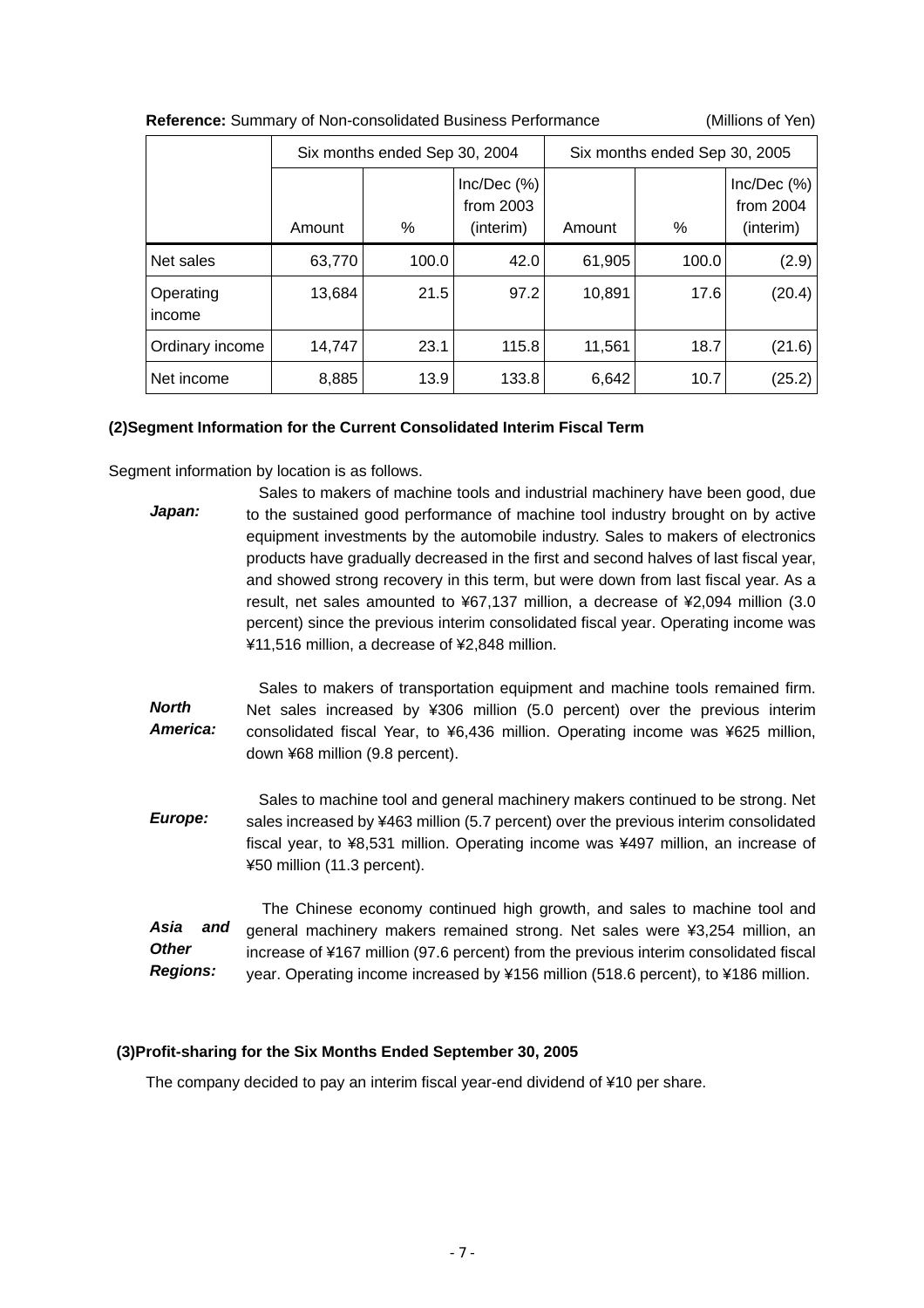### **2. Financial Standings**

### **(1)Analysis of Balance Sheets of the Consolidated Interim Fiscal Term**

Total assets as of the end of the current consolidated interim fiscal term were ¥225,651 million, up ¥19,803 million from the previous consolidated interim fiscal term-end. Major factors were an increase of fixed assets, caused by the addition of consolidated subsidiaries, in addition to an increase in cash and deposits, due to an expansion of free cash flow to ¥2,385 million.

Liabilities decreased by ¥8,378 million, to ¥78,871 million, from the previous consolidated interim fiscal term-end, due to a decrease in warrant bonds through the exercise of stock acquisition rights.

Shareholders equity rose by ¥27,480 million from the previous consolidated interim fiscal term-end, to ¥145,671 million. Major factors were an increase in shareholders equity and capital surplus through the issuance of new shares, due to the exercise of stock acquisition rights, and an increase in capital surplus and retained earnings through the acquisition of DAITO SEIKI CO., LTD., via a share-for-share exchange in the second half of the previous consolidated interim fiscal term.

(New consolidated subsidiaries)

DAITO SEIKI CO., LTD., THK (SHANGHAI) CO., LTD., DALIAN THK CO., LTD., THK MANUFACTURING OF CHINA (WUXI) CO., LTD., THK MANUFACTURING OF CHINA (LIAONING) CO., LTD., THK (CHINA) CO., LTD., and Beldex KOREA Corporation.

### **(2)Analysis of Cash Flow Statements**

### *Cash Flows from Operating Activities:*

Cash flows from operating activities show an inflow position of ¥8,236 million (in the same period of last year this was ¥8,028 million), due to net interim income before income taxes and other taxes of ¥13,106 million, depreciation costs of ¥3,050 million, payment of corporate taxes of ¥6,743 million, and other reasons.

### *Cash Flows from Investment Activities:*

Cash flows from investment activities show an outflow position of ¥5,851 million (in the same period of last year this was ¥3,000 million), due to payments for the acquisition of fixed assets and other items.

### *Cash Flows from Financing Activities:*

Cash flows from financing activities show an outflow position of ¥467 million (in the same period of last year this was ¥890 million), due to dividend payments and other reasons. The total outstanding balance of cash and cash equivalents therefore increased to ¥78,439 million as of the current consolidated interim year-end, an increase of ¥2,452 million over the previous consolidated fiscal year-end.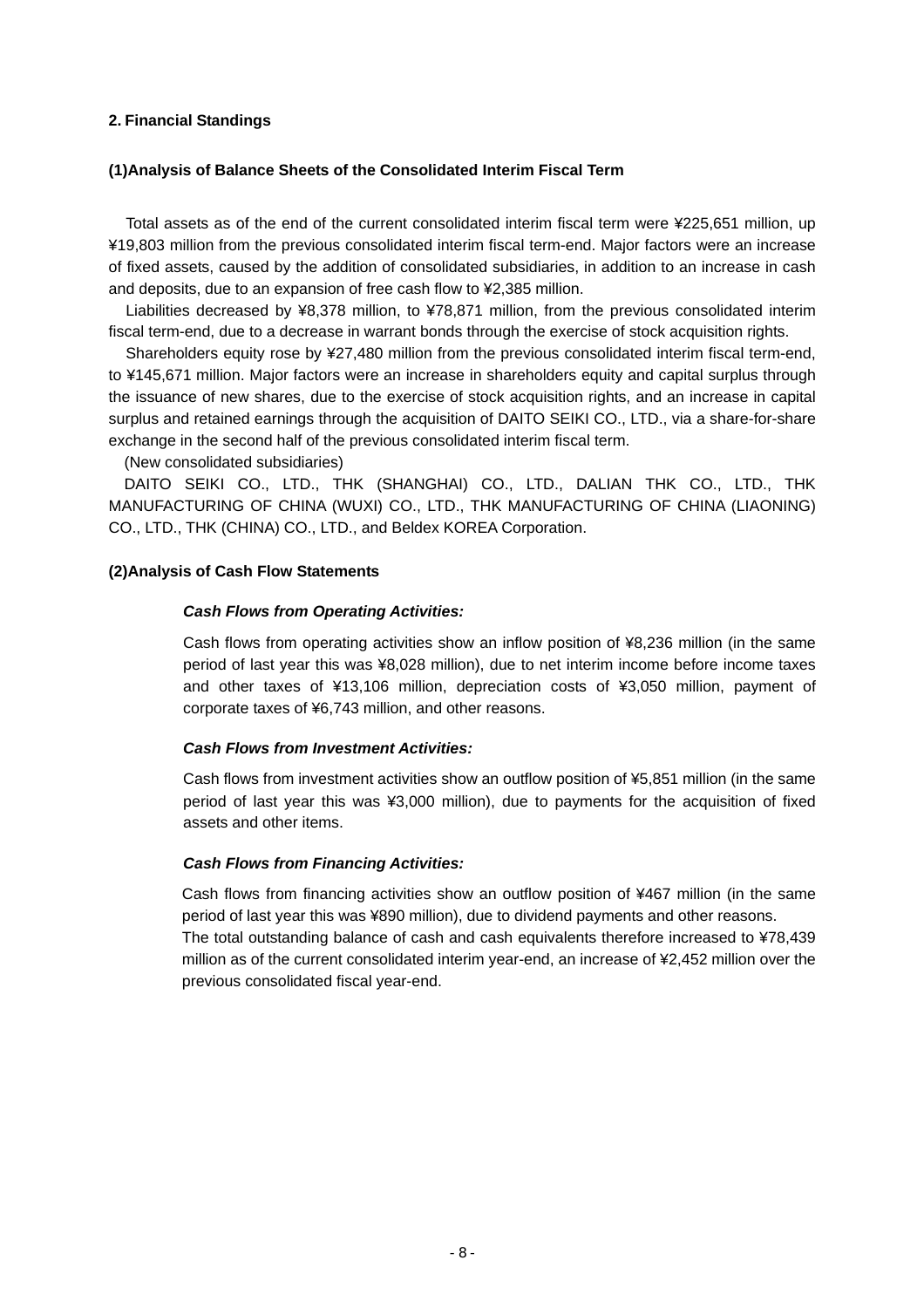### **(3)Analysis of Cash Flow Indices**

|                                              | FY2003<br>(interim) | FY 2004 | FY2004<br>(interim) | FY 2005 | FY2005<br>(interim) |
|----------------------------------------------|---------------------|---------|---------------------|---------|---------------------|
| Equity ratio (%)                             | 59.2                | 57.1    | 57.4                | 58.0    | 64.6                |
| Equity ratio on mark-to-market basis<br>(% ) | 127.5               | 127.1   | 106.4               | 117.6   | 158.0               |
| Debt redemption years (years)                | 6.4                 | 2.4     | 4.7                 | 1.7     | 3.5                 |
| Interest coverage ratio (multiples)          | 21.2                | 31.9    | 99.4                | 137.6   | 98.5                |

**Equity Ratio:** Shareholders equity as of fiscal year-end / Total assets as of fiscal year-end

**Equity Ratio on a Mark-to-market Basis:** Market capitalization of stocks as of fiscal year-end / Total assets as of fiscal year-end

**Debt Redemption Years:** Interest-bearing debts as of fiscal year-end / Net cash flows provided by operating activities

**Interest Coverage Ratio:** Net cash flows provided by operating activities / interest payable

- These are all calculated using consolidated financial data.
- Market capitalization of stocks is calculated by multiplying the total number of stocks issued, by a closing stock price as of fiscal year-end.
- Corporate bonds with non-interest-bearing warrants are included in interest-bearing debts.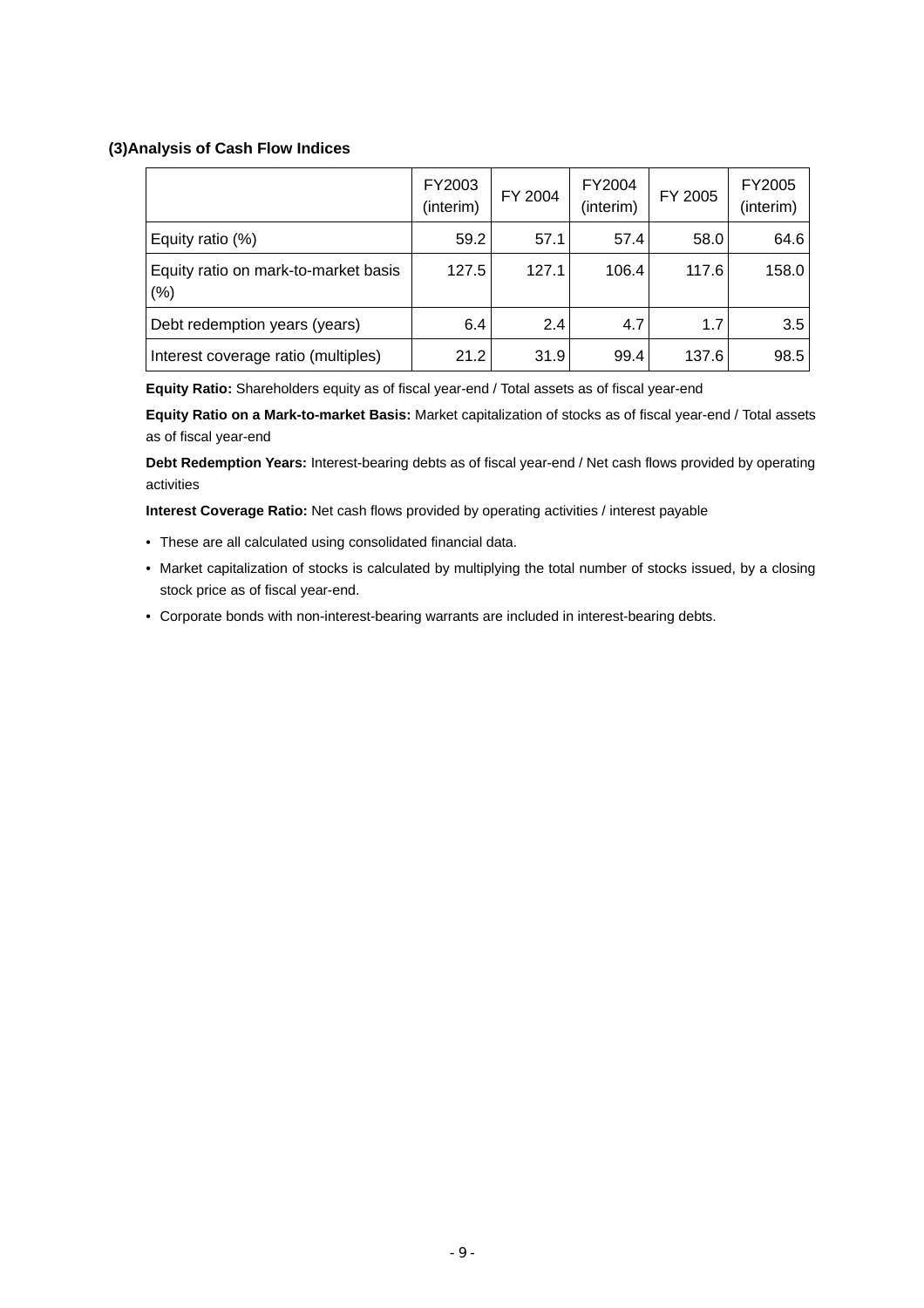### **3.Earnings Projections**

### **(1)General Earnings Projections for the Fiscal Year Ending March 31, 2006**

The operating environment of this corporate group is solid, based on active equipment investment demand, despite concerns about rising oil and materials prices. Sales to machine-tool and general industrial machinery makers remain strong, and demand from electronics makers (such as semiconductors and liquid crystal manufacturing devices) is showing a recovery, and so we revised our annual sales projection upward from the original projection of ¥148 billion, to ¥155 billion.

Our earnings projection for the fiscal year ending March 31, 2006, is as follows.

|                     |         | Consolidated |                                    | Non-consolidated |       |                                    |  |
|---------------------|---------|--------------|------------------------------------|------------------|-------|------------------------------------|--|
|                     | Amount  | %            | Inc/Dec<br>from Fiscal<br>2005 (%) | Amount           | %     | Inc/Dec<br>from Fiscal<br>2005 (%) |  |
| Net sales           | 155,000 | 100.0        | 5.3                                | 127,000          | 100.0 | 5.3                                |  |
| Operating<br>income | 25,400  | 16.4         | (2.2)                              | 22,000           | 17.3  | (4.2)                              |  |
| Ordinary income     | 27,100  | 17.5         | (1.9)                              | 22,800           | 18.0  | (5.2)                              |  |
| Net income          | 16,000  | 10.3         | (7.7)                              | 13,300           | 10.5  | (8.3)                              |  |

### **Consolidated Earnings Projections for the Fiscal Year Ending March 31, 2006**(Millions of Yen)

Annual average foreign exchange rate of ¥109.60 per US\$1 and ¥136.50 per €1 is used to calculate earnings projections for the fiscal year ending March 31, 2006.

### **(2)Dividends Projection for the Full Fiscal Year Ending March 31, 2006**

The company plans to pay ¥20 per share (interim dividends of ¥10), an increase of ¥2 over the previous year. The payment of fiscal year-end dividends will be made after a resolution by the general shareholders meeting scheduled for July 2006.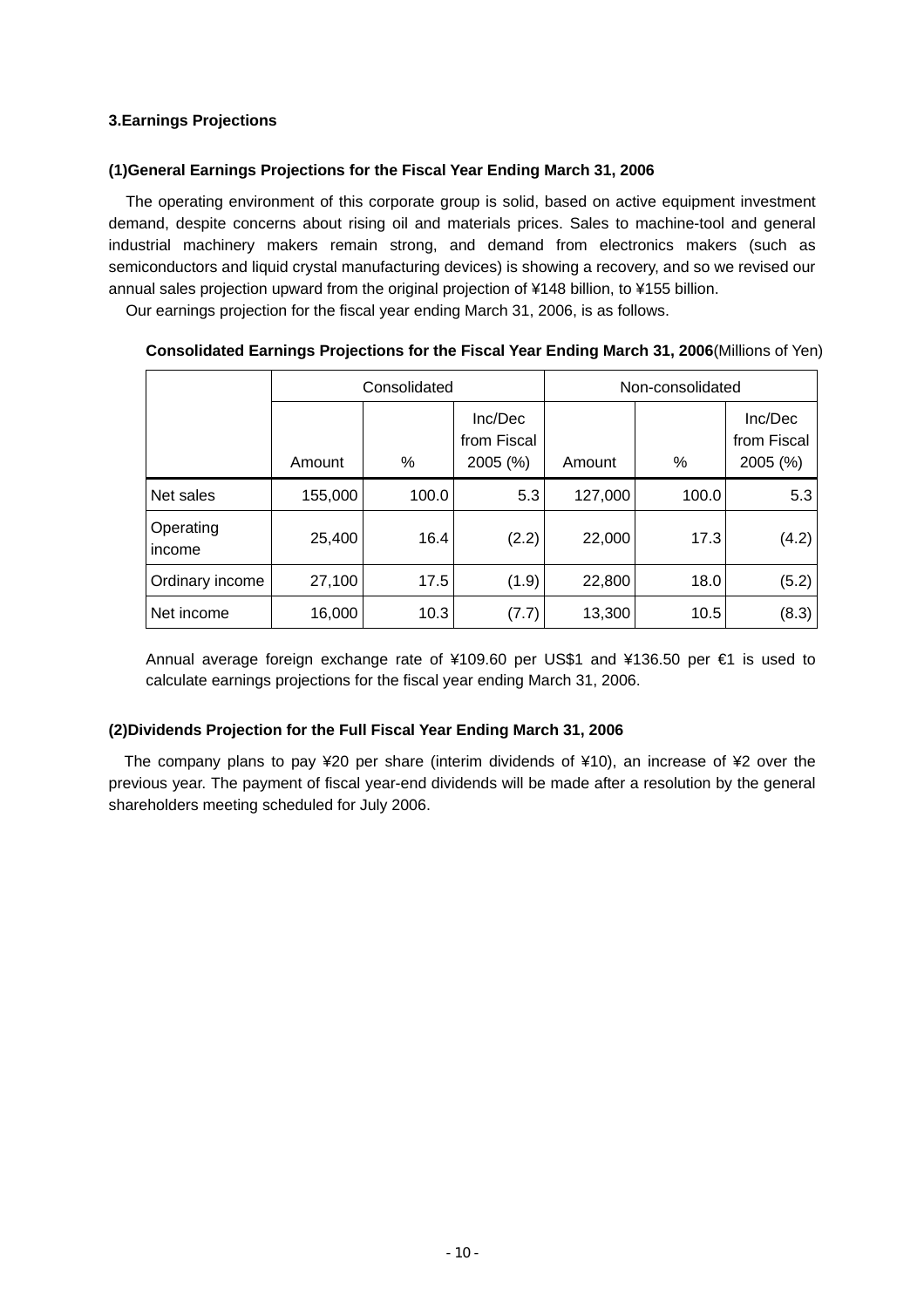### **4.Business Risks**

The following are risks and uncertainties that may affect the business performance and financial conditions of this corporate group.

### (1) Dependency on the LM System

Our main business is the manufacture and sale of the LM System, centered on the LM Guide (liner motion guide). We rely on sales of the LM System for a majority of our total sales, which is expected to continue for the foreseeable future. If our products lose their position as primary machinery parts, however, due to unexpected technological innovations, the business performance and financial conditions of this corporate group may be adversely affected.

### (2) Impact from changes in the manufacturing trends of certain industries.

This corporate group manufactures and sells such vital machinery components as the LM Guide and ball screws, used primarily by such industrial machine makers as general machinery and semiconductor manufacturing equipment. We are making efforts to increase such users by expanding overseas and into new fields, nonetheless we are affected by trends in the general machinery and semiconductor manufacturing equipment industries that support our performance base.

The future performance and financial conditions of this corporate group may be adversely affected by a decrease in the manufacturing level of particular industries, but we believe that such trends will not in same direction on a global basis, and will be dependent on the economic conditions of individual counties.

### (3) Expansion of our overseas business

Our group maintains sales and manufacturing facilities in the North America, Europe, Asia, and elsewhere, and so the performance and financial conditions of this corporate group may be adversely affected by economic downturns in the countries where we operate, and by subsequent decreases in demand for our products, or by unexpected regulatory changes in those countries.

### (4) Fluctuations of Foreign Exchange Rates

This corporate group conducts some business in foreign currencies, and is trying to hedge exchange risks through forward exchange contracts and other means, but performance and financial conditions may be adversely affected by large, unexpected fluctuations of exchange rates.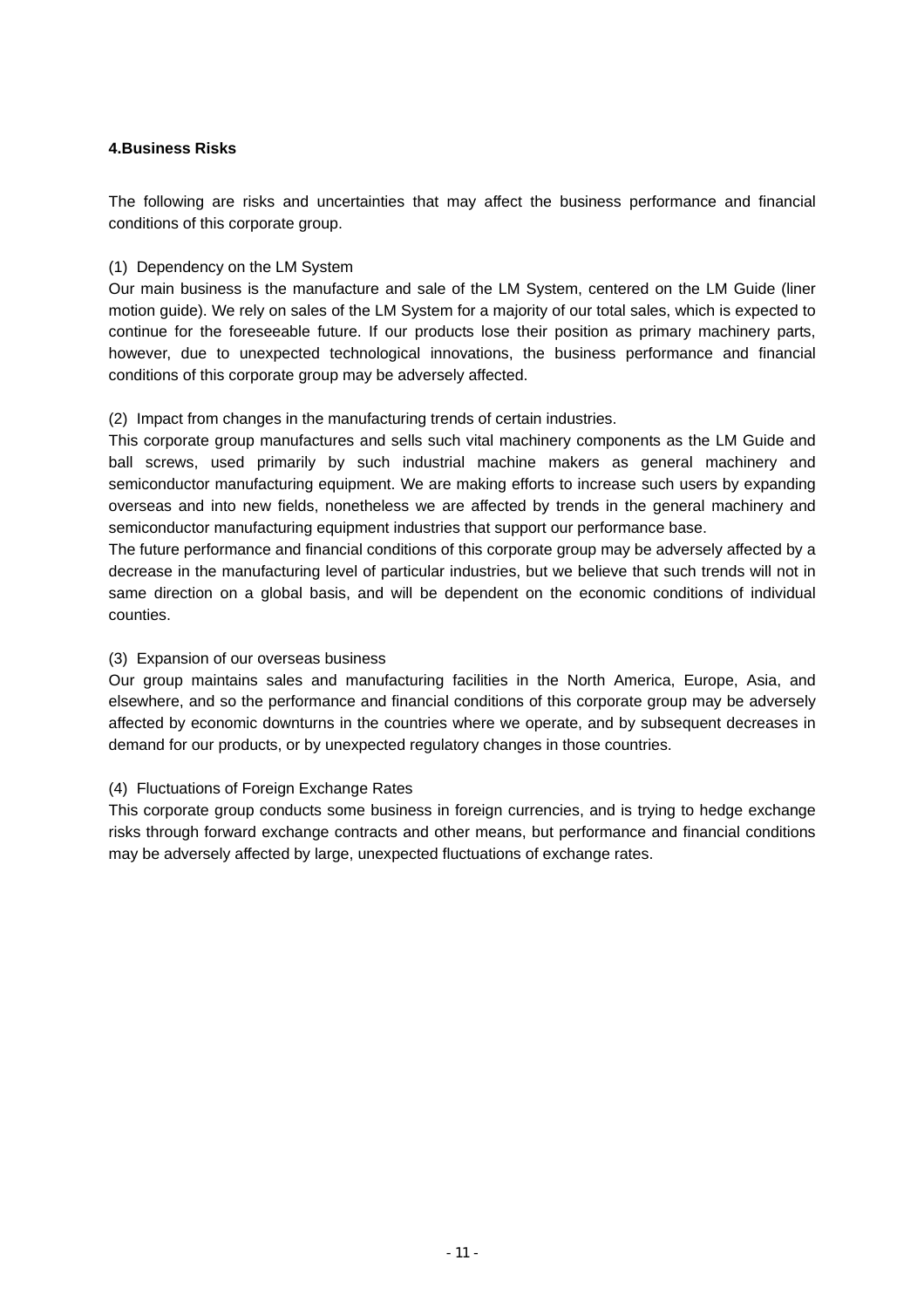## *Consolidated Balance Sheets*

|                                              |                     |       |                     |       | (Millions of yen)   |       |
|----------------------------------------------|---------------------|-------|---------------------|-------|---------------------|-------|
| <b>Account Items</b>                         | As of Sep. 30, 2004 |       | As of Sep. 30, 2005 |       | As of Mar. 31, 2005 |       |
|                                              | Amount              | $\%$  | Amount              | $\%$  | Amount              | $\%$  |
| <b>Assets</b>                                |                     |       |                     |       |                     |       |
| Current assets:                              |                     |       |                     |       |                     |       |
| Cash on hand and in banks                    | 60,959              |       | 78,203              |       | 75,842              |       |
| Notes and accounts receivable-trade          | 55,485              |       | 53,063              |       | 49,604              |       |
| Short-term investments in securities         | 290                 |       | 236                 |       | 144                 |       |
| Inventories                                  | 22,899              |       | 23,887              |       | 24,208              |       |
| Deferred tax assets                          | 2,853               |       | 2,902               |       | 3,040               |       |
| Short-term loans                             | 193                 |       | 106                 |       | 102                 |       |
| Other                                        | 2,232               |       | 1,496               |       | 1,495               |       |
| Less: Allowance for doubtful debts           | (270)               |       | (190)               |       | 253                 |       |
| Total current assets                         | 144,643             | 70.3  | 159,706             | 70.8  | 154,185             | 70.1  |
| Fixed assets :                               |                     |       |                     |       |                     |       |
| 1<br>Tangible fixed assets<br>$\overline{c}$ |                     |       |                     |       |                     |       |
| Buildings and structures                     | 14,515              |       | 18,113              |       | 18,799              |       |
| Machinery, equipment and vehicles            | 15,723              |       | 20,492              |       | 18,220              |       |
| Land                                         | 10,165              |       | 9,854               |       | 11,446              |       |
| Construction in progress                     | 1,947               |       | 1,934               |       | 3,299               |       |
| Other                                        | 1,581               |       | 1,795               |       | 1,728               |       |
| Total tangible fixed assets                  | 43,934              | 21.3  | 52,190              | 23.1  | 53,494              | 24.3  |
| Intangible fixed assets                      | 1,245               | 0.6   | 1,211               | 0.5   | 1,239               | 0.6   |
| Investments and other                        |                     |       |                     |       |                     |       |
| Long-term investments in securities          | 8,488               |       | 7,658               |       | 6,668               |       |
| Deferred tax assets                          | 1,350               |       | 1,152               |       | 1,095               |       |
| Other                                        | 6,610               |       | 4,146               |       | 3,748               |       |
| Less: Allowance for doubtful debts           | (424)               |       | (415)               |       | 424                 |       |
| Total investments and others                 | 16,024              | 7.8   | 12,542              | 5.6   | 11,088              | 5.0   |
| Total fixed assets                           | 61,204              | 29.7  | 65,944              | 29.2  | 65,822              | 29.9  |
| Total assets                                 | 205,848             | 100.0 | 225,651             | 100.0 | 220,007             | 100.0 |
|                                              |                     |       |                     |       |                     |       |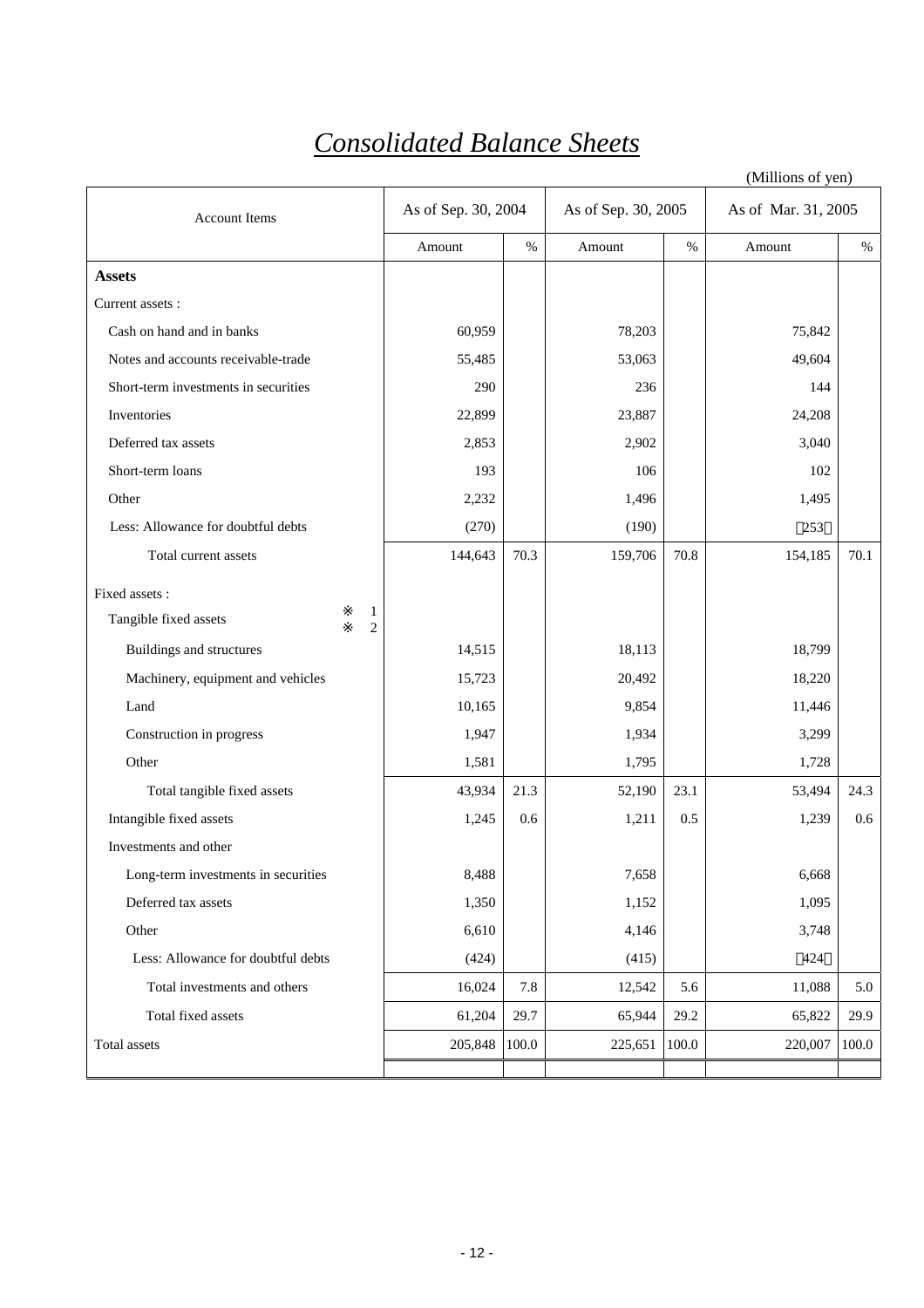(Millions of yen)

| <b>Account Items</b>                                                                | As of Sep. 30, 2004 |       | As of Sep. 30, 2005 |       | As of Mar. 31, 2005 |       |  |
|-------------------------------------------------------------------------------------|---------------------|-------|---------------------|-------|---------------------|-------|--|
|                                                                                     | Amount              | $\%$  | Amount              | $\%$  | Amount              | $\%$  |  |
| <b>Liabilities</b>                                                                  |                     |       |                     |       |                     |       |  |
| Current liabilities :                                                               |                     |       |                     |       |                     |       |  |
| Notes and accounts payable - trade                                                  | 29,106              |       | 27,289              |       | 25,391              |       |  |
| Current portion of long-term debt                                                   |                     |       | 186                 |       | 186                 |       |  |
| Accrued income taxes                                                                | 5,873               |       | 5,246               |       | 6,685               |       |  |
| Accrued for bonuses                                                                 | 1,839               |       | 2,091               |       | 2,094               |       |  |
| Other                                                                               | 9,127               |       | 9,348               |       | 11,999              |       |  |
| Total current liabilities                                                           | 45,947              | 22.3  | 44,162              | 19.5  | 46,356              | 21.1  |  |
| Long-term liabilities :                                                             |                     |       |                     |       |                     |       |  |
| <b>Bonds</b>                                                                        | 15,000              |       | 15,000              |       | 15,000              |       |  |
| Bonds with stock acquisition rights                                                 | 23,000              |       | 13,040              |       | 23,000              |       |  |
| Long-term debt                                                                      |                     |       | 256                 |       | 350                 |       |  |
| Allowance for retirement and                                                        | 1,688               |       | 2,212               |       | 2,106               |       |  |
| severance benefits<br>Allowance for directors' and<br>auditors' retirement benefits | 1,345               |       |                     |       |                     |       |  |
| Consolidation adjusting account                                                     |                     |       | 2,592               |       | 2,916               |       |  |
| Other                                                                               | 269                 |       | 1,607               |       | 1,671               |       |  |
| Total long-term liabilities                                                         | 41,303              | 20.1  | 34,709              | 15.4  | 45,045              | 20.5  |  |
| Total liabilities                                                                   | 87,250              | 42.4  | 78,871              | 34.9  | 91,402              | 41.6  |  |
| Minority interests                                                                  |                     |       |                     |       |                     |       |  |
| Minority interests                                                                  | 407                 | 0.2   | 1,108               | 0.5   | 955                 | 0.4   |  |
| <b>Shareholders' equity</b>                                                         |                     |       |                     |       |                     |       |  |
| Common stock                                                                        | 23,106              | 11.2  | 28,086              | 12.4  | 23,106              | 10.5  |  |
| Capital surplus                                                                     | 30,962              | 15.0  | 37,822              | 16.8  | 32,651              | 14.8  |  |
| Earned surplus                                                                      | 65,288              | 31.7  | 77,776              | 34.5  | 71,130              | 32.3  |  |
| Valuation adjustment for marketable<br>securities                                   | 631                 | 0.3   | 1,455               | 0.6   | 1,041               | 0.5   |  |
| Foreign currency translation adjustments                                            | 468                 | 0.2   | 566                 | 0.3   | 327                 | 0.2   |  |
| Treasury stock                                                                      | 1,329               | 0.6   | 36                  | 0.0   | 607                 | 0.3   |  |
| Total shareholders' equity                                                          | 118,190             | 57.4  | 145,671             | 64.6  | 127,649             | 58.0  |  |
| Total liabilities, minority interests, and<br>shareholders' equity                  | 205,848             | 100.0 | 225,651             | 100.0 | 220,007             | 100.0 |  |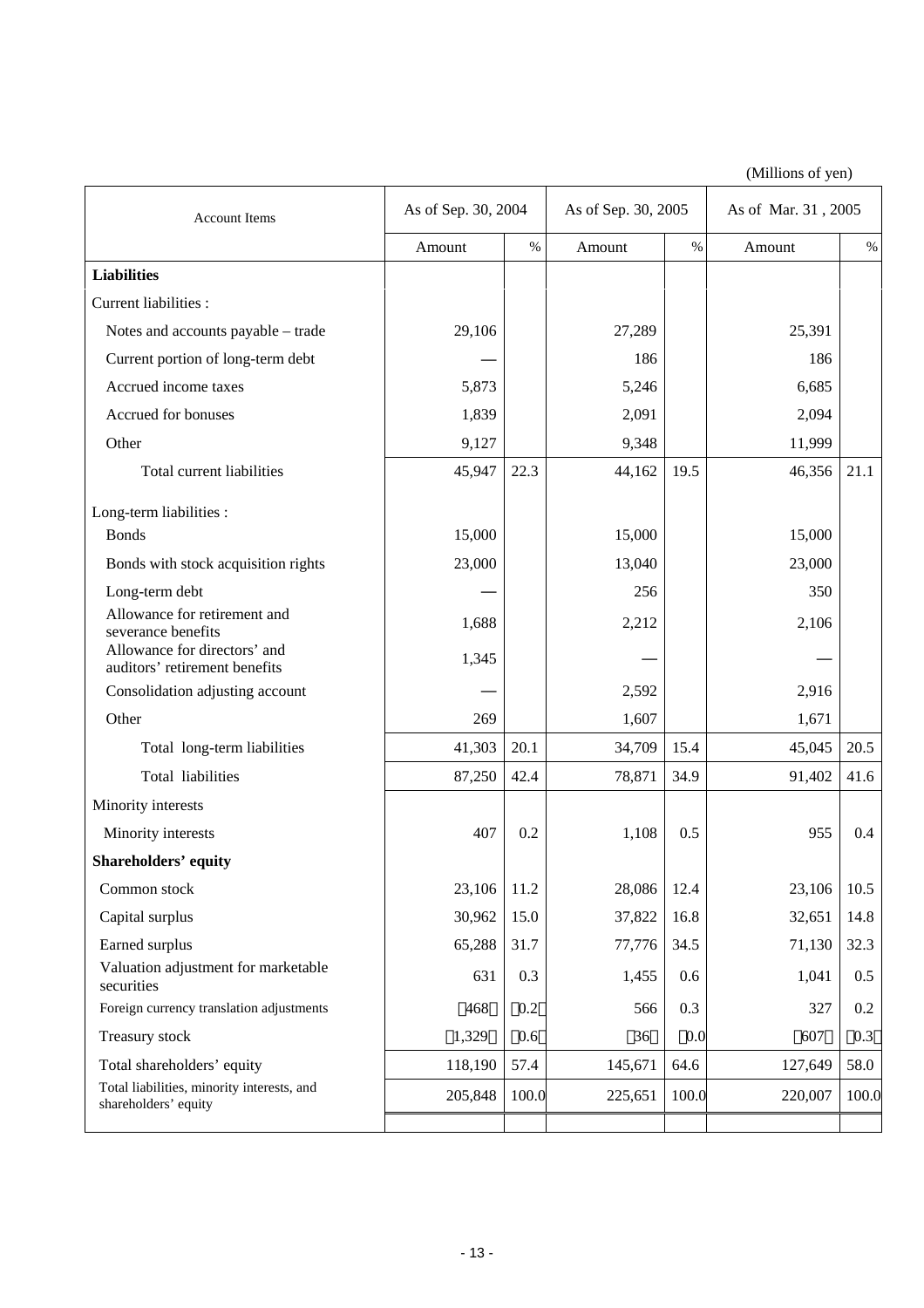# *Consolidated Statements of Income*

| Account Items                                                       | Six Months ended<br>Sep. 30, 2004 |         | Six Months ended<br>Sep. 30, 2005 |       | Year ended<br>March 31, 2005 |       |
|---------------------------------------------------------------------|-----------------------------------|---------|-----------------------------------|-------|------------------------------|-------|
|                                                                     | Amount                            | $\%$    | Amount                            | $\%$  | Amount                       | $\%$  |
| Net sales                                                           | 76,868                            | 100.0   | 75,331                            | 100.0 | 147,158                      | 100.0 |
| Cost of sales                                                       | 48,249                            | 62.8    | 47,615                            | 63.2  | 93,551                       | 63.6  |
| Gross profit                                                        | 28,619                            | 37.2    | 27,715                            | 36.8  | 53,606                       | 36.4  |
| Sales, general and administrative expenses                          | 13,290                            | 17.3    | 14,854                            | 19.7  | 27,632                       | 18.7  |
| Packaging and transportation                                        | 1,111                             |         | 1,363                             |       | 2,447                        |       |
| Advertising and promotions                                          | 343                               |         | 432                               |       | 785                          |       |
| Salaries and allowances                                             | 4,138                             |         | 4,226                             |       | 9,278                        |       |
| Provision for employee bonuses                                      | 679                               |         | 772                               |       | 731                          |       |
| Retirement expenses                                                 | 82                                |         | 114                               |       | 172                          |       |
| Provision for directors' bonuses                                    | 29                                |         |                                   |       | 29                           |       |
| Rental expenses                                                     | 864                               |         | 1,067                             |       | 1,803                        |       |
| Depreciation and amortization                                       | 346                               |         | 429                               |       | 740                          |       |
| Research and development                                            | 1,287                             |         | 1,352                             |       | 2,685                        |       |
| Other                                                               | 4,408                             |         | 5,095                             |       | 8,959                        |       |
| <b>Operating income</b>                                             | 15,329                            | 19.9    | 12,860                            | 17.1  | 25,974                       | 17.7  |
| Non-operating income                                                | 1,381                             | 1.8     | 1,304                             | 1.7   | 2,054                        | 1.4   |
| Interest income                                                     | 117                               |         | 129                               |       | 228                          |       |
| Dividend income                                                     | 20                                |         | 27                                |       | 52                           |       |
| Foreign exchange gain                                               | 516                               |         | 266                               |       | 362                          |       |
| Equity in earnings of unconsolidated<br>subsidiaries and affiliates |                                   |         | 324                               |       | 324                          |       |
| Rental income                                                       | 284                               |         | 217                               |       | 433                          |       |
| Amortization of consolidation adjusting<br>account                  | 93                                |         | 95                                |       | 168                          |       |
| Others                                                              | 349                               |         | 243                               |       | 484                          |       |
| Non-operating expenses                                              | 168                               | $0.2\,$ | 192                               | 0.2   | 381                          | 0.3   |
| Interest expenses                                                   | 80                                |         | 83                                |       | 162                          |       |
| Foreign exchange loss                                               | 46                                |         | 43                                |       | 88                           |       |
| Others                                                              | 41                                |         | 65                                |       | 131                          |       |
| <b>Ordinary income</b>                                              | 16,542                            | 21.5    | 13,972                            | 18.6  | 27,646                       | 18.8  |
|                                                                     |                                   |         |                                   |       |                              |       |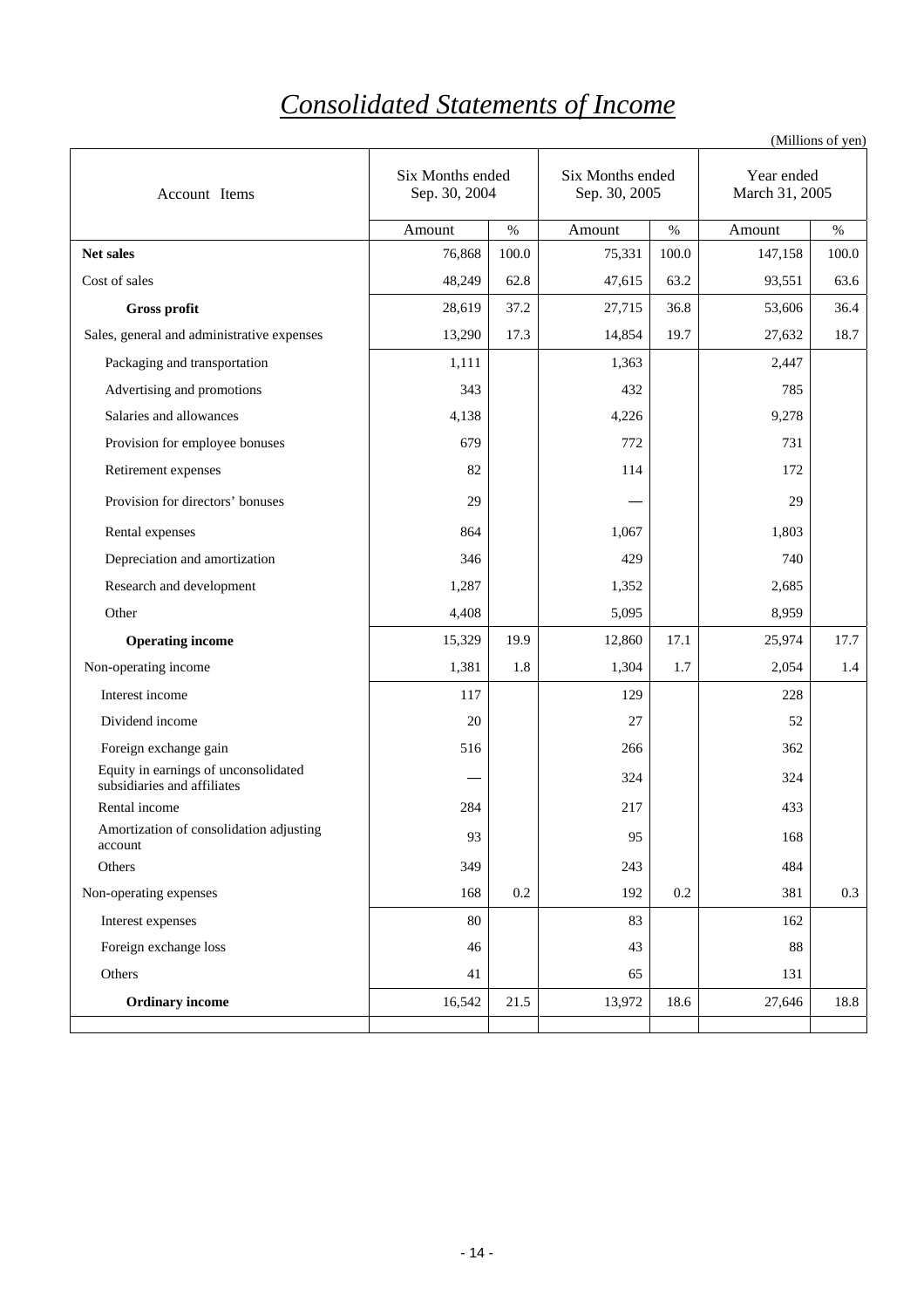(Millions of yen)

| Account Items                                               | Six Months ended<br>Sep. 30, 2004 |      | Six Months ended<br>Sep. 30, 2005 |      | Year ended<br>March 31, 2005 |      |
|-------------------------------------------------------------|-----------------------------------|------|-----------------------------------|------|------------------------------|------|
|                                                             | Amount                            |      | Amount                            |      | Amount                       |      |
| Extraordinary income                                        | 22                                | 0.0  | 399                               | 0.5  | 226                          | 0.1  |
| Reversal of allowance for<br>doubtful debts                 | 22                                |      | 379                               |      | 177                          |      |
| Reversal of allowance for<br>directors' retirement benefits |                                   |      | 20                                |      | 1                            |      |
| Reversal of allowance for<br>directors' retirement benefits |                                   |      |                                   |      | 47                           |      |
| <b>Extraordinary</b> loss                                   | 591                               | 0.7  | 1,265                             | 1.7  | 1,028                        | 0.7  |
| Loss on sales of property,<br>plant and equipment           | 46                                |      | 94                                |      | 378                          |      |
| Loss on liquidation of<br>subsidiary company                | 545                               |      |                                   |      | 649                          |      |
| Loss on arrangement of<br>subsidiary company                |                                   |      | 1,142                             |      |                              |      |
| Others                                                      |                                   |      | 28                                |      |                              |      |
| Net income before taxes<br>and minority interests           | 15,973                            | 20.8 | 13,106                            | 17.4 | 26,845                       | 18.2 |
| Income taxes $-$ current                                    | 5,605                             | 7.3  | 5,185                             | 6.8  | 9,510                        | 6.4  |
| Income taxes - deferred                                     | 54                                | 0.1  | 195                               | 0.2  | 67                           | 0.0  |
| Minority interest in income of<br>consolidated subsidiaries | 32                                | 0.0  | 106                               | 0.2  | 54                           | 0.0  |
| Net income                                                  | 10,388                            | 13.5 | 8,010                             | 10.6 | 17,348                       | 11.8 |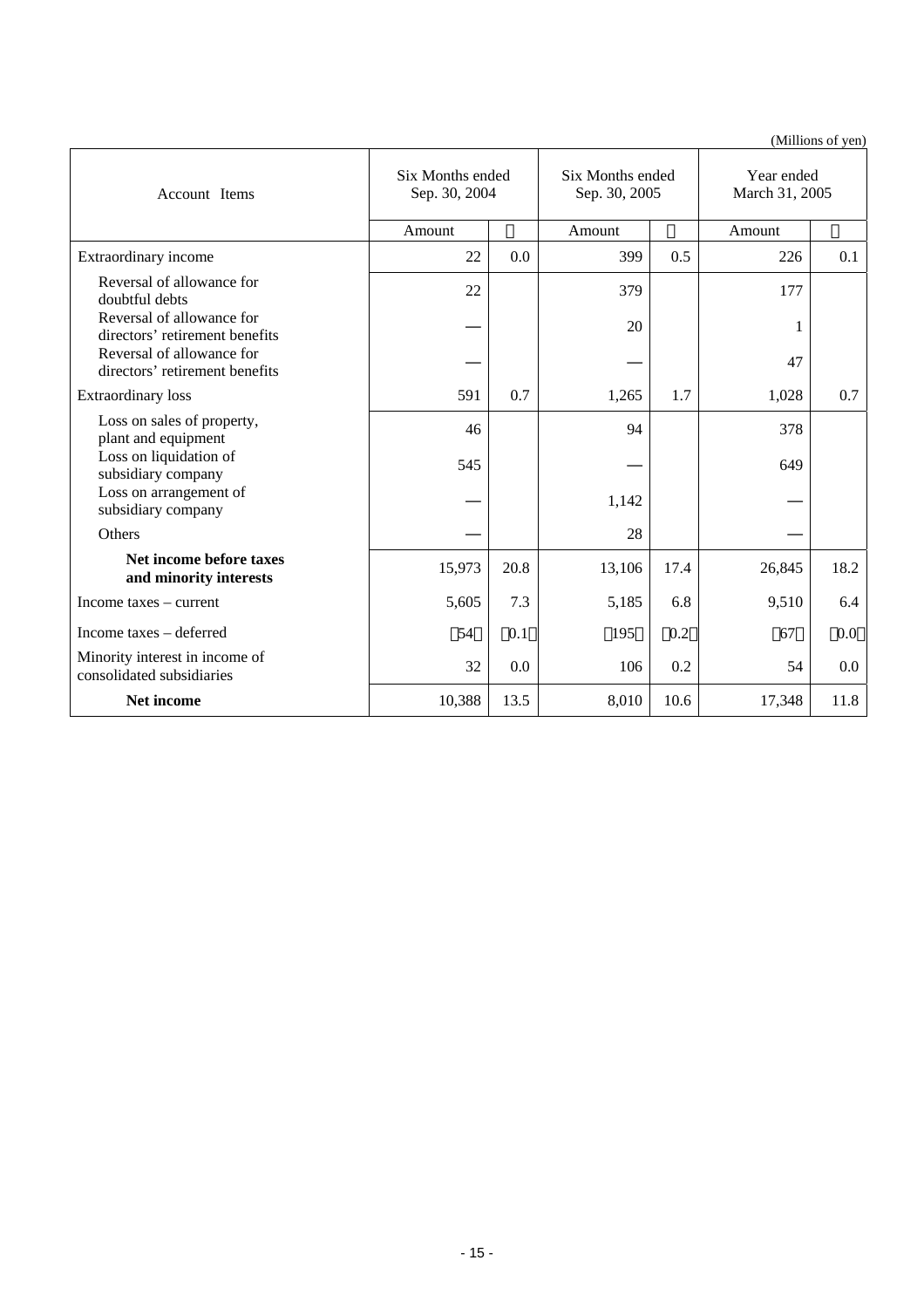# *Consolidated Statements of Retained Earnings*

|                                                                                                |        |                           |       |                           |                         | (Millions of Yen) |
|------------------------------------------------------------------------------------------------|--------|---------------------------|-------|---------------------------|-------------------------|-------------------|
| <b>Account Items</b>                                                                           |        | 1H/FY2004<br>Apr-Sep 2004 |       | 1H/FY2005<br>Apr-Sep 2005 | FY2004<br>Mar. 31, 2005 |                   |
|                                                                                                |        | Amount                    |       | Amount                    | Amount                  |                   |
| <b>Capital Surplus</b>                                                                         |        |                           |       |                           |                         |                   |
| Capital surplus at the beginning of the period                                                 |        | 30,962                    |       | 32,651                    |                         | 30,962            |
| Increase in capital surplus                                                                    |        |                           |       |                           |                         |                   |
| Gain on disposition of treasury stocks                                                         |        |                           | 191   |                           | 688                     |                   |
| Increase in capital surplus due to an increase<br>in the number of consolidated subsidiaries   |        |                           |       |                           | 1,000                   |                   |
| Issuance of new stocks by the exercise of<br>stock acquisition rights                          |        |                           | 4,980 | 5,171                     |                         | 1,689             |
| Capital surplus at the end of the period                                                       |        | 30,962                    |       | 37,822                    |                         | 32,651            |
| <b>Retained earnings</b>                                                                       |        |                           |       |                           |                         |                   |
| Retained earnings at the beginning of the period                                               |        | 55,836                    |       | 71,130                    |                         | 55,836            |
| Increase in retained earnings                                                                  |        |                           |       |                           |                         |                   |
| Net income                                                                                     | 10,388 | 10,388                    | 8,010 | 8,010                     | 17,348                  | 17,348            |
| Decrease in retained earnings                                                                  |        |                           |       |                           |                         |                   |
| Dividends                                                                                      | 887    |                           | 1,254 |                           | 1,772                   |                   |
| Bonuses to directors                                                                           | 50     |                           | 110   |                           | 50                      |                   |
| Decrease in retained earnings due to an increase<br>in the number of consolidated subsidiaries |        | 937                       |       | 1,364                     | 232                     | 2,054             |
| Retained earnings at the end of the period                                                     |        | 65,288                    |       | 77,776                    |                         | 71,130            |
|                                                                                                |        |                           |       |                           |                         |                   |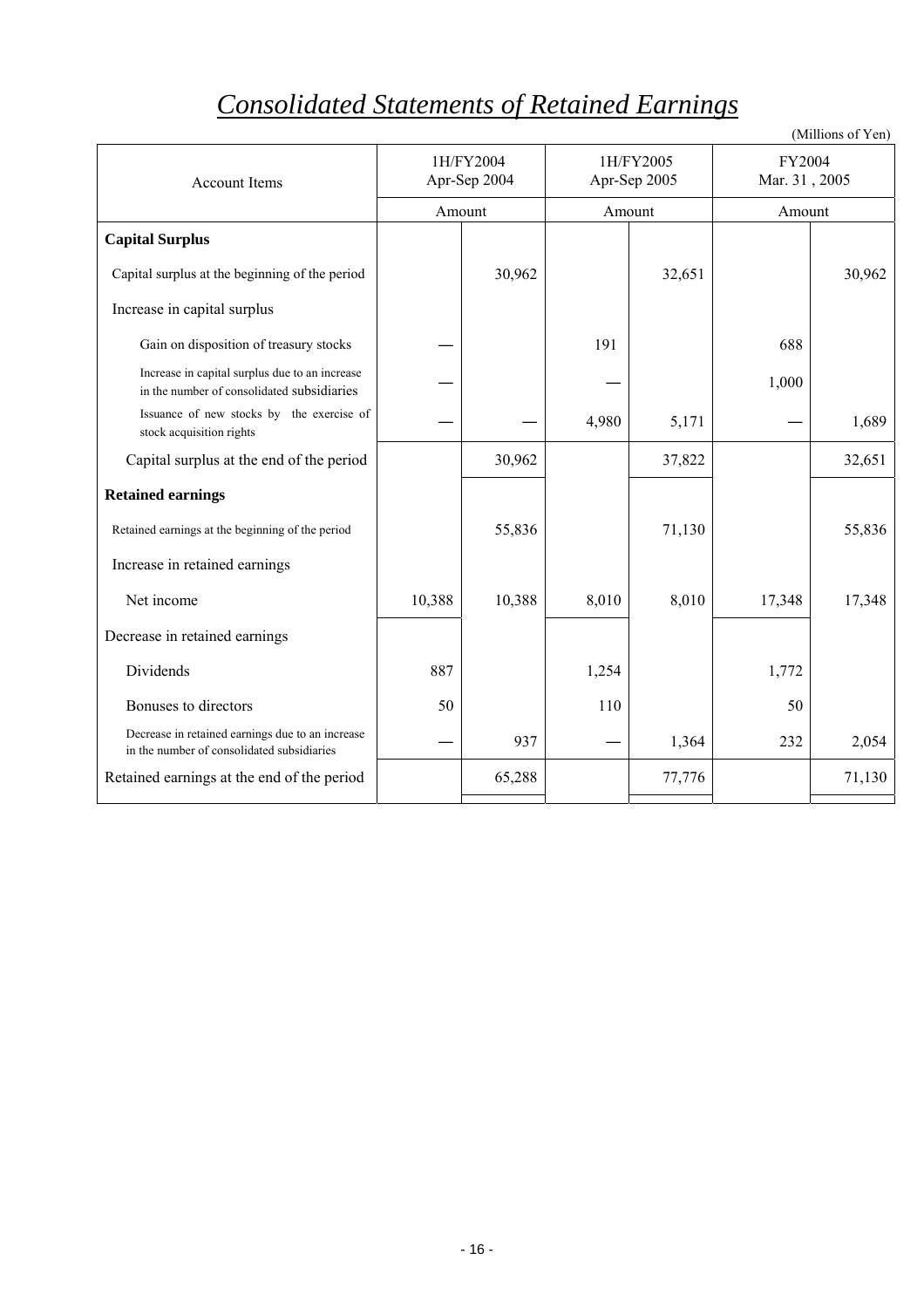# *Consolidated Statements of Cash Flows*

|                                                                                      |                           |                           | (Millions of yen)              |
|--------------------------------------------------------------------------------------|---------------------------|---------------------------|--------------------------------|
|                                                                                      | 1H/FY2004<br>Apr-Sep 2004 | 1H/FY2005<br>Apr-Sep 2005 | FY2004<br>$\rm{Mar}$ 31 , 2005 |
| <b>Cash flows from operating activities</b>                                          |                           |                           |                                |
| Income before income tax and minority interests                                      | 15,973                    | 13,106                    | 26,845                         |
| Depreciation and amortization                                                        | 2,719                     | 3,050                     | 5,657                          |
| Loss on impairment of fixed assets                                                   |                           | 1,142                     |                                |
| Loss on sales or disposal of property, plant and equipment                           | 23                        | 285                       | 200                            |
| Loss on arrangement of subsidiary company                                            | 545                       |                           | 649                            |
| Increase (decrease) in provisions                                                    | 445                       | 35                        | 716                            |
| Interest and dividend income                                                         | 138                       | 157                       | (281)                          |
| Interest expenses                                                                    | 80                        | 83                        | 162                            |
| Foreign exchange gain (loss)                                                         | 296                       | 160                       | 167                            |
| Equity in earnings of unconsolidated subsidiaries and affiliates                     | 284                       | 217                       | 433                            |
| Amortization of consolidating adjustments                                            |                           | 324                       | 324                            |
| Decrease (increase) in notes and accounts receivable                                 | 9,231                     | 3,407                     | (3,202)                        |
| Decrease (increase) in inventories                                                   | 181                       | 371                       | 14                             |
| Increase (decrease) in notes and accounts payable                                    | 4,921                     | 1,915                     | 3,098                          |
| Other                                                                                | 657                       | 342                       | 227                            |
| Subtotal                                                                             | 14,281                    | 14,812                    | 31,729                         |
| Interest and dividend income received                                                | 200                       | 255                       | 339                            |
| Interest expenses paid                                                               | 80                        | 86                        | 191                            |
| Income taxes paid or reclaimed.                                                      | 6,373                     | 6,743                     | (9, 499)                       |
| Net cash provided by operating activities                                            | 8,028                     | 8,236                     | 22,378                         |
| <b>Cash flows from investing activities :</b>                                        |                           |                           |                                |
| Increase in time deposits due over three months                                      | 30                        |                           | 30                             |
| Payments for purchases of property, plant and equipment                              | 2,663                     | 6,989                     | 6,963                          |
| Proceeds from sales of property, plant and equipment                                 | 93                        | 1,133                     | 215                            |
| Payments for purchases of long-term investment securities                            | 466                       | 6                         | (475)                          |
| Proceeds from sales of long-term investment securities                               | 2                         | 35                        | 3                              |
| Increase in loans                                                                    | 400                       | 31                        | 400                            |
| Collection of loans                                                                  | 403                       | 6                         | 418                            |
| Net cash provided by investing activities                                            | 3,000                     | 5,851                     | 7,171                          |
| <b>Cash flows from financing activities :</b>                                        |                           |                           |                                |
| Repayment of long-term debt                                                          |                           | 97                        | 36                             |
| Cash dividends                                                                       | 885                       | 1,253                     | 1,771                          |
| Proceeds from sales of treasury stock                                                |                           | 898                       |                                |
| Purchase of treasury stock                                                           | 5                         | $\tau$                    | 14                             |
| Other                                                                                | $\overline{0}$            | 8                         | $\theta$                       |
| Net cash provided by financing activities                                            | 890                       | 467                       | 1,821                          |
| Effect of exchange rate change on cash and cash<br>equivalents                       | 74                        | 534                       | 41                             |
| Net increase in cash and cash equivalents                                            | 4,212                     | 2,452                     | 13,343                         |
| Cash and cash equivalents at the beginning of the period                             | 57,037                    | 75,987                    | 57,037                         |
| Increase in cash and cash equivalents due to                                         |                           |                           | 5,622                          |
| initial inclusion of consolidated subsidiary                                         |                           |                           |                                |
| Decrease in cash and cash equivalents due<br>to exclusion of consolidated subsidiary |                           |                           | 15                             |
| Cash and cash equivalents at the end of the period                                   | 61,249                    | 78,439                    | 75,987                         |
|                                                                                      |                           |                           |                                |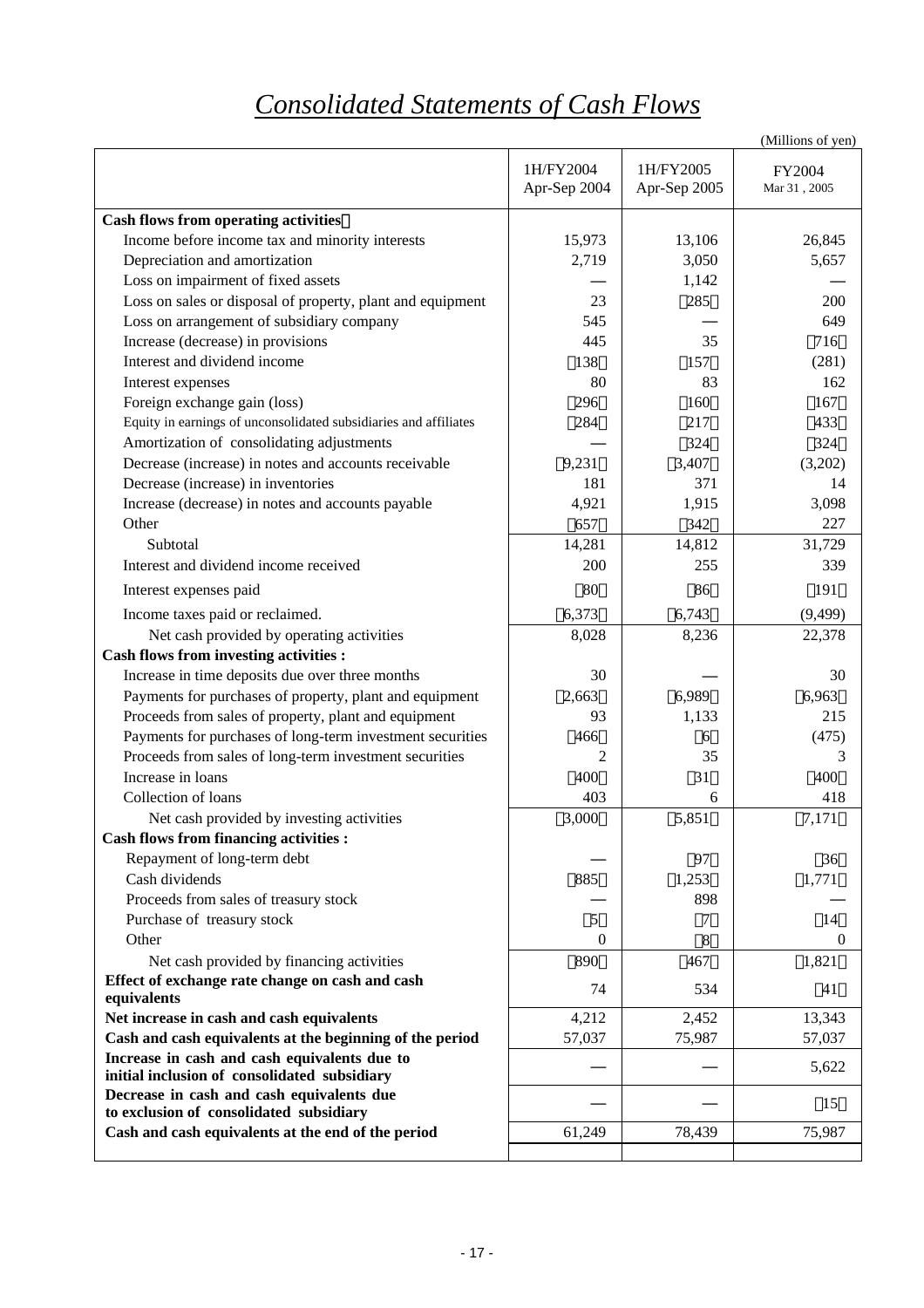### **Basis for Preparing Interim Consolidated Financial Statements**

| Item                      | Previous Interim Consolidated<br><b>Fiscal Year</b><br>$(4/1/04 - 9/30/04)$                                                                                                                                                                               | <b>Current Interim Consolidated</b><br>Fiscal Year<br>$(4/1/05 \sim 9/30/05)$                                                                                                                                                                                                      | Previous Consolidated Fiscal Year<br>$(4/1/04 \sim 3/31/05)$                                                                                                                                                                                                                                                                                                                                                                                                                                                                                                                                                                                                                                                                                                                                                                                                                                                                                                                                                                                                                                                                                                                                            |
|---------------------------|-----------------------------------------------------------------------------------------------------------------------------------------------------------------------------------------------------------------------------------------------------------|------------------------------------------------------------------------------------------------------------------------------------------------------------------------------------------------------------------------------------------------------------------------------------|---------------------------------------------------------------------------------------------------------------------------------------------------------------------------------------------------------------------------------------------------------------------------------------------------------------------------------------------------------------------------------------------------------------------------------------------------------------------------------------------------------------------------------------------------------------------------------------------------------------------------------------------------------------------------------------------------------------------------------------------------------------------------------------------------------------------------------------------------------------------------------------------------------------------------------------------------------------------------------------------------------------------------------------------------------------------------------------------------------------------------------------------------------------------------------------------------------|
| Scope of<br>Consolidation | (1) Number of consolidated<br>subsidiaries: 14<br>Names of main consolidated<br>subsidiaries<br>TALK SYSTEM CO., LTD.<br>THK America Inc.<br>THK Manufacturing of<br>America Inc.<br>THK Europe B.V.<br>THK GmbH<br>THK Manufacturing of<br>Europe S.A.S. | (1) Number of consolidated<br>subsidiaries: 20<br>Names of main consolidated<br>subsidiaries<br>DAITO SEIKI CO., LTD.<br>TALK SYSTEM CO., LTD.<br>THK America Inc.<br>THK Manufacturing of<br>America Inc.<br>THK Europe B.V.<br>THK GmbH<br>THK Manufacturing of<br>Europe S.A.S. | (1) Number of consolidated<br>subsidiaries: 18<br>Names of main consolidated<br>subsidiaries<br>DAITO SEIKI CO., LTD.<br>TALK SYSTEM CO., LTD.<br>THK America Inc.<br>THK Manufacturing of<br>America Inc.<br>THK Europe B.V.<br>THK GmbH<br>THK Manufacturing of<br>Europe S.A.S.                                                                                                                                                                                                                                                                                                                                                                                                                                                                                                                                                                                                                                                                                                                                                                                                                                                                                                                      |
|                           |                                                                                                                                                                                                                                                           | Newly established THK<br>(CHINA) CO., LTD. and<br>Beldex KOREA Corporation<br>are included in consolidated<br>subsidiaries effective from the<br>current interim fiscal year.                                                                                                      | DAITO SEIKI CO., LTD.,<br>which had been a subsidiary<br>accounted for using equity<br>method, became a wholly<br>owned subsidiary through a<br>stock swap on November 1,<br>2004, and therefore is included<br>in consolidated subsidiaries<br>effective from this<br>consolidated fiscal year.<br>THK (SHANGHAI) Co., LTD,<br>DALIAN THK CO., LTD., and<br>THK MANUFACTURING OF<br>CHINA (LIAONING) CO.,<br>LTD., which had been<br>unconsolidated subsidiaries,<br>are included in consolidated<br>subsidiaries effective from this<br>fiscal year as their significance<br>increased.<br>THK MANUFACTURING<br>OF (WUXI) CO., LTD. was<br>established in March 2005, and<br>therefore it is also included in<br>consolidated subsidiaries.<br>PGM Ballscrews Ltd., which<br>had been a consolidated<br>subsidiary, started its<br>liquidation procedures and<br>there was no more a parent-<br>subsidiary relationship with<br>THK, and therefore it is<br>excluded from consolidated<br>subsidiaries in this<br>consolidated fiscal year, but its<br>statement of income<br>immediately before the start of<br>liquidation process alone is<br>included in the consolidated<br>statement of income. |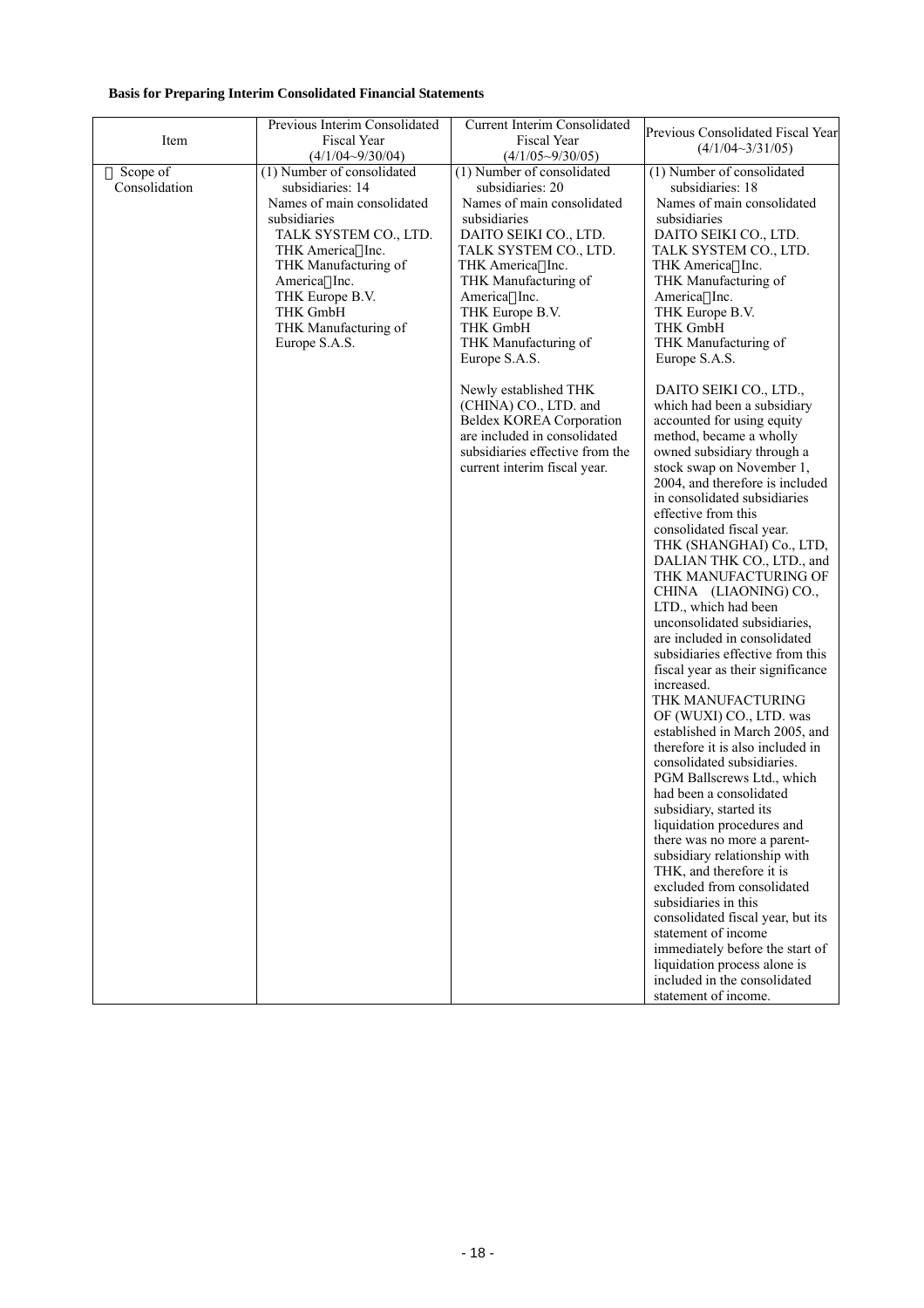| Item                          | Previous Interim Consolidated<br><b>Fiscal Year</b><br>$(4/1/04 - 9/30/04)$                                                                                                                                                                                                                                                                                                                                                                                                                                                                                                                                            | <b>Current Interim Consolidated</b><br>Fiscal Year<br>$(4/1/05 \sim 9/30/05)$                                                                                                                                                                                                                                                                                                                                                                                                                                                                                                                  | Previous Consolidated Fiscal Year<br>$(4/1/04 \sim 3/31/05)$                                                                                                                                                                                                                                                                                                                                                                                                                                                                                                                                      |
|-------------------------------|------------------------------------------------------------------------------------------------------------------------------------------------------------------------------------------------------------------------------------------------------------------------------------------------------------------------------------------------------------------------------------------------------------------------------------------------------------------------------------------------------------------------------------------------------------------------------------------------------------------------|------------------------------------------------------------------------------------------------------------------------------------------------------------------------------------------------------------------------------------------------------------------------------------------------------------------------------------------------------------------------------------------------------------------------------------------------------------------------------------------------------------------------------------------------------------------------------------------------|---------------------------------------------------------------------------------------------------------------------------------------------------------------------------------------------------------------------------------------------------------------------------------------------------------------------------------------------------------------------------------------------------------------------------------------------------------------------------------------------------------------------------------------------------------------------------------------------------|
|                               | $(2)$ Names of main<br>unconsolidated subsidiaries                                                                                                                                                                                                                                                                                                                                                                                                                                                                                                                                                                     | (2) Name of main<br>unconsolidated subsidiaries                                                                                                                                                                                                                                                                                                                                                                                                                                                                                                                                                | (2) Name of main<br>unconsolidated subsidiaries                                                                                                                                                                                                                                                                                                                                                                                                                                                                                                                                                   |
|                               | Main unconsolidated<br>subsidiaries are DALIAN THK<br>CO., LTD. and Nippon Slide                                                                                                                                                                                                                                                                                                                                                                                                                                                                                                                                       | A main unconsolidated<br>subsidiary is Nippon Slide<br>CO., LTD.                                                                                                                                                                                                                                                                                                                                                                                                                                                                                                                               | A main unconsolidated<br>subsidiary is Nippon Slide<br>CO., LTD.                                                                                                                                                                                                                                                                                                                                                                                                                                                                                                                                  |
|                               | CO., LTD.<br>(Reason for excluding from<br>the consolidation)<br>The unconsolidated<br>subsidiaries are small, and<br>their total assets, sales, net<br>interim income/loss<br>(corresponding to equity<br>portion) have no material<br>effect on interim consolidated<br>financial statements.                                                                                                                                                                                                                                                                                                                        | (Reason for excluding from<br>the consolidation)<br>The unconsolidated<br>subsidiaries are small, and<br>their total assets, sales, net<br>interim income/loss<br>(corresponding to equity<br>portion) have no material<br>effect on interim consolidated<br>financial statements.                                                                                                                                                                                                                                                                                                             | (Reason for excluding from<br>the consolidation)<br>The unconsolidated<br>subsidiaries are small, and<br>their total assets, sales, net<br>interim income/loss<br>(corresponding to equity<br>portion) have no material<br>effect on consolidated financial<br>statements.                                                                                                                                                                                                                                                                                                                        |
| 2 Use of the Equity<br>Method | Number of affiliated<br>(1)<br>companies accounted for<br>using the equity method:<br>2 Names of the companies:<br>DAITO SEIKI CO., LTD.<br>SAMICK LMS CO., LTD.                                                                                                                                                                                                                                                                                                                                                                                                                                                       | Number of affiliated<br>(1)<br>companies accounted for<br>using the equity method:<br>1 Name of the company:<br>SAMICK LMS CO., LTD.                                                                                                                                                                                                                                                                                                                                                                                                                                                           | Number of affiliated<br>(1)<br>companies accounted for<br>using the equity method:<br>1Name of the company:<br>SAMICK LMS CO., LTD.<br>DAITO SEIKI CO., LTD.<br>became a wholly owned<br>subsidiary of THK, and<br>therefore it is excluded from a<br>company accounted for using<br>the equity method.                                                                                                                                                                                                                                                                                           |
|                               | (2) Names of main<br>unconsolidated subsidiaries<br>and affiliated companies not<br>accounted for using the<br>equity method<br>DALIAN THL CO., LTD.<br>Nippon Slide CO., LTD.<br>(Reasons not being<br>accounted for using the equity<br>method)<br>Net income/loss<br>(corresponding to equity<br>portion) and retained earnings<br>(corresponding to equity<br>portion) of unconsolidated<br>subsidiaries and affiliated<br>companies not accounted for<br>using the equity method have<br>no material impact on the<br>interim consolidated financial<br>statements and they are of no<br>significance as a whole. | (2) Names of main<br>unconsolidated subsidiaries<br>and affiliated companies not<br>accounted for using the<br>equity method<br>Nippon Slide CO., LTD.<br>(Reasons not being<br>accounted for using the equity<br>method)<br>Net income/loss<br>(corresponding to equity<br>portion) and retained earnings<br>(corresponding to equity<br>portion) of unconsolidated<br>subsidiaries and affiliated<br>companies not accounted for<br>using the equity method have<br>no material impact on the<br>interim consolidated financial<br>statements and they are of no<br>significance as a whole. | (2) Names of main<br>unconsolidated subsidiaries<br>and affiliated companies not<br>accounted for using the<br>equity method<br>Nippon Slide CO., LTD.<br>(Reasons not being<br>accounted for using the equity<br>method)<br>Net income/loss<br>(corresponding to equity<br>portion) and retained<br>earnings (corresponding to<br>equity portion) of<br>unconsolidated subsidiaries<br>and affiliated companies not<br>accounted for using the<br>equity method have no<br>material impact on the<br>interim consolidated financial<br>statements and they are of no<br>significance as a whole. |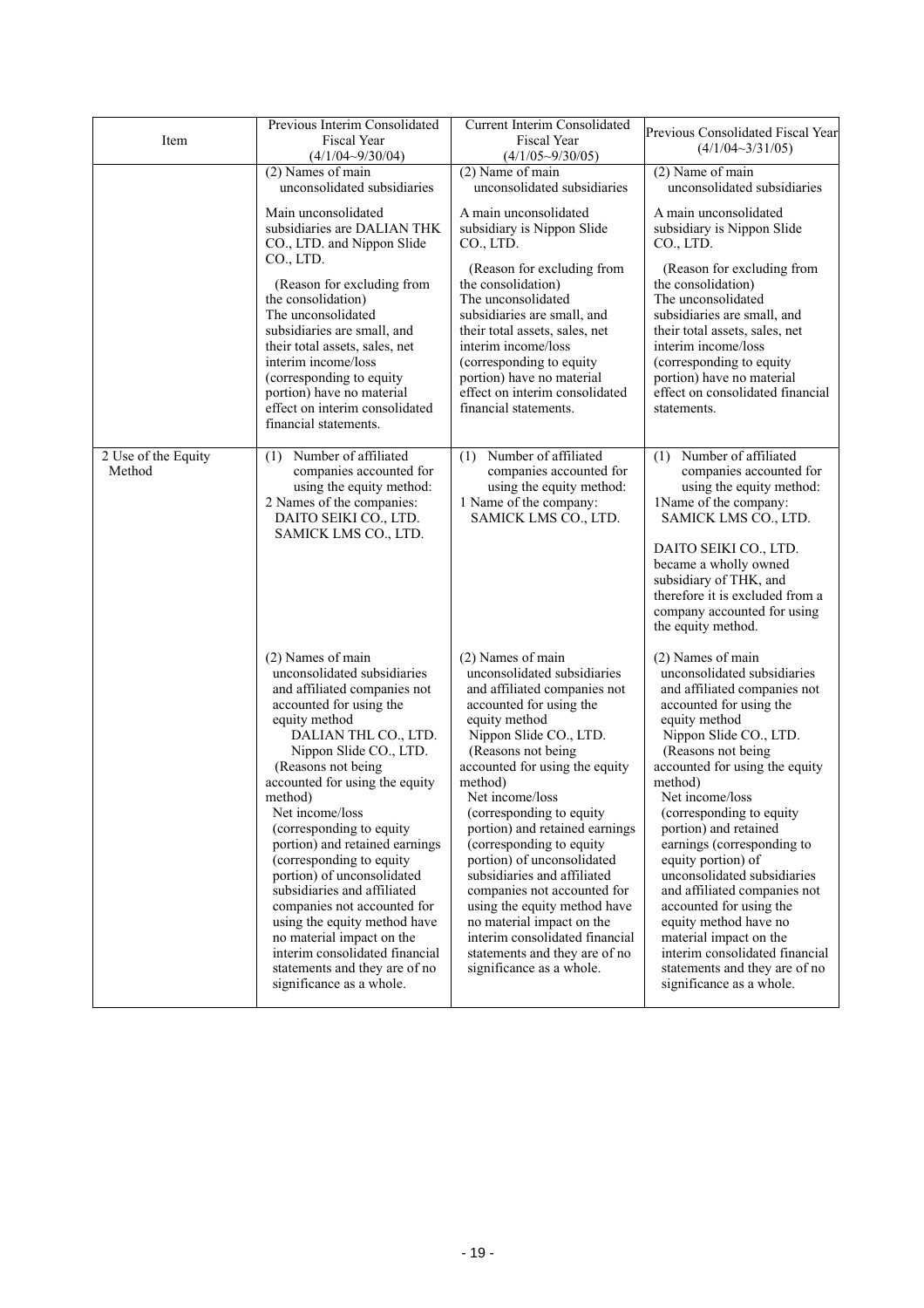|                           | Previous Interim Consolidated    | <b>Current Interim Consolidated</b> | Previous Consolidated Fiscal Year |
|---------------------------|----------------------------------|-------------------------------------|-----------------------------------|
| Item                      | <b>Fiscal Year</b>               | <b>Fiscal Year</b>                  | $(4/1/04 \sim 3/31/05)$           |
|                           | $(4/1/04 - 9/30/04)$             | $(4/1/05\sim9/30/05)$               |                                   |
| 3 Interim Fiscal Years    | Of consolidated subsidiaries,    | Of consolidated subsidiaries,       | Of consolidated subsidiaries,     |
| (Fiscal Years) of         | the following subsidiaries       | the following subsidiaries          | the following subsidiaries        |
| consolidated subsidiaries | interim fiscal year ends on      | interim fiscal year ends on         | interim fiscal year ends on       |
|                           | June 30: THK Holdings of         | June 30: THK Holdings of            | December 31: THK Holdings         |
|                           | America, L.L.C.; THK             | America, L.L.C.; THK                | of America, L.L.C.; THK           |
|                           | America, Inc.; THK               | America, Inc.; THK                  | America, Inc.; THK                |
|                           | Manufacturing of America,        | Manufacturing of America,           | Manufacturing of America,         |
|                           | Inc.; THK Neturen America,       | Inc.; THK Neturen America,          | Inc.; THK Neturen America,        |
|                           | L.L.C.; THK Europe B.V.;         | L.L.C.; THK Europe B.V.;            | L.L.C.; THK Europe B.V.;          |
|                           | THK GmbH; THK France             | THK GmbH; THK France                | THK GmbH; THK France              |
|                           | S.A.S.; THK Manufacturing of     | S.A.S.; THK Manufacturing of        | S.A.S.; THK Manufacturing of      |
|                           | Europe S.A.S.; PGM               | Europe S.A.S.; PGM                  | Europe S.A.S.; PGM                |
|                           | Ballscrews Ltd.; PGM             | Ballscrews Ireland Ltd.; THK        | Ballscrews Ireland Ltd.; THK      |
|                           | Ballscrews Ireland Ltd.; THK     | TAIWAN CO., LTD.; Beldex            | TAIWAN CO., LTD.; THK             |
|                           | TAIWAN CO., LTD.                 | KOREA Corporation; THK              | THK (SHANGHAI) CO.,               |
|                           |                                  | (SHANGHAI) CO., LTD.;               | LTD.; DALIAN THK CO.,             |
|                           | In preparing interim             | DALIAN THK CO., LTD.;               | LTD.; THK                         |
|                           | consolidated financial           | THK MANUFACTURING OF                | MANUFACTURING OF                  |
|                           | statements, subsidiaries'        | (WUXI) CO., LTD.; THK               | (WUXI) CO., LTD.; THK             |
|                           | interim financial statements as  | MANUFACTURING OF                    | MANUFACTURING OF                  |
|                           | of their interim settlement date | (LIAONING) CO., LTD.;               | (LIAONING) CO., LTD.              |
|                           | are adopted, but adjustment      | THK (CHINA) CO., LTD.               |                                   |
|                           | has been made for significant    |                                     | In preparing interim              |
|                           | transactions between             | In preparing interim                | consolidated financial            |
|                           | subsidiaries' interim fiscal     | consolidated financial              | statements, subsidiaries'         |
|                           | year-ends and consolidated       | statements, subsidiaries'           | interim financial statements as   |
|                           | interim fiscal year-end          | interim financial statements as     | of December 31 are adopted,       |
|                           | (September 30).                  | of their interim settlement date    | but adjustment has been made      |
|                           |                                  | are adopted, but adjustment         | for significant transactions      |
|                           |                                  | has been made for significant       | between subsidiaries' interim     |
|                           |                                  | transactions between                | fiscal year-ends and              |
|                           |                                  | subsidiaries' interim fiscal        | consolidated fiscal year-end      |
|                           |                                  | year-ends and consolidated          | (March 31).                       |
|                           |                                  | interim fiscal year-end             |                                   |
|                           |                                  | (September 30).                     |                                   |
|                           |                                  |                                     |                                   |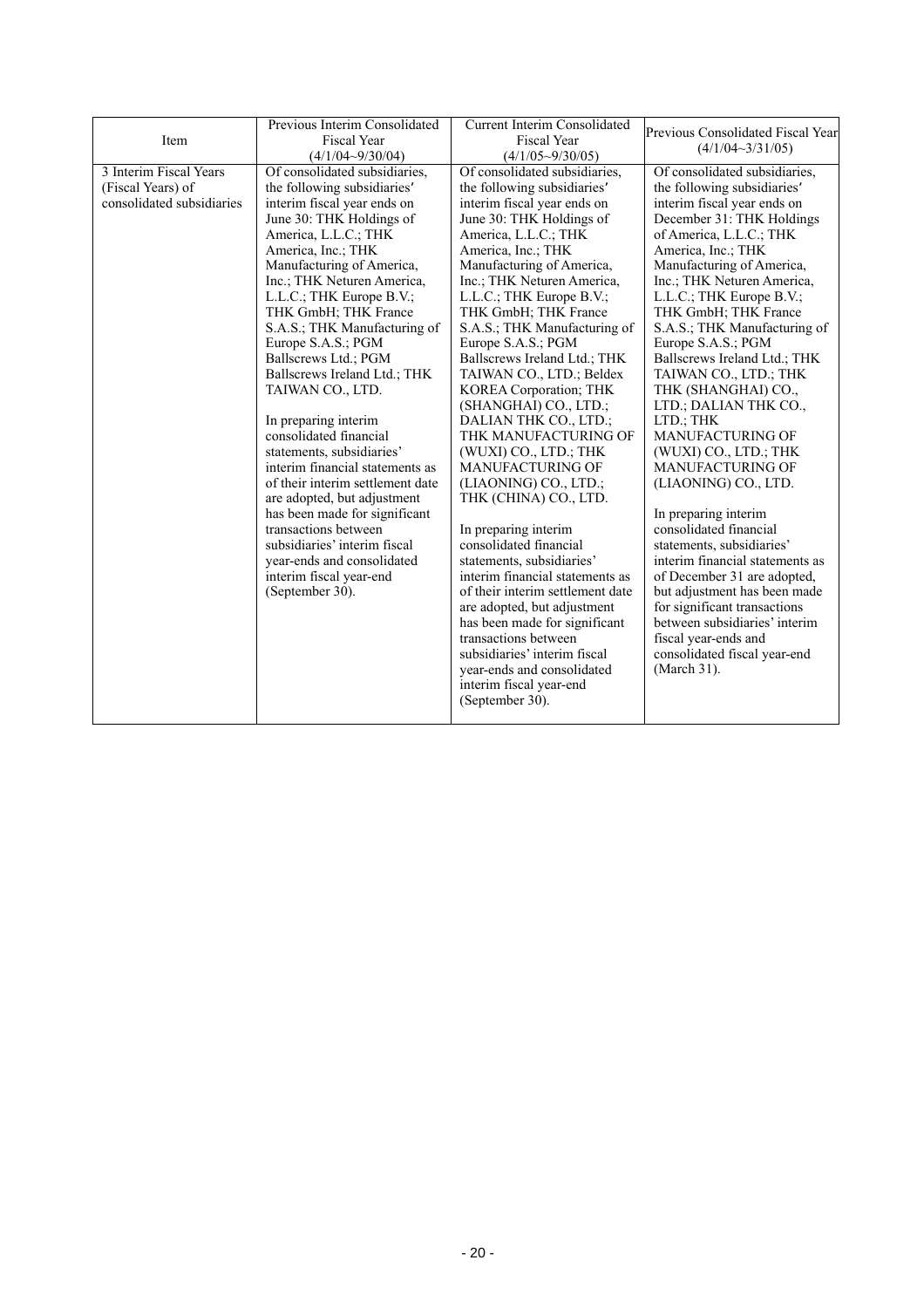|                                  | Previous Interim Consolidated             | <b>Current Interim Consolidated</b>                            | Previous Consolidated Fiscal                                   |
|----------------------------------|-------------------------------------------|----------------------------------------------------------------|----------------------------------------------------------------|
| Item                             | Fiscal Year                               | Fiscal Year                                                    | Year                                                           |
|                                  | $(4/1/04 - 9/30/04)$                      | $(4/1/05 \sim 9/30/05)$                                        | $(4/1/04 \sim 3/31/05)$                                        |
| <b>Accounting Standards</b><br>4 | (1) Evaluation standards and              | (1) Evaluation standards and                                   | (1) Evaluation standards and                                   |
|                                  | methods for significant assets            | methods for significant assets                                 | methods for significant assets                                 |
|                                  | <i>i</i> . Securities<br>Other securities | <i>i</i> . Securities<br>Same as left                          | <i>i.</i> Securities<br>Other securities                       |
|                                  | Marketable securities:                    |                                                                | Marketable securities:                                         |
|                                  | Stated at market value at                 |                                                                | Stated at market value at                                      |
|                                  | the interim fiscal year-end               |                                                                | the fiscal year-end                                            |
|                                  | (valuation gains and                      |                                                                | (valuation gains and                                           |
|                                  | losses are included in                    |                                                                | losses are included in                                         |
|                                  | shareholders' equity, net                 |                                                                | shareholders' equity, net                                      |
|                                  | of taxes, and costs of                    |                                                                | of taxes, and costs of                                         |
|                                  | sales are calculated using                |                                                                | sales are calculated using                                     |
|                                  | the moving-average                        |                                                                | the moving-average                                             |
|                                  | method)                                   |                                                                | method)                                                        |
|                                  | Non-marketable securities:                |                                                                | Non-marketable securities:                                     |
|                                  | Stated at costs determined                |                                                                | Stated at costs determined                                     |
|                                  | using the moving-average                  |                                                                | using the moving-average                                       |
|                                  | method                                    |                                                                | method                                                         |
|                                  |                                           | For amounts invested to                                        | For amounts invested to                                        |
|                                  |                                           | investment business limited                                    | investment business limited                                    |
|                                  |                                           | partnerships and partnerships<br>similar to them (those deemed | partnerships and partnerships<br>similar to them (those deemed |
|                                  |                                           | to be securities by Article 2,                                 | to be securities by Article 2,                                 |
|                                  |                                           | paragraph 2 of Securities and                                  | paragraph 2 of Securities and                                  |
|                                  |                                           | Exchange Law), net equity                                      | Exchange Law), net equity                                      |
|                                  |                                           | equivalent amount calculated                                   | equivalent amount calculated                                   |
|                                  |                                           | based on the latest financial                                  | based on the latest financial                                  |
|                                  |                                           | statements available as of                                     | statements available as of                                     |
|                                  |                                           | settlement report date                                         | settlement report date                                         |
|                                  |                                           | prescribed in a contract of                                    | prescribed in a contract of                                    |
|                                  |                                           | partnership is stated.                                         | partnership is stated.                                         |
|                                  |                                           | (Amendment of statement                                        | (Amendment of statement                                        |
|                                  |                                           | method)                                                        | method)                                                        |
|                                  |                                           | The "Law Amending a Part of                                    | The "Law Amending a Part of                                    |
|                                  |                                           | Securities and Exchange                                        | Securities and Exchange                                        |
|                                  |                                           | Law" (Law No. 97, 2004) was<br>promulgated on June 9, 2004     | Law" (Law No. 97, 2004) was                                    |
|                                  |                                           | and it became effective on                                     | promulgated on June 9, 2004<br>and it became effective on      |
|                                  |                                           | December 1, 2004, and                                          | December 1, 2004, and                                          |
|                                  |                                           | "Practical Guideline for                                       | "Practical Guideline for                                       |
|                                  |                                           | <b>Financial Products</b>                                      | <b>Financial Products</b>                                      |
|                                  |                                           | Accounting" (Accounting                                        | Accounting" (Accounting                                        |
|                                  |                                           | System Council Report                                          | System Council Report                                          |
|                                  |                                           | No.14) was also revised on                                     | No.14) was also revised on                                     |
|                                  |                                           | February 15, 2005. Due to                                      | February 15, 2005. Due to                                      |
|                                  |                                           | these changes, the company                                     | these changes, the company                                     |
|                                  |                                           | amended effective from the                                     | amended effective from this                                    |
|                                  |                                           | current interim consolidated                                   | consolidated fiscal year its                                   |
|                                  |                                           | fiscal year its method of<br>stating amounts investing to      | method of stating amounts                                      |
|                                  |                                           | investment business limited                                    | investing to investment<br>business limited partnerships       |
|                                  |                                           | partnerships or partnerships                                   | or partnerships similar to them                                |
|                                  |                                           | similar to them (those deemed                                  | (those deemed to be securities)                                |
|                                  |                                           | to be securities by Article 2,                                 | by Article 2, paragraph 2 of                                   |
|                                  |                                           | paragraph 2 of Securities and                                  | Securities and Exchange Law)                                   |
|                                  |                                           | Exchange Law) to include in                                    | to include in investment                                       |
|                                  |                                           | investment securities.                                         | securities.                                                    |
|                                  |                                           | Such amounts included in                                       | Such mounts included in                                        |
|                                  |                                           | investment securities as of the                                | investment securities as of the                                |
|                                  |                                           | end of the current interim                                     | end of this consolidated fiscal                                |
|                                  |                                           | consolidated fiscal year are                                   | year are ¥128 million.                                         |
|                                  |                                           | ¥112 million.                                                  |                                                                |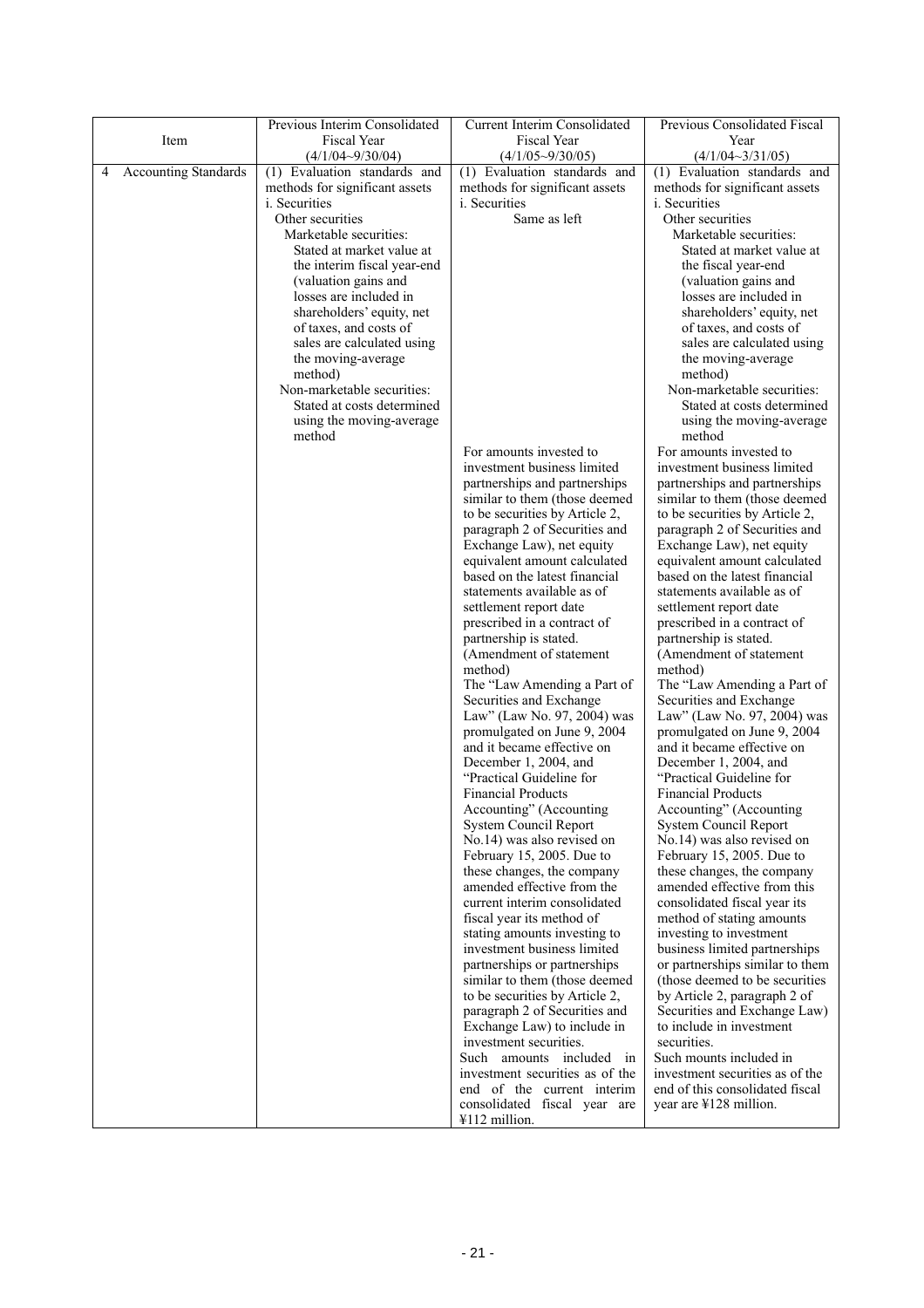|      | Previous Interim Consolidated                           | Current Interim Consolidated                                      | Previous Consolidated Fiscal                              |
|------|---------------------------------------------------------|-------------------------------------------------------------------|-----------------------------------------------------------|
| Item | Fiscal Year                                             | Fiscal Year                                                       | Year                                                      |
|      | $(4/1/04 - 9/30/04)$                                    | $(4/1/05 \sim 9/30/05)$                                           | $(4/1/04 \sim 3/31/05)$                                   |
|      | ii. Inventories                                         | ii. Inventories                                                   | ii. Inventories                                           |
|      | THK, TALK SYSTEM CO.,                                   | THK, TALK SYSTEM CO.,                                             | THK, TALK SYSTEM CO.,                                     |
|      | LTD., THK NIIGATA CO.,                                  | LTD., THK NIIGATA CO.,                                            | LTD., THK NIIGATA CO.,                                    |
|      | LTD., and THK                                           | and THK Manufacturing of                                          | and THK Manufacturing of                                  |
|      | Manufacturing of Europe                                 | Europe S.A.S. stated their                                        | Europe S.A.S. stated their                                |
|      | S.A.S. stated their inventories                         | inventories mainly using the                                      | inventories mainly using the                              |
|      | mainly using the gross                                  | gross average cost method,                                        | gross average cost method,                                |
|      | average cost method, THK                                | THK America, Inc., THK                                            | THK America, Inc., THK                                    |
|      | America, Inc., THK                                      | Manufacturing of America,                                         | Manufacturing of America,                                 |
|      | Manufacturing of America,<br>Inc., THK Neturen America, | Inc., THK Neturen America,<br>L.L.C., and PGM Ballscrews          | Inc., THK Neturen America,<br>L.L.C., and PGM Ballscrews  |
|      | L.L.C., PGM Ballscrews Ltd.,                            | Ireland Ltd., THK                                                 | Ireland Ltd., and THK                                     |
|      | and PGM Ballscrews Ireland                              | (SHANGHAI) CO., LTD, and                                          | (SHANGHAI) CO., LTD.,                                     |
|      | Ltd. stated their inventories at                        | THK TAIWAN CO., LTD.                                              | stated their inventories at                               |
|      | lower of cost or market using                           | stated their inventories at                                       | lower of cost or market using                             |
|      | the first-in-first-out method,                          | lower of cost or market using                                     | the first-in-first-out method,                            |
|      | THK Europe B.V., THK                                    | the first-in-first-out method,                                    | THK Europe B.V., THK                                      |
|      | GmbH, THK France S.A.S.<br>and THK TAIWAN CO.,          | THK Europe B.V., THK<br>GmbH, THK France S.A.S.,                  | GmbH, THK France S.A.S.,<br>THK TAIWAN CO., LTD.,         |
|      | LTD., at lower of cost or                               | DALIAN THK CO., LTD.,                                             | DALIAN THK CO., LTD.,                                     |
|      | market using the moving                                 | and THK                                                           | and THK                                                   |
|      | average method, and Beldex                              | <b>MANUFACTURING</b>                                              | MANUFACTURING                                             |
|      | Corporation stated mainly at                            | (WUXI) CO., LTD., at lower                                        | (WUXI) CO., LTD., at lower                                |
|      | cost using the actual cost<br>method.                   | of cost or market using the<br>moving average method, and         | of cost or market using the<br>moving average method, and |
|      |                                                         | DAITO SEIKI CO., LTD. and                                         | Daito Seiki Co., Ltd. and                                 |
|      |                                                         | Beldex Corporation stated                                         | <b>Beldex Corporation stated</b>                          |
|      |                                                         | mainly at cost using the actual                                   | mainly at cost using the actual                           |
|      |                                                         | cost method.                                                      | cost method.                                              |
|      |                                                         |                                                                   |                                                           |
|      |                                                         | (Change in Accounting                                             |                                                           |
|      |                                                         | Treatment)                                                        |                                                           |
|      |                                                         | Although THK TAIWAN CO.,                                          |                                                           |
|      |                                                         | LTD had stated its inventories                                    |                                                           |
|      |                                                         | accounted at lower cost or                                        |                                                           |
|      |                                                         | market using the moving                                           |                                                           |
|      |                                                         | average method so far, it has<br>applied first-in-first-out lower |                                                           |
|      |                                                         | or market method effective                                        |                                                           |
|      |                                                         | from the current interim fiscal                                   |                                                           |
|      |                                                         | year.                                                             |                                                           |
|      |                                                         | This change was made for the                                      |                                                           |
|      |                                                         | purpose of properly grasping<br>cost of sales by sales units and  |                                                           |
|      |                                                         | improving the periodic                                            |                                                           |
|      |                                                         | accounting of profit and loss,                                    |                                                           |
|      |                                                         | taking the occasion of having                                     |                                                           |
|      |                                                         | introduced a sale/distribution                                    |                                                           |
|      |                                                         | system and accounting system                                      |                                                           |
|      |                                                         | as a part of implementing a<br>program to achieve more            |                                                           |
|      |                                                         | speedy and efficient clerical                                     |                                                           |
|      |                                                         | works.                                                            |                                                           |
|      |                                                         | The impact of this change on                                      |                                                           |
|      |                                                         | the current interim financial                                     |                                                           |
|      |                                                         | statements was minor.                                             |                                                           |
|      |                                                         | Statement of the amount in the<br>segment information affected    |                                                           |
|      |                                                         | by this change is omitted since                                   |                                                           |
|      |                                                         | its impact is minor.                                              |                                                           |
|      |                                                         |                                                                   |                                                           |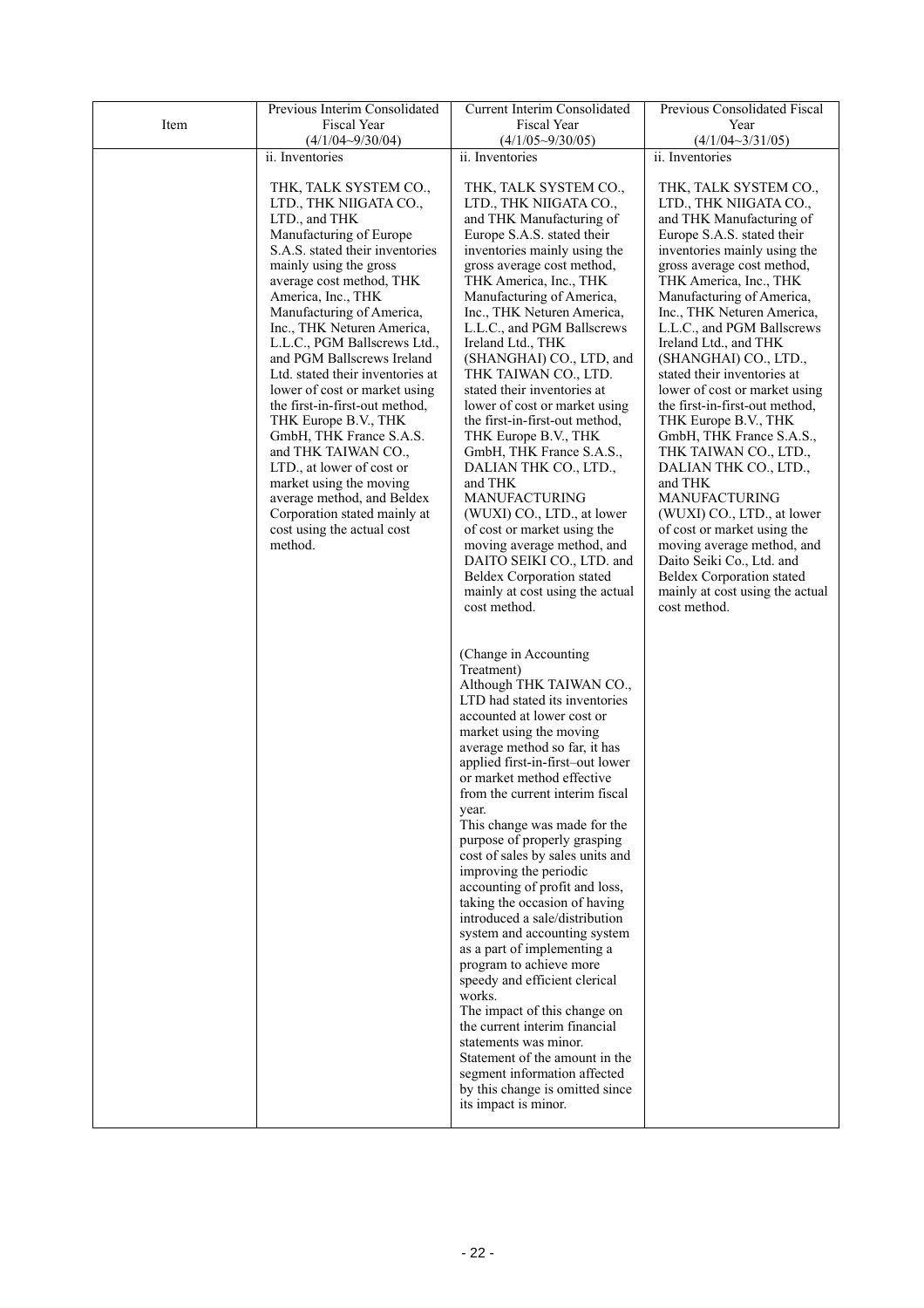|      | Previous Interim Consolidated                                                                                                                                                                                                                                                                                                                                                                                                                                                                                                                                                                                                                                                                                                                   | <b>Current Interim Consolidated</b>           | Previous Consolidated Fiscal Year |
|------|-------------------------------------------------------------------------------------------------------------------------------------------------------------------------------------------------------------------------------------------------------------------------------------------------------------------------------------------------------------------------------------------------------------------------------------------------------------------------------------------------------------------------------------------------------------------------------------------------------------------------------------------------------------------------------------------------------------------------------------------------|-----------------------------------------------|-----------------------------------|
| Item | Fiscal Year<br>$(4/1/04 - 9/30/04)$                                                                                                                                                                                                                                                                                                                                                                                                                                                                                                                                                                                                                                                                                                             | <b>Fiscal Year</b><br>$(4/1/05 \sim 9/30/05)$ | $(4/1/04 \sim 3/31/05)$           |
|      | (2) Method of depreciation and                                                                                                                                                                                                                                                                                                                                                                                                                                                                                                                                                                                                                                                                                                                  | (2) Method of depreciation and                | (2) Method of depreciation and    |
|      | amortization                                                                                                                                                                                                                                                                                                                                                                                                                                                                                                                                                                                                                                                                                                                                    | amortization                                  | amortization                      |
|      | i. Tangible fixed assets                                                                                                                                                                                                                                                                                                                                                                                                                                                                                                                                                                                                                                                                                                                        | i. Tangible fixed assets                      | i. Tangible fixed assets          |
|      | The tangible fixed assets of the<br>company and its domestic<br>subsidiaries are depreciated<br>using the declining-balance<br>method, and those of overseas<br>consolidated subsidiaries are<br>depreciated using either the<br>straight-line method or the<br>accelerated depreciation<br>method, depending on their<br>local accounting standards. The<br>amount of depreciation for<br>buildings (excluding fixtures to<br>buildings) acquired on and<br>after April 1, 1998, by the<br>company and its domestic<br>subsidiaries is estimated using<br>the straight-line method.<br>The useful lives of main<br>properties are as follows:<br>Buildings and structure<br>5-50 years<br>Machinery, equipment, and<br>vehicle<br>$4-10$ years | Same as left                                  | Same as left                      |
|      | ii. Intangible fixed assets                                                                                                                                                                                                                                                                                                                                                                                                                                                                                                                                                                                                                                                                                                                     | ii. Intangible fixed assets                   | ii. Intangible fixed assets       |
|      | The straight-line method is<br>used by the company and its<br>domestic consolidated<br>subsidiaries. Software costs for<br>their internal use are amortized<br>using the straight-line method<br>over their estimated useful<br>lives (5 years).<br>The intangible fixed assets of<br>overseas consolidated<br>subsidiaries are amortized<br>using the straight-line method,<br>based on their local accounting<br>standards.                                                                                                                                                                                                                                                                                                                   | Same as left                                  | Same as left                      |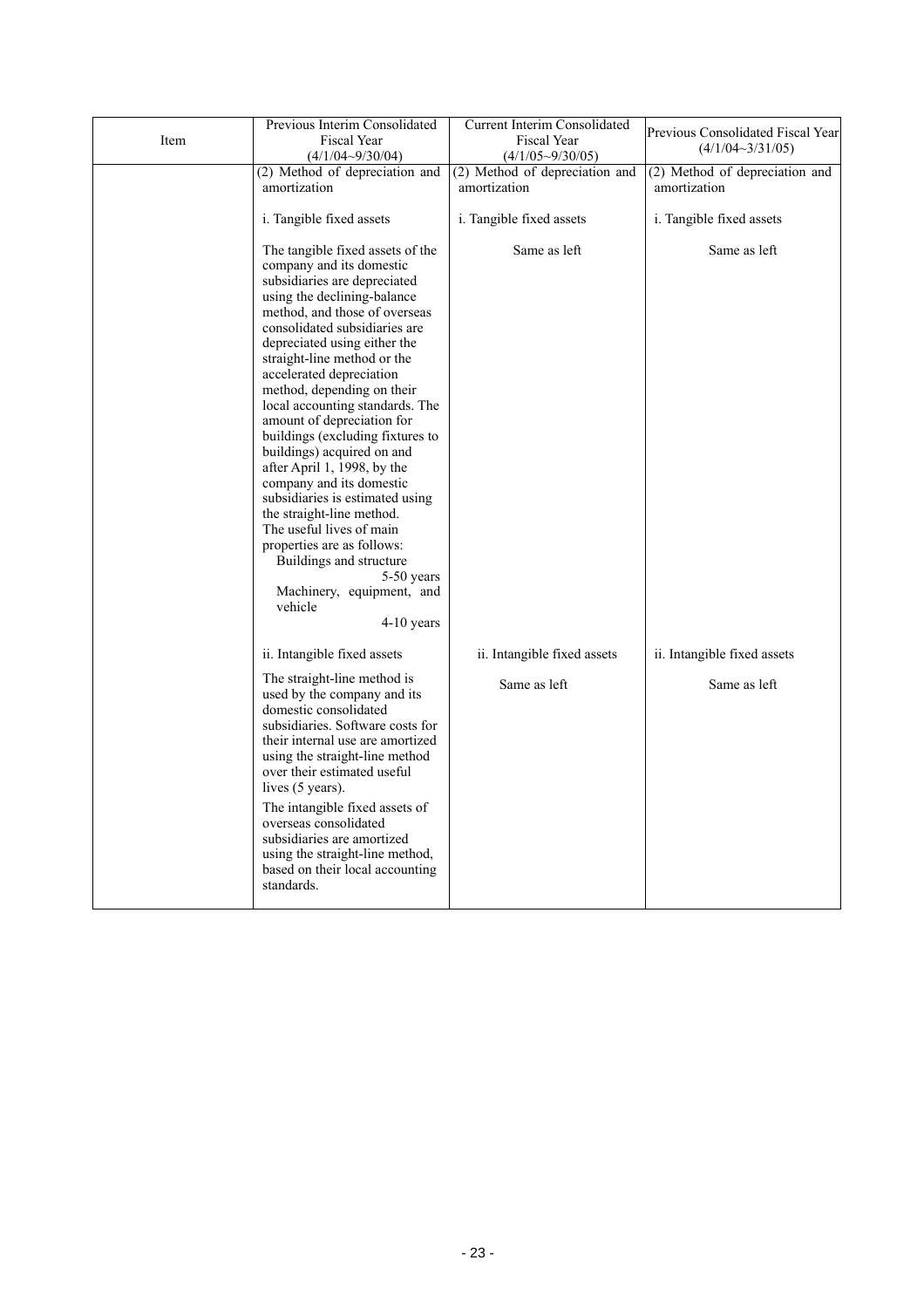|      | Previous Interim Consolidated                                  | <b>Current Interim Consolidated</b> | Previous Consolidated Fiscal Year                                                         |
|------|----------------------------------------------------------------|-------------------------------------|-------------------------------------------------------------------------------------------|
| Item | <b>Fiscal Year</b>                                             | <b>Fiscal Year</b>                  | $(4/1/04 \sim 3/31/05)$                                                                   |
|      | $(4/1/04 - 9/30/04)$                                           | $(4/1/05\sim9/30/05)$               |                                                                                           |
|      | (3) Accounting standards for                                   | (3) Accounting standards for        | (3) Accounting standards for                                                              |
|      | major allowance                                                | major allowance                     | major allowance                                                                           |
|      |                                                                |                                     |                                                                                           |
|      | i. Allowance for doubtful                                      | i. Allowance for doubtful           | i. Allowance for doubtful                                                                 |
|      | accounts                                                       | accounts                            | accounts                                                                                  |
|      |                                                                |                                     |                                                                                           |
|      |                                                                | Same as left                        |                                                                                           |
|      | To prepare for possible losses                                 |                                     | Same as left                                                                              |
|      | caused by irrecoverable                                        |                                     |                                                                                           |
|      | money claims at the fiscal                                     |                                     |                                                                                           |
|      | year-end, the company and its                                  |                                     |                                                                                           |
|      | domestic subsidiaries provide                                  |                                     |                                                                                           |
|      | allowances as follows:                                         |                                     |                                                                                           |
|      | For general credit claims,                                     |                                     |                                                                                           |
|      | allowance is provided for the                                  |                                     |                                                                                           |
|      | amount calculated based on                                     |                                     |                                                                                           |
|      | the past credit loss experience,                               |                                     |                                                                                           |
|      | and for specifically doubtful                                  |                                     |                                                                                           |
|      | credit claims, allowance is                                    |                                     |                                                                                           |
|      | provided for the estimated                                     |                                     |                                                                                           |
|      | uncollectible amount based on                                  |                                     |                                                                                           |
|      | the collectibility assessment                                  |                                     |                                                                                           |
|      | for individual credit claims.                                  |                                     |                                                                                           |
|      | Overseas consolidated                                          |                                     |                                                                                           |
|      | subsidiaries provide                                           |                                     |                                                                                           |
|      | allowances for the amounts                                     |                                     |                                                                                           |
|      | they deem necessary,                                           |                                     |                                                                                           |
|      | considering the collectibility                                 |                                     |                                                                                           |
|      | of specific doubtful credit                                    |                                     |                                                                                           |
|      | claims.                                                        |                                     |                                                                                           |
|      |                                                                |                                     |                                                                                           |
|      | ii. Allowance for bonuses                                      | ii. Allowance for bonuses           | ii. Allowance for bonuses                                                                 |
|      |                                                                |                                     |                                                                                           |
|      | Allowance for employee                                         | Same as left                        | Allowance for employee                                                                    |
|      | bonuses is provided in                                         |                                     | bonuses is provided in                                                                    |
|      | provisions for payment of                                      |                                     | provisions for payment of                                                                 |
|      | bonuses to employees in the                                    |                                     | bonuses to employees in the                                                               |
|      |                                                                |                                     | amount of estimated bonuses,                                                              |
|      | amount of estimated bonuses,<br>which are attributable to this |                                     | which are attributable to this                                                            |
|      |                                                                |                                     |                                                                                           |
|      | interim consolidated fiscal                                    |                                     | consolidated fiscal year.                                                                 |
|      | year.                                                          |                                     |                                                                                           |
|      |                                                                |                                     |                                                                                           |
|      |                                                                |                                     | iii. Allowance for retirement iii. Allowance for retirement iii. Allowance for retirement |
|      | and severance benefits                                         | and severance benefits              | and severance benefits                                                                    |
|      |                                                                |                                     |                                                                                           |
|      | Allowance for employee                                         | Allowance for employee              | Allowance for employee                                                                    |
|      | retirement benefits is provided                                | retirement benefits is provided     | retirement benefits is provided                                                           |
|      | in provision for payment of                                    | in provision for payment of         | in provision for payment of                                                               |
|      | retirement benefits to                                         | retirement benefits to              | retirement benefits to                                                                    |
|      | employees in the amount                                        | employees in the amount             | employees in the amount                                                                   |
|      | deemed accrued at the end of                                   | deemed accrued at the end of        | deemed accrued at the end of                                                              |
|      | this interim consolidated                                      | the current interim                 | this consolidated fiscal year,                                                            |
|      | fiscal year, based on the                                      | consolidated fiscal year, based     | based on the projected                                                                    |
|      | projected retirement benefit                                   | on the projected retirement         | retirement benefit obligation                                                             |
|      | obligation and fair value of                                   | benefit obligation and fair         | and fair value of pension                                                                 |
|      | pension assets at the                                          | value of pension assets at the      | assets at the consolidated                                                                |
|      | consolidated fiscal year end.                                  | consolidated fiscal year end.       | fiscal year end.                                                                          |
|      | The unrecognized net                                           | The unrecognized net                | The unrecognized net                                                                      |
|      | actuarial difference is                                        | actuarial difference is             | actuarial difference is                                                                   |
|      | amortized using the straight-                                  | amortized using the straight-       | amortized using the straight-                                                             |
|      | line method over a number of                                   | line method over a number of        | line method over a number of                                                              |
|      | years (usually 10 years)                                       | years (usually 10 years)            | years (usually 10 years)                                                                  |
|      | within the employees' average                                  | within the employees' average       | within the employees' average                                                             |
|      | remaining employment                                           | remaining employment                | remaining employment                                                                      |
|      | period, commencing from the                                    | period, commencing from the         | period, commencing from the                                                               |
|      | next consolidated fiscal year                                  | next consolidated fiscal year       | next consolidated fiscal year                                                             |
|      | in which they arise (stated as                                 | in which they arise (stated as      | in which they arise (stated as                                                            |
|      | either income or expense in                                    | either income or expense in         | either income or expense in                                                               |
|      | the statement of income).                                      | the statement of income).           | the statement of income).                                                                 |
|      |                                                                |                                     |                                                                                           |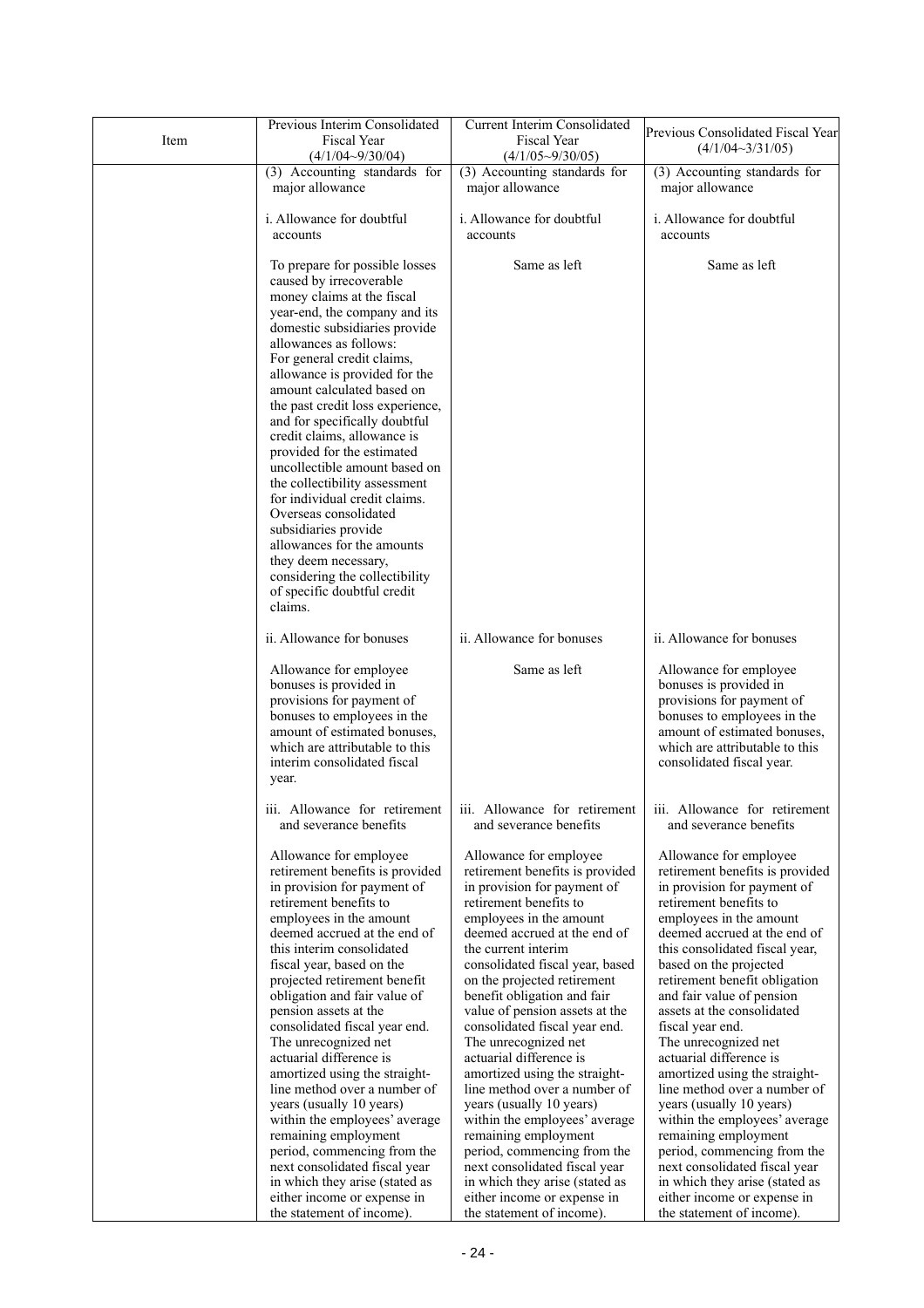| Item | Previous Interim Consolidated<br>Fiscal Year<br>$(4/1/04 - 9/30/04)$                                                                                                                                                                                                                                                                                                                                                                                                                     | <b>Current Interim Consolidated</b><br>Fiscal Year<br>$(4/1/05 \sim 9/30/05)$                                                                              | Previous Consolidated Fiscal Year<br>$(4/1/04 \sim 3/31/05)$                                                                                                                                                                                                                                                                                                                                                                                                                                                                                                                                                                                                                                                                                                                                                                                       |
|------|------------------------------------------------------------------------------------------------------------------------------------------------------------------------------------------------------------------------------------------------------------------------------------------------------------------------------------------------------------------------------------------------------------------------------------------------------------------------------------------|------------------------------------------------------------------------------------------------------------------------------------------------------------|----------------------------------------------------------------------------------------------------------------------------------------------------------------------------------------------------------------------------------------------------------------------------------------------------------------------------------------------------------------------------------------------------------------------------------------------------------------------------------------------------------------------------------------------------------------------------------------------------------------------------------------------------------------------------------------------------------------------------------------------------------------------------------------------------------------------------------------------------|
|      | iv. Allowance for directors<br>and auditors retirement<br>benefit                                                                                                                                                                                                                                                                                                                                                                                                                        | iv. Allowance for directors<br>and auditors retirement<br>benefit                                                                                          | iv. Allowance for directors<br>and auditors retirement<br>benefit                                                                                                                                                                                                                                                                                                                                                                                                                                                                                                                                                                                                                                                                                                                                                                                  |
|      | Allowance is provided for the<br>amount that the company<br>would have to pay at the end<br>of the interim fiscal year,<br>which is estimated in<br>accordance with internal<br>regulations. The system for<br>paying these retirement<br>benefits, however, was<br>abolished in June 2004, so the<br>outstanding balance of this<br>allowance represents an<br>estimated amount for payment<br>to the directors and auditors<br>currently holding offices<br>under the previous system. |                                                                                                                                                            | Although an allowance had<br>been provided for the amount<br>that the company would have<br>to pay at the end of the fiscal<br>year, which is estimated in<br>accordance with internal<br>regulations, the system to pay<br>retirement benefits to directors<br>and auditors was abolished<br>effective as of June 26, 2004<br>when a regular shareholders'<br>meeting was held. In this<br>consolidated fiscal year, a<br>difference in the amount of<br>$\frac{1}{2}$ 47 million between the<br>benefit amount actually paid<br>and the outstanding balance of<br>this allowance as of the<br>abolishment date was included<br>in a "reversal of allowance for<br>directors' retirement benefit" of<br>extraordinary income and a<br>¥981 million, the unpaid<br>defined benefits, was stated in<br>"Other" of long-term liabilities<br>account. |
|      | (4) Accounting for major<br>lease transactions                                                                                                                                                                                                                                                                                                                                                                                                                                           | (4) Accounting for major lease<br>transactions                                                                                                             | (4) Accounting for major lease<br>transactions                                                                                                                                                                                                                                                                                                                                                                                                                                                                                                                                                                                                                                                                                                                                                                                                     |
|      | Finance lease transactions,<br>excluding those in which the<br>ownership of the leased<br>properties is transferred to the<br>lessee, are accounted for in<br>the same manner as operating<br>leases.                                                                                                                                                                                                                                                                                    | Same as left                                                                                                                                               | Same as left                                                                                                                                                                                                                                                                                                                                                                                                                                                                                                                                                                                                                                                                                                                                                                                                                                       |
|      | (5) Hedge accounting                                                                                                                                                                                                                                                                                                                                                                                                                                                                     | (5) Hedge accounting                                                                                                                                       | (5) Hedge accounting                                                                                                                                                                                                                                                                                                                                                                                                                                                                                                                                                                                                                                                                                                                                                                                                                               |
|      | i. Method of hedge<br>accounting                                                                                                                                                                                                                                                                                                                                                                                                                                                         | i. Method of hedge<br>accounting                                                                                                                           | Same as left                                                                                                                                                                                                                                                                                                                                                                                                                                                                                                                                                                                                                                                                                                                                                                                                                                       |
|      | Currency swap transactions<br>meet the requirement of<br>allocation treatment, and are<br>accounted for accordingly.                                                                                                                                                                                                                                                                                                                                                                     | Exchange contract transactions<br>and currency swap transactions<br>meet the requirement of<br>allocation treatment, and are<br>accounted for accordingly. |                                                                                                                                                                                                                                                                                                                                                                                                                                                                                                                                                                                                                                                                                                                                                                                                                                                    |
|      |                                                                                                                                                                                                                                                                                                                                                                                                                                                                                          | Interest swap transactions meet<br>the requirement of special<br>treatment, and are accounted<br>for accordingly.                                          |                                                                                                                                                                                                                                                                                                                                                                                                                                                                                                                                                                                                                                                                                                                                                                                                                                                    |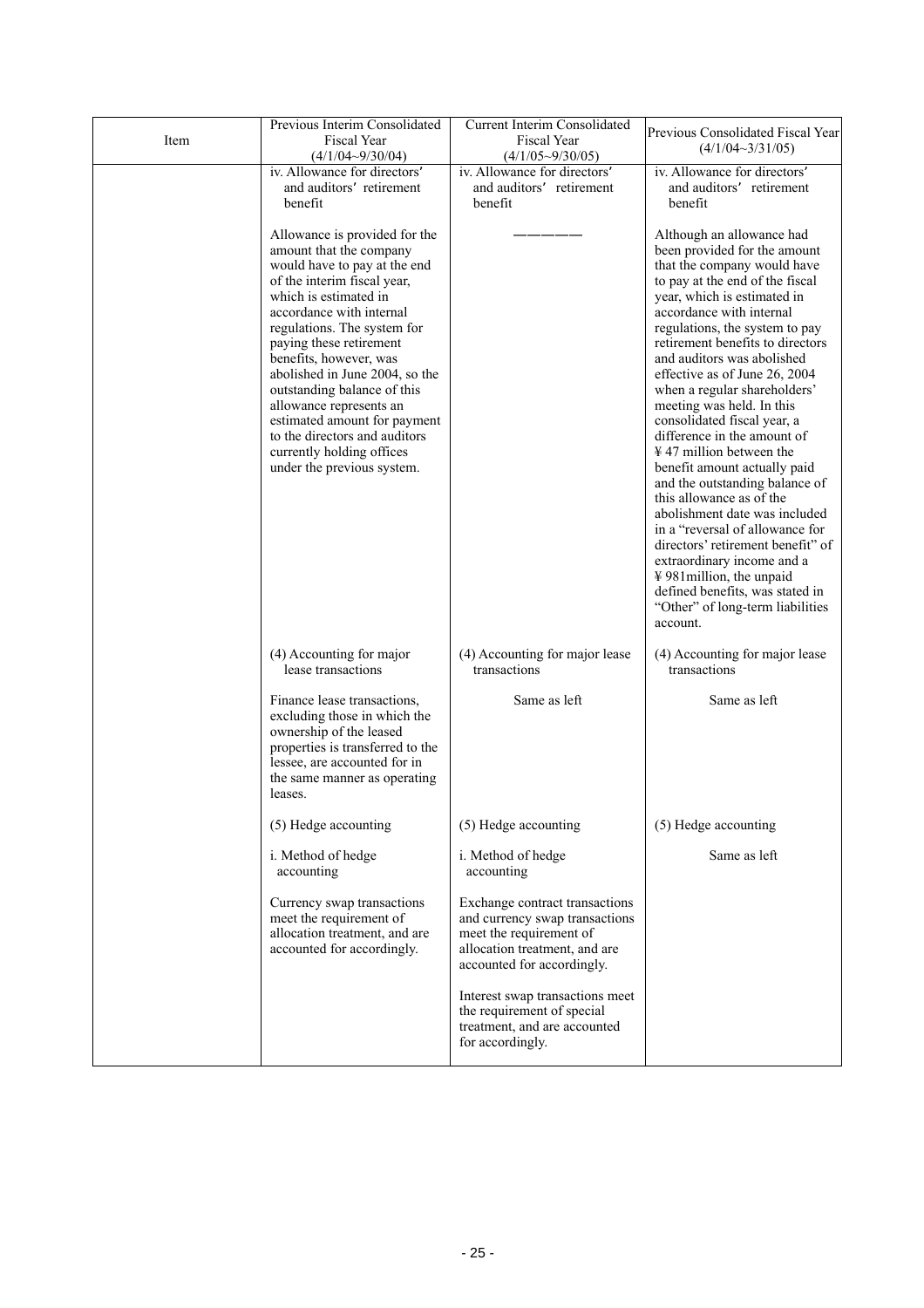| Item | Previous Interim Consolidated<br>Fiscal Year<br>$(4/1/04 - 9/30/04)$                                                                                                                                                                                                                                                                                                                   | Current Interim Consolidated<br>Fiscal Year<br>$(4/1/05 \sim 9/30/05)$                                                                                                                                                                                                                                                                                                                                                                                                                                                                                                                                        | Previous Consolidated Fiscal Year<br>$(4/1/04 \sim 3/31/05)$ |  |
|------|----------------------------------------------------------------------------------------------------------------------------------------------------------------------------------------------------------------------------------------------------------------------------------------------------------------------------------------------------------------------------------------|---------------------------------------------------------------------------------------------------------------------------------------------------------------------------------------------------------------------------------------------------------------------------------------------------------------------------------------------------------------------------------------------------------------------------------------------------------------------------------------------------------------------------------------------------------------------------------------------------------------|--------------------------------------------------------------|--|
|      | ii. Hedging instruments and<br>hedged items                                                                                                                                                                                                                                                                                                                                            | ii. Hedging instruments and<br>hedged items                                                                                                                                                                                                                                                                                                                                                                                                                                                                                                                                                                   | ii. Hedging instruments and<br>hedged items                  |  |
|      | Currency swap transactions<br>Foreign currency<br>denominated money<br>claims                                                                                                                                                                                                                                                                                                          | Exchange contract transactions<br>Foreign currency<br>denominated money claims<br>Currency swap transactions<br>Foreign currency<br>denominated money claims<br>Interest swap transactions<br>Interest fluctuation of money<br>borrowed                                                                                                                                                                                                                                                                                                                                                                       | Same as left                                                 |  |
|      | iii. Hedging policy                                                                                                                                                                                                                                                                                                                                                                    | iii. Hedging policy                                                                                                                                                                                                                                                                                                                                                                                                                                                                                                                                                                                           | iii. Hedging policy                                          |  |
|      | The company uses currency<br>related hedge accounting for<br>the purpose of fixing cash<br>flows related to the collection<br>of principal and interest on<br>loans.                                                                                                                                                                                                                   | The company uses exchange<br>contract transactions and<br>currency swap transactions for<br>the purpose of hedging<br>exchange rate fluctuation risks<br>and fixing cash flows related to<br>the payment of foreign<br>currency denominated money<br>liabilities or the collection of<br>principal and interest on loans.<br>The company uses interest<br>related hedge accounting for<br>the purpose of hedging risks<br>for interest rate fluctuation for<br>borrowings.                                                                                                                                    | Same as left                                                 |  |
|      | iv. Assessment method for the<br>effectiveness of hedges                                                                                                                                                                                                                                                                                                                               | iv. Assessment method for the<br>effectiveness of hedges                                                                                                                                                                                                                                                                                                                                                                                                                                                                                                                                                      | iv. Assessment method for the<br>effectiveness of hedges     |  |
|      | The company omits the<br>assessment of the<br>effectiveness of hedges for<br>currency swap transactions,<br>because the significant terms<br>and conditions for such<br>transactions and for hedged<br>assets are identical, and are<br>assumed beforehand to offset<br>exchange rate fluctuations or<br>cash flow fluctuations<br>continuously from the time<br>hedging is initiated. | The company omits the<br>assessment of the effectiveness<br>of hedges for exchange<br>contract transactions and<br>currency swap transactions,<br>because the significant terms<br>and conditions for such<br>transactions and for hedged<br>assets/liabilities are identical.<br>and are assumed beforehand to<br>offset exchange rate<br>fluctuations or cash flow<br>fluctuations continuously from<br>the time hedging is initiated.<br>The company also omits the<br>assessment of the effectiveness<br>for interest swap transactions,<br>because they meet the<br>requirement of special<br>treatment. | Same as left                                                 |  |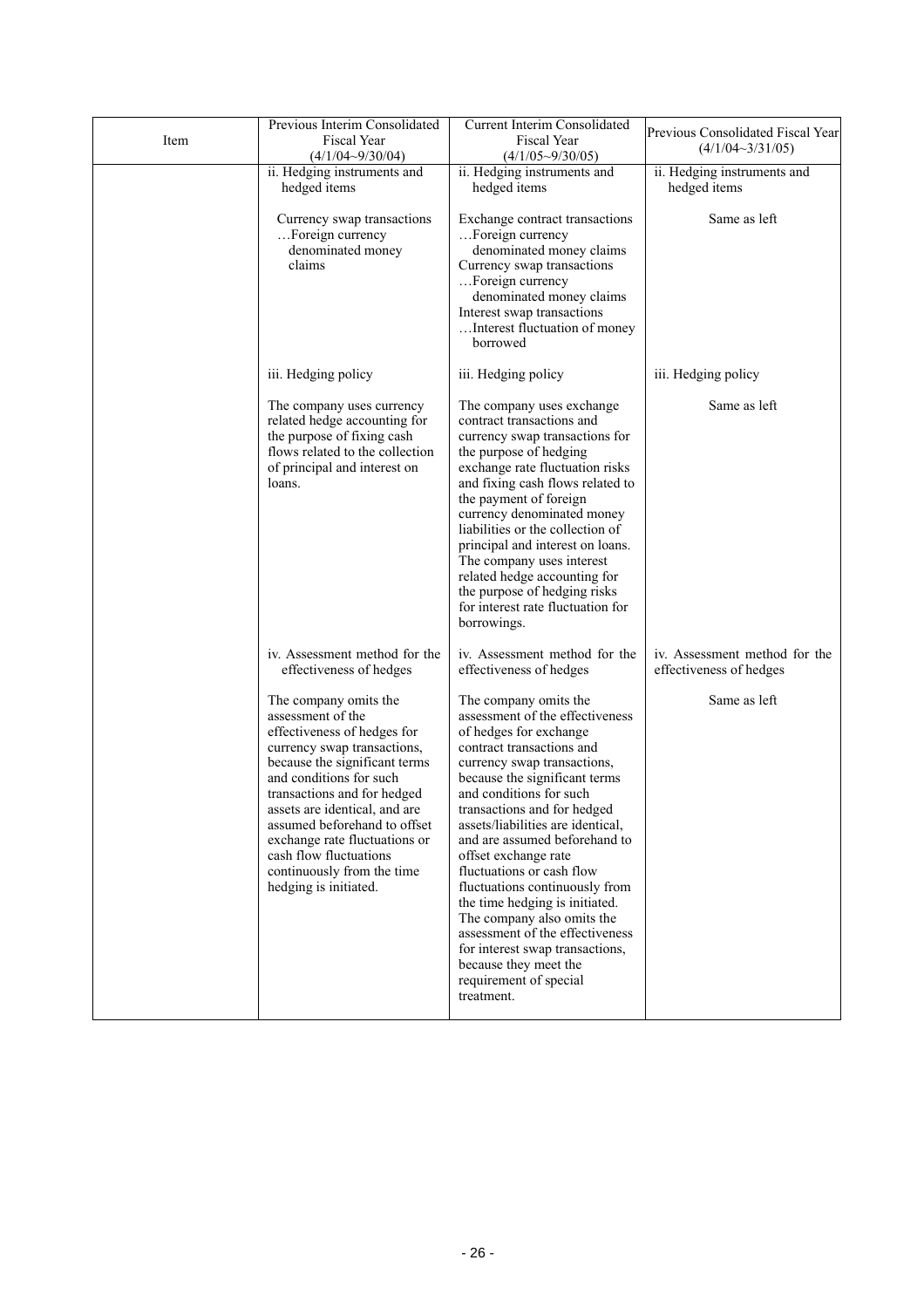| Item                                                                                                                                 | Previous Interim Consolidated<br><b>Fiscal Year</b><br>$(4/1/04 - 9/30/04)$                                                                                                                                                                                                                                                                                                                                                                                                                                                                                                                                             | <b>Current Interim Consolidated</b><br><b>Fiscal Year</b><br>$(4/1/05 \sim 9/30/05)$                                                                                        | Previous Consolidated Fiscal Year<br>$(4/1/04 \sim 3/31/05)$                                                                                                                                                                                                                                                                  |
|--------------------------------------------------------------------------------------------------------------------------------------|-------------------------------------------------------------------------------------------------------------------------------------------------------------------------------------------------------------------------------------------------------------------------------------------------------------------------------------------------------------------------------------------------------------------------------------------------------------------------------------------------------------------------------------------------------------------------------------------------------------------------|-----------------------------------------------------------------------------------------------------------------------------------------------------------------------------|-------------------------------------------------------------------------------------------------------------------------------------------------------------------------------------------------------------------------------------------------------------------------------------------------------------------------------|
|                                                                                                                                      | (6) Other significant items to<br>prepare interim<br>consolidated financial<br>statements<br><i>i</i> . Consumption taxes<br>Consumption taxes and local<br>consumption taxes are<br>excluded from the transaction<br>amounts.<br>ii. Treatment of reserves<br>Taxes payable and corporate<br>tax adjustment for the current<br>interim consolidated fiscal<br>year are calculated under the<br>premise that entries of<br>provisions and reversals will<br>be made to and from reserve<br>accounts for special<br>depreciation in accordance<br>with profit appropriation<br>scheduled for the current<br>fiscal year. | (6) Other significant items to<br>prepare interim consolidated<br>financial statements<br>i. Consumption taxes<br>Same as left<br>ii. Treatment of reserves<br>Same as left | (6) Other significant items to<br>prepare consolidated<br>financial statements<br>i. Consumption taxes<br>Same as left<br>ii.                                                                                                                                                                                                 |
| 5 Scope of funds stated in<br>the interim consolidated<br>statements of cash flows<br>(the consolidated<br>statements of cash flows) | The funds (cash and cash<br>equivalents) stated in the<br>interim consolidated<br>statements of cash flows are<br>composed of cash on hand,<br>bank deposits that can be<br>withdrawn on demand, and<br>short-term investments with<br>original maturities of up to<br>three months that are exposed<br>to minor value fluctuation<br>risk.                                                                                                                                                                                                                                                                             | Same as left                                                                                                                                                                | The funds (cash and cash<br>equivalents) stated in the<br>consolidated statements of cash<br>flows are composed of cash on<br>hand, bank deposits that can be<br>withdrawn on demand, and<br>short-term investments with<br>original maturities of up to<br>three months that are exposed<br>to minor value fluctuation risk. |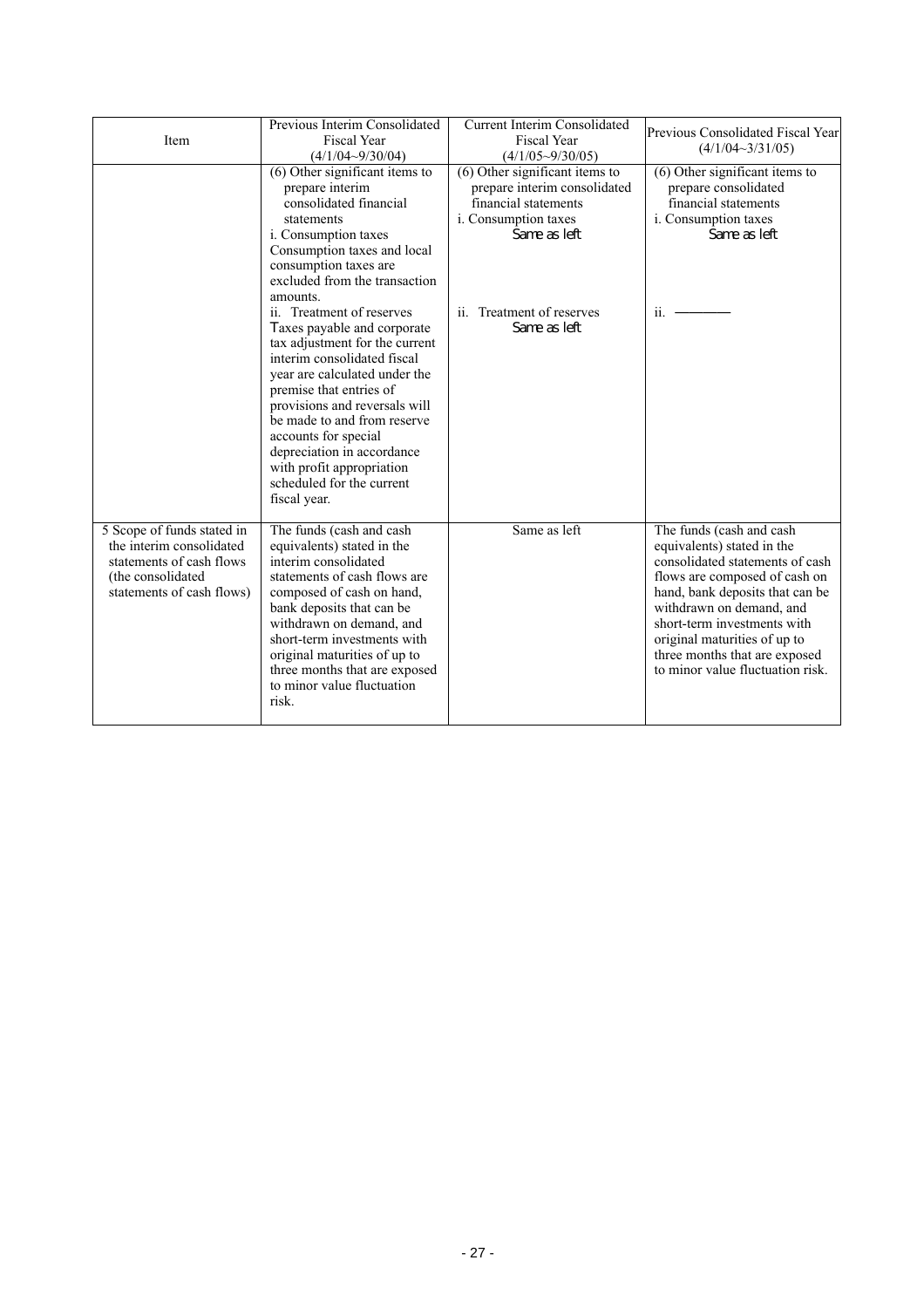### Change in Accounting Treatment

| Previous Interim Consolidated Fiscal Year | Current Interim Consolidated Fiscal Year | Previous Consolidated Fiscal Year |
|-------------------------------------------|------------------------------------------|-----------------------------------|
| $(4/1/04 - 9/30/04)$                      | $(4/1/05 \sim 9/30/05)$                  | $(4/1/04 \sim 3/31/05)$           |
|                                           | (Fixed asset impairment accounting       |                                   |
|                                           | standard)                                |                                   |
|                                           | Effective this interim fiscal year, the  |                                   |
|                                           | company has adopted "Accounting          |                                   |
|                                           | <b>Standard Concerning Fixed Asset</b>   |                                   |
|                                           | Impairment" (Statement of Position       |                                   |
|                                           | Concerning Establishment of Fixed        |                                   |
|                                           | Asset Impairment Accounting              |                                   |
|                                           | Standard) (Business Accounting           |                                   |
|                                           | Council; August 9, 2002) and             |                                   |
|                                           | Application Guideline for Fixed          |                                   |
|                                           | Asset Impairment Accounting              |                                   |
|                                           | Standard" (Business Accounting           |                                   |
|                                           | Standard Board, Business Accounting      |                                   |
|                                           | Standard Application Guideline No. 6,    |                                   |
|                                           | October 31, 2003).                       |                                   |
|                                           | As a result, interim income before tax   |                                   |
|                                           | adjustment decreased ¥1,142 million.     |                                   |
|                                           | The amount of accumulated impairment     |                                   |
|                                           | loss was directly deducted from each     |                                   |
|                                           | asset in accordance with the amended     |                                   |
|                                           | interim financial statements regulation. |                                   |

Change in the Method of Statement

| Previous Interim Consolidated Fiscal Year                                                                                                                                                                                                                                                                                                                                                                                             | Current Interim Consolidated Fiscal Year |
|---------------------------------------------------------------------------------------------------------------------------------------------------------------------------------------------------------------------------------------------------------------------------------------------------------------------------------------------------------------------------------------------------------------------------------------|------------------------------------------|
| $(4/1/04 \sim 9/30/04)$                                                                                                                                                                                                                                                                                                                                                                                                               | $(4/1/05\sim9/30/05)$                    |
| (Interim Consolidated Statement of Income)<br>"Commissions paid" which were included in "Sundry loss"<br>in non-operating expenses accounted for the previous<br>interim consolidated statement of income (¥20 million for<br>the previous interim consolidated fiscal year) exceeded<br>10/100 of total non-operating expenses, therefore it is stated<br>separately effective from the current interim consolidated<br>fiscal year. |                                          |

Additional Information

| Previous Interim Consolidated Fiscal Year   Current Interim Consolidated Fiscal Year |                         | Previous Consolidated Fiscal Year         |
|--------------------------------------------------------------------------------------|-------------------------|-------------------------------------------|
| $(4/1/04 \sim 9/30/04)$                                                              | $(4/1/05 \sim 9/30/05)$ | $(4/1/04 \sim 3/31/05)$                   |
| With the enactment of the "Revision of"                                              |                         | With the enactment of the "Revision of"   |
| the Local Tax Law" (Law No.9, 2003)                                                  |                         | the Local Tax Law" (Law No.9, 2003)       |
| on March 31, 2003, external standard                                                 |                         | on March 31, 2003, external standard      |
| taxation system has been introduced                                                  |                         | taxation system has been introduced       |
| effective the fiscal year beginning April                                            |                         | effective the fiscal year beginning April |
| 1, 2004. Due to this change, effective                                               |                         | 1, 2004. Due to this change, effective    |
| this interim consolidated fiscal year, the                                           |                         | this consolidated fiscal year, the        |
| company included the enterprise taxes                                                |                         | company included the enterprise taxes     |
| computed based on "amount of value-                                                  |                         | computed based on "amount of value-       |
| added" and "amount of capital" in                                                    |                         | added" and "amount of capital" in         |
| "Selling and General Administrative                                                  |                         | "Selling and General Administrative"      |
| Expenses" on the interim consolidated                                                |                         | Expenses" on the consolidated             |
| statement of income pursuant to                                                      |                         | statement of income pursuant to           |
| "Practical Treatment for Presentation of                                             |                         | "Practical Treatment for Presentation of  |
| External Standards Taxation portion of                                               |                         | External Standards Taxation portion of    |
| Enterprise Taxes in the Statement of                                                 |                         | Enterprise Taxes in the Statement of      |
| Income" (Business Accounting)                                                        |                         | Income" (Business Accounting)             |
| Standards Board, Practical Report of                                                 |                         | Standards Board, Practical Report of      |
| Practical Issues No.12 dated February                                                |                         | Practical Issues No.12 dated February     |
| $13, 2004$ ).                                                                        |                         | $13, 2004$ ).                             |
| As a result, selling and general                                                     |                         | As a result, selling and general          |
| administrative expenses increased ¥158                                               |                         | administrative expenses increased ¥305    |
| million and operating income, ordinary                                               |                         | million and operating income, ordinary    |
| income and pretax interim income                                                     |                         | income and pretax income decreased        |
| decreased $\text{\textsterling}158$ million.                                         |                         | ¥305 million.                             |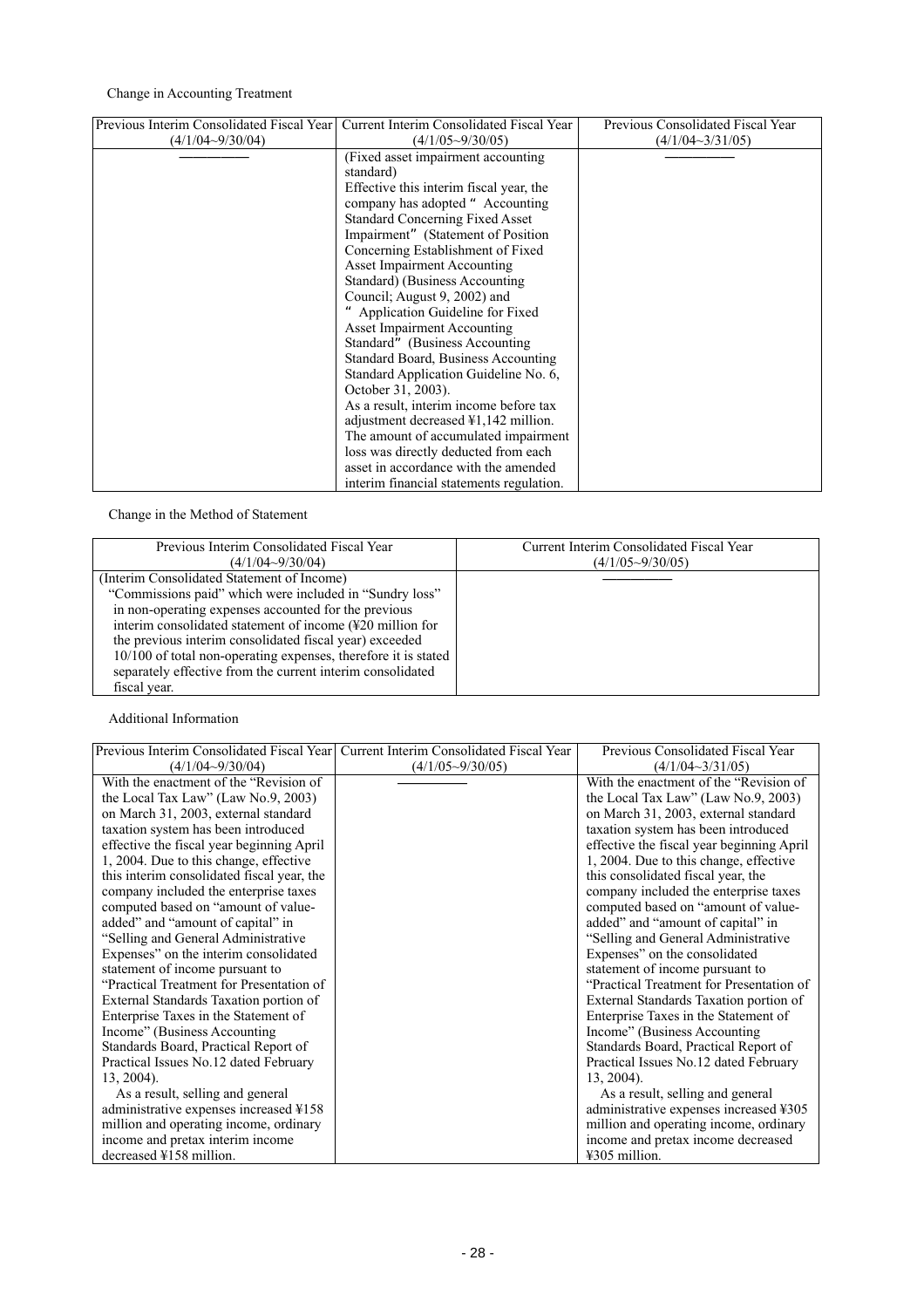### Notes

(Interim Consolidated Balance Sheet)

| As of September 30,2004                                                                                                                                                                                                                                                                                                                             | As of September 30,2005                                                                                                                                                                                                                                                                                                                                                                      | As of March 31,2005                                                                                                                                                                                                                                                                                                                                                                            |
|-----------------------------------------------------------------------------------------------------------------------------------------------------------------------------------------------------------------------------------------------------------------------------------------------------------------------------------------------------|----------------------------------------------------------------------------------------------------------------------------------------------------------------------------------------------------------------------------------------------------------------------------------------------------------------------------------------------------------------------------------------------|------------------------------------------------------------------------------------------------------------------------------------------------------------------------------------------------------------------------------------------------------------------------------------------------------------------------------------------------------------------------------------------------|
| 1 Debt guarantees for companies other<br>than consolidated subsidiaries are as<br>follows:<br>(Millions of Yen)<br>Guarantee<br>Debtor<br>Amount<br>Debt<br>guarantee<br>Guarantee<br>for<br>DALIAN<br>borrowing<br>214<br>THK CO.,<br>from<br>LTD.<br>financial<br>institutions<br>214<br>Total                                                    | $\mathbf{1}$                                                                                                                                                                                                                                                                                                                                                                                 | $\mathbf{1}$                                                                                                                                                                                                                                                                                                                                                                                   |
| $*2$                                                                                                                                                                                                                                                                                                                                                | *2 Assets pledged and liabilities related<br>to such pledged assets are as follows:<br>(Millions of Yen)<br>Mishima and Sendai Plant<br>foundation collateral<br>Buildings and fixture<br>986<br>Machinery and equipment<br>179<br>240<br>Land<br>Total<br>1,406<br>Liabilities covered by the pledge is<br>long-term borrowing for ¥212 million<br>(current portion thereof is ¥72 million) | *2 Assets pledged and liabilities related<br>to such pledged assets are as follows:<br>(Millions of Yen)<br>Mishima and Sendai Plant<br>foundation collateral<br>Buildings and fixture<br>1,016<br>Machinery and equipment<br>182<br>240<br>Land<br>Total<br>1,438<br>Liabilities covered by the pledge is<br>long-term borrowing for ¥248 million<br>(current portion thereof is ¥72 million) |
| *3 Accumulated depreciation on<br>tangible fixed assets totaled<br>¥69,861 million.<br>*4 Amount stated in relation to<br>companies accounted for using equity                                                                                                                                                                                      | *3 Accumulated depreciation on<br>*3 Accumulated depreciation on<br>tangible fixed assets totaled<br>tangible fixed assets totaled<br>¥76,215 million.<br>¥74,687 million.<br>*4 Amount stated in relation to<br>*4 Amount stated in relation to<br>companies accounted for using equity<br>companies accounted for using                                                                    |                                                                                                                                                                                                                                                                                                                                                                                                |
| method was ¥1 million.<br>5 THK group (the company and its<br>consolidated subsidiaries) signed a<br>special credit facility agreement with<br>main banks to effectively raise<br>working funds.<br>(Millions of Yen)<br>Special Credit limit under<br>14,000<br>the contract<br><b>Balance of borrowings</b><br>Available line of credit<br>14,000 | method was ¥4 million.<br>5 THK group (the company and its<br>consolidated subsidiaries) signed a<br>special credit facility agreement with<br>main banks to effectively raise<br>working funds.<br>(Millions of Yen)<br>Special Credit limit under<br>14,000<br>the contract<br><b>Balance of borrowings</b><br>Available line of credit<br>14,000                                          | equity method was ¥3 million.<br>5 THK group (the company and its<br>consolidated subsidiaries) signed a<br>special credit facility agreement with<br>main banks to effectively raise<br>working funds.<br>(Millions of Yen)<br>Special Credit limit under<br>14,000<br>the contract<br><b>Balance of borrowings</b><br>Available line of credit<br>14,000                                     |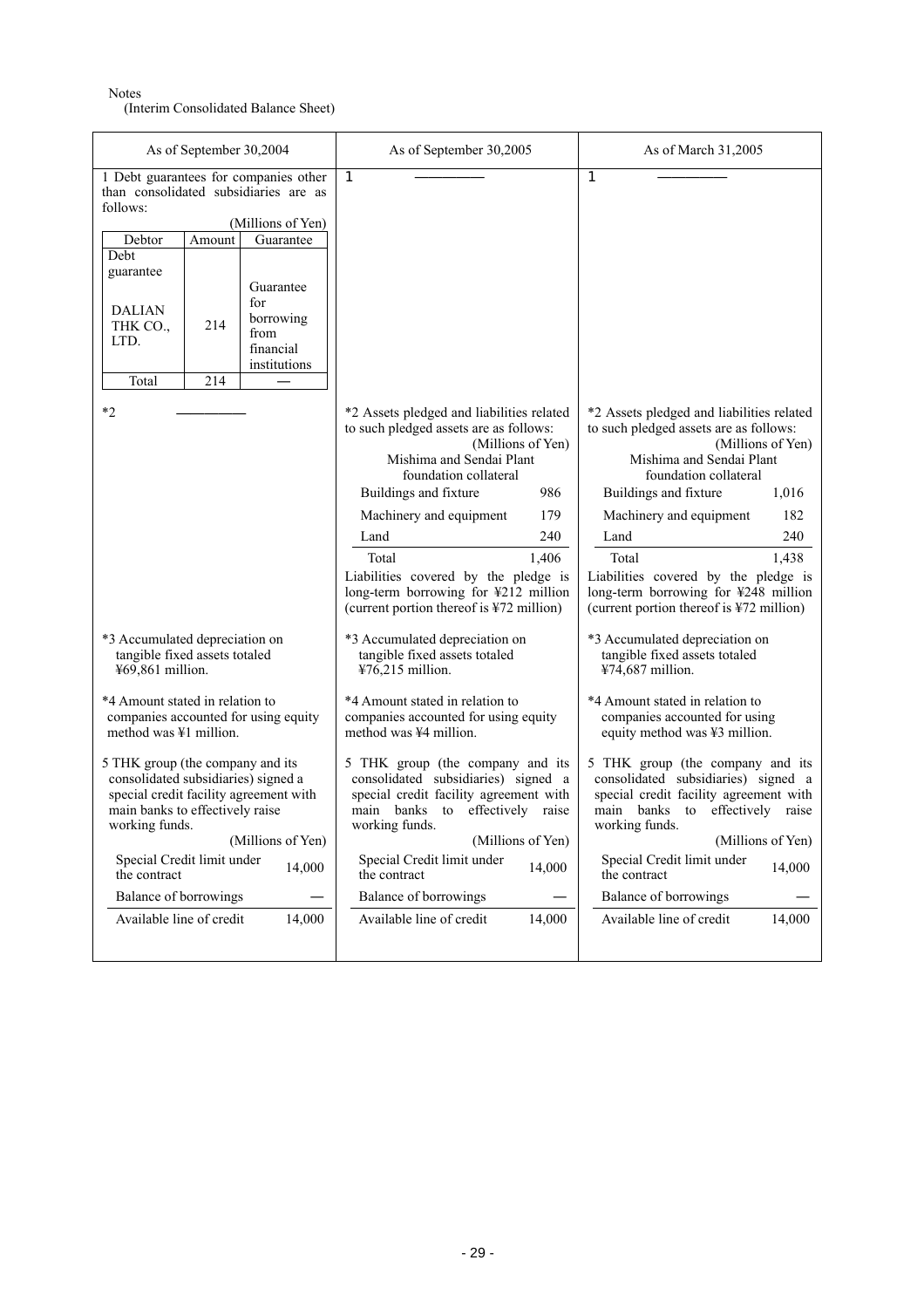(Interim Consolidated Statement of Income)

| Six months ended Sep.30,2004                                             |                   | Six months ended Sep.30,2005                             |                                                                                                                       |                   | Year ended March 31,2005                                                 |                   |
|--------------------------------------------------------------------------|-------------------|----------------------------------------------------------|-----------------------------------------------------------------------------------------------------------------------|-------------------|--------------------------------------------------------------------------|-------------------|
| *1 Main gains on sale of fixed assets<br>are as follows:                 |                   | *1 Main gains on sale of fixed assets<br>are as follows: |                                                                                                                       |                   | *1 Main gains on sale of fixed assets<br>are as follows:                 |                   |
|                                                                          | (Millions of Yen) |                                                          |                                                                                                                       | (Millions of Yen) |                                                                          | (Millions of Yen) |
| Machinery, equipment<br>and vehicles                                     | 22                | Buildings and fixture                                    |                                                                                                                       | 48                | Buildings and fixture                                                    | 57                |
| Others                                                                   | $\mathbf{0}$      | Machinery, equipment<br>and vehicles                     |                                                                                                                       | 14                | Machinery, equipment<br>and vehicles                                     | 118               |
| Total                                                                    | 22                | Land                                                     |                                                                                                                       | 314               | Others                                                                   | 1                 |
|                                                                          |                   | Others                                                   |                                                                                                                       | 1                 | Total                                                                    | 177               |
|                                                                          |                   | Total                                                    |                                                                                                                       | 379               |                                                                          |                   |
| *2 Main losses on retirement and sale<br>of fixed assets are as follows: |                   |                                                          | *2 Main losses on retirement and sale<br>of fixed assets are as follows:                                              |                   | *2 Main losses on retirement and sale<br>of fixed assets are as follows: |                   |
|                                                                          | (Millions of Yen) |                                                          |                                                                                                                       | (Millions of Yen) |                                                                          | (Millions of Yen) |
| Buildings and fixture                                                    | 28                | Buildings and fixture                                    |                                                                                                                       | 51                | Buildings and fixture                                                    | 75                |
| Machinery, equipment<br>and vehicles                                     | 14                | Machinery, equipment<br>and vehicles                     |                                                                                                                       | 20                | Machinery, equipment<br>and vehicles                                     | 100               |
| Others                                                                   | 3                 | Others                                                   |                                                                                                                       | 21                | Other (tangible fixed                                                    | 20                |
| Total                                                                    | 46                | Total                                                    |                                                                                                                       | 94                | assets)                                                                  |                   |
|                                                                          |                   |                                                          |                                                                                                                       |                   | Intangible fixed assets                                                  | 181               |
|                                                                          |                   |                                                          |                                                                                                                       |                   | Total                                                                    | 378               |
| $*3$                                                                     |                   |                                                          | *2 During the current interim<br>consolidated fiscal year, impairment                                                 |                   | $*3$                                                                     |                   |
|                                                                          |                   |                                                          | losses were recognized for the                                                                                        |                   |                                                                          |                   |
|                                                                          |                   | following asset groups                                   |                                                                                                                       |                   |                                                                          |                   |
|                                                                          |                   |                                                          |                                                                                                                       | (Millions of Yen) |                                                                          |                   |
|                                                                          |                   | Kind<br>Use                                              | Location<br>Ikoma-shi, Nara                                                                                           | Amount            |                                                                          |                   |
|                                                                          |                   | Land<br>Unused                                           | Pref.                                                                                                                 | 590               |                                                                          |                   |
|                                                                          |                   | Land &<br>Unused<br>Lease<br>right                       | Shinagawa-ku,<br>Tokyo                                                                                                | 245               |                                                                          |                   |
|                                                                          |                   | Unused<br>Land                                           | Sanyo Onoda-<br>shi, Yamaguchi                                                                                        | 96                |                                                                          |                   |
|                                                                          |                   | Land,<br>Bldgs &<br>Unused                               | Pref.<br>Other nine<br>properties                                                                                     | 211               |                                                                          |                   |
|                                                                          |                   | Others                                                   |                                                                                                                       |                   |                                                                          |                   |
|                                                                          |                   |                                                          | Total                                                                                                                 | 1,142             |                                                                          |                   |
|                                                                          |                   |                                                          | THK group conducts grouping for<br>business properties by plants and treats<br>headquarters and operating assets as a |                   |                                                                          |                   |
|                                                                          |                   |                                                          | property for common use. The group                                                                                    |                   |                                                                          |                   |
|                                                                          |                   |                                                          | also groups unused assets and leased<br>assets into one unit by each property.                                        |                   |                                                                          |                   |
|                                                                          |                   |                                                          | Of unused properties, for those of                                                                                    |                   |                                                                          |                   |
|                                                                          |                   |                                                          | which market prices are falling, their                                                                                |                   |                                                                          |                   |
|                                                                          |                   |                                                          | book values were reduced to the                                                                                       |                   |                                                                          |                   |
|                                                                          |                   |                                                          | amount collectible and the company<br>recognizes such reduced amount as                                               |                   |                                                                          |                   |
|                                                                          |                   |                                                          | impairment loss of "extraordinary                                                                                     |                   |                                                                          |                   |
|                                                                          |                   |                                                          | loss". The amount collectible is                                                                                      |                   |                                                                          |                   |
|                                                                          |                   |                                                          | determined as a net sale price which                                                                                  |                   |                                                                          |                   |
|                                                                          |                   |                                                          | was calculated by appraisal value                                                                                     |                   |                                                                          |                   |
|                                                                          |                   | appraiser.                                               | provided mainly by a real-estate                                                                                      |                   |                                                                          |                   |
|                                                                          |                   |                                                          |                                                                                                                       |                   |                                                                          |                   |
|                                                                          |                   |                                                          |                                                                                                                       |                   |                                                                          |                   |
|                                                                          |                   |                                                          |                                                                                                                       |                   |                                                                          |                   |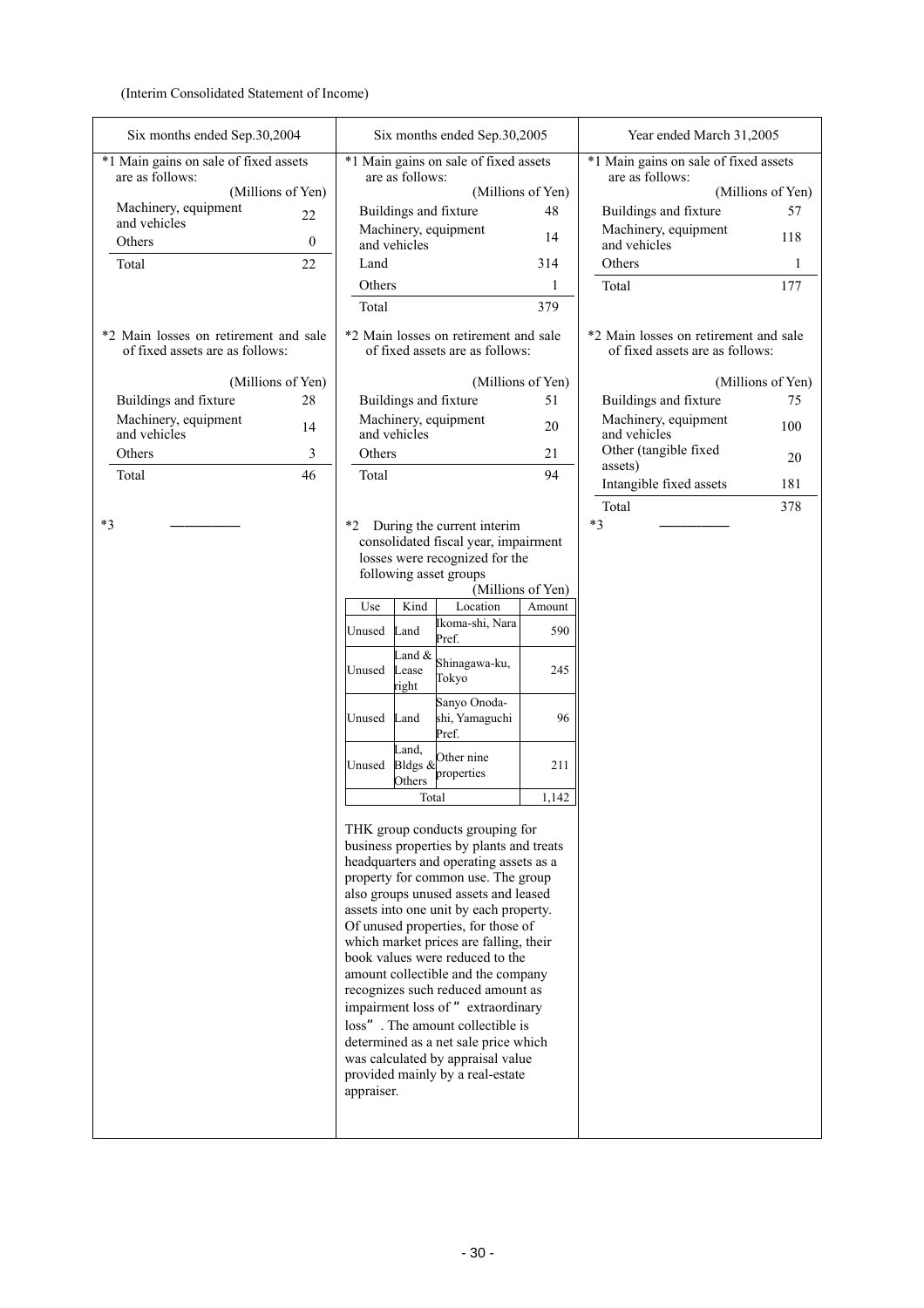(Interim Consolidated Statement of Cash Flows)

| 1H/FY2004<br>Apr-Sep 2004                                                                                                                                                                                         |                   | 1H/FY2005<br>Apr-Sep 2005                                                                                                                                                                                         |        | FY2004<br>Mar 31, 2005                                                                                                                                                                            |        |  |
|-------------------------------------------------------------------------------------------------------------------------------------------------------------------------------------------------------------------|-------------------|-------------------------------------------------------------------------------------------------------------------------------------------------------------------------------------------------------------------|--------|---------------------------------------------------------------------------------------------------------------------------------------------------------------------------------------------------|--------|--|
| 1 The relationship of the cash and due<br>from banks outstanding at the end of<br>this interim fiscal year and cash and<br>cash equivalents stated in the interim<br>consolidated balance sheet is as<br>follows: |                   | 1 The relationship of the cash and due<br>from banks outstanding at the end<br>of this interim fiscal year and cash<br>and cash equivalents stated in the<br>interim consolidated balance sheet<br>is as follows: |        | 1 The relationship of the cash and<br>due from banks outstanding at<br>the end of this fiscal year and<br>cash and cash equivalents stated<br>in the consolidated balance<br>sheet is as follows: |        |  |
|                                                                                                                                                                                                                   | (Millions of Yen) | (Millions of Yen)                                                                                                                                                                                                 |        | (Millions of Yen)                                                                                                                                                                                 |        |  |
| Cash and deposits                                                                                                                                                                                                 | 60,959            | Cash and deposits                                                                                                                                                                                                 | 78.203 | Cash and deposits                                                                                                                                                                                 | 75,842 |  |
| <b>Securities</b>                                                                                                                                                                                                 | 290               | <b>Securities</b>                                                                                                                                                                                                 | 236    | <b>Securities</b>                                                                                                                                                                                 | 144    |  |
| Cash and cash equivalents                                                                                                                                                                                         | 61,249            | Cash and cash equivalents                                                                                                                                                                                         | 78,439 | Cash and cash equivalents                                                                                                                                                                         | 75,987 |  |

#### (Lease transactions)

Report of lease transactions is omitted, because it is disclosed via EDINET.

### (Securities)

1 Marketable securities

|                     | (Millions of Yen)            |                                             |            |       |                                                    |       |                                                                                |       |       |  |
|---------------------|------------------------------|---------------------------------------------|------------|-------|----------------------------------------------------|-------|--------------------------------------------------------------------------------|-------|-------|--|
|                     | Six months ended Sep.30,2004 |                                             |            |       | Six months ended Sep.30,2005                       |       | Year ended March 31,2005                                                       |       |       |  |
| Classification      | cost                         | $ Acquisition $ Book value   $\overline{ }$ | Difference | cost  | Acquisition  Book value  Difference <sup>  2</sup> |       | $\left  \text{Acquisition} \right $ Book value Difference <sup>1</sup><br>cost |       |       |  |
| Other<br>securities |                              |                                             |            |       |                                                    |       |                                                                                |       |       |  |
| Equities            | 2,384                        | 3,406                                       | 1,022      | 2,416 | 4,834                                              | 2,417 | 2,393                                                                          | 4,124 | 1,730 |  |
| Others              | 7                            | 8                                           |            | 3     | 4                                                  |       |                                                                                | 8     |       |  |
| Total               | 2,391                        | 3,415                                       | 1,023      | 2,419 | 4,838                                              | 2,418 | 2,400                                                                          | 4,132 | 1,731 |  |

Note: In addition to the above, difference between acquisition costs and market values in equity portion in investment business partnerships are included in "Valuation adjustment for other securities" on the balance sheets. Such differences, net of tax effect amount, are ¥38 million for the previous interim fiscal year, ¥27 million for the current interim fiscal year, and ¥24 million for the previous fiscal year.

Regarding impairment of securities stated in the table above, when an issue s market value falls by 50 percent or more lower than its acquisition cost, the company makes it a rule to write them down. For each security whose value is 30 percent or more, but less than 50 percent lower than acquisition cost, the company judges whether to write it down by assessing its issuer s financial conditions as of its latest fiscal year-end, and its earnings results for the last two fiscal years, and by comparing each issue s acquisition cost with its average month-end closing price for the last 24 months.

2 Non-marketable securities

|                                               |                         |                         | (Millions of Yen)   |  |
|-----------------------------------------------|-------------------------|-------------------------|---------------------|--|
| <b>Breakdown</b>                              | As of September 30,2004 | As of September 30,2005 | As of March 31,2005 |  |
|                                               | Book value              | Book value              | Book value          |  |
| Other securities                              |                         |                         |                     |  |
| Unlisted equities<br>(Excluding OTC equities) | 157                     | 563                     | 585                 |  |
| Unlisted foreign bonds                        | 290                     | 236                     | 144                 |  |

(Derivatives Transactions)

Status of contract amounts, market values and valuation gains/losses

THK group has no applicable items as it adopts hedge accounting practices for derivatives transactions.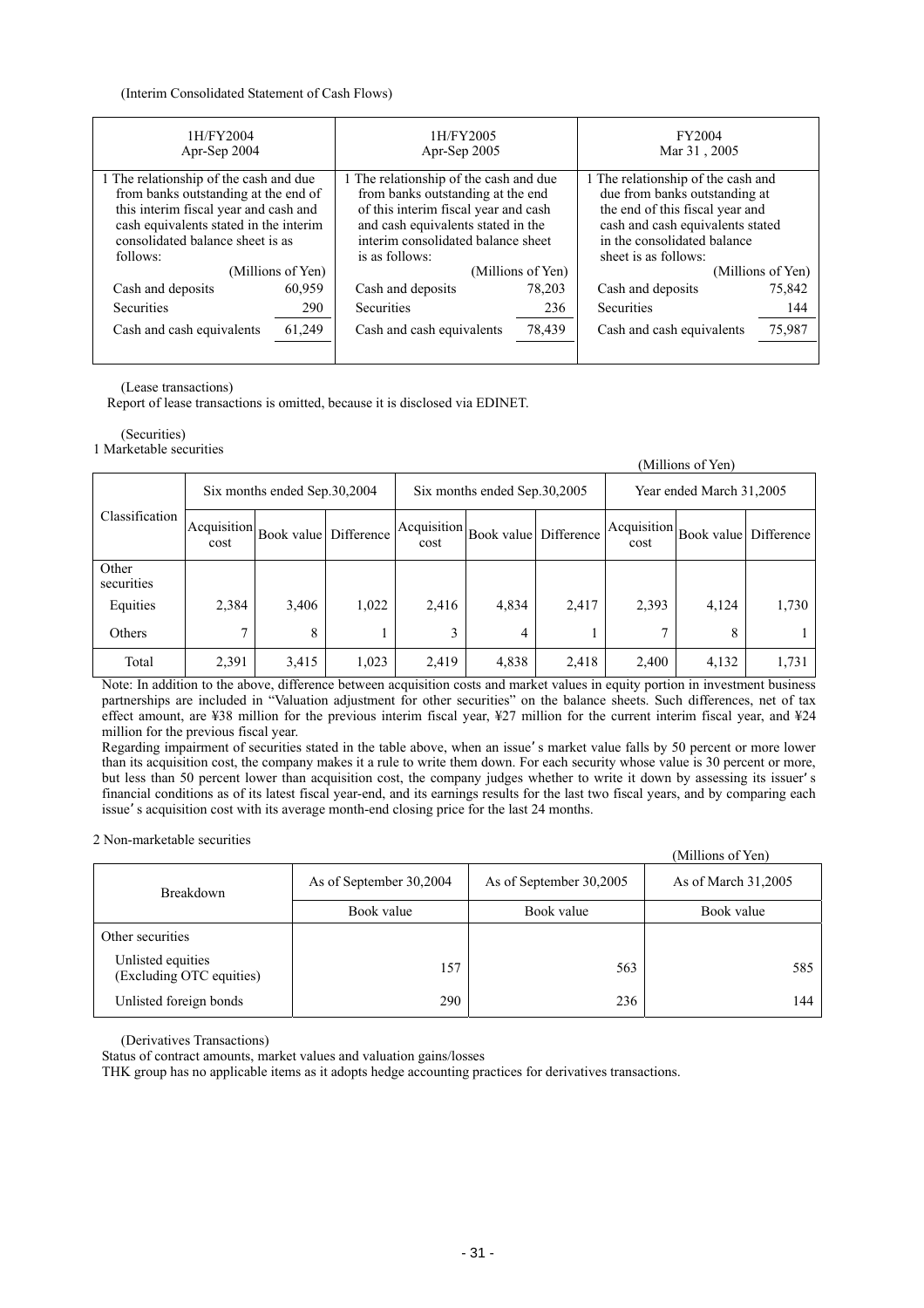### **Business Segment Information**

Net sales and operating income of machinery subcomponent departments exceed 90 percent of the consolidated net sales of all segments, and of the total operating income of segments that generated operating income, and so segment information by business category is omitted.

#### **Geographic Segment Information**

#### **For the six months ended September 30, 2004** (Millions of Yen)

|                          | Japan  | <b>America</b> | <b>Europe</b> | Asia<br>and<br>others | <b>Total</b> | (Eliminati<br>on) | <b>Consolida</b><br>ted |
|--------------------------|--------|----------------|---------------|-----------------------|--------------|-------------------|-------------------------|
| <b>Net Sales:</b>        |        |                |               |                       |              |                   |                         |
| To customers             | 61,133 | 6,105          | 7,982         | 1,646                 | 76,868       |                   | 76,868                  |
| Inter-segment            | 8,097  | 23             | 85            |                       | 8,206        | 8,206             |                         |
| Total:                   | 69,231 | 6,129          | 8,068         | 1,646                 | 85,075       | 8,206             | 76,868                  |
| Operating expenses       | 54,866 | 5,434          | 7,621         | 1,616                 | 69,539       | 8,000             | 61,539                  |
| <b>Operating Income:</b> | 14,364 | 694            | 446           | 30                    | 15,535       | (206)             | 15,329                  |

### For the six months ended September 30, 2005<br>
(Millions of Yen)

|                           | Japan  | America | <b>Europe</b> | Asia<br>and<br>others | Total  | (Eliminati<br>on) | <b>Consolida</b><br>ted |
|---------------------------|--------|---------|---------------|-----------------------|--------|-------------------|-------------------------|
| <b>Net Sales:</b>         |        |         |               |                       |        |                   |                         |
| To customers              | 57,752 | 6,416   | 8,490         | 2,672                 | 75,331 |                   | 75,331                  |
| Inter-segment             | 9,384  | 19      | 41            | 582                   | 10,028 | (10,028)          |                         |
| Total:                    | 67,137 | 6,436   | 8,531         | 3,254                 | 85,359 | (10, 028)         | 75,331                  |
| <b>Operating expenses</b> | 55,620 | 5,810   | 8,034         | 3,067                 | 72,533 | (10,062)          | 62,470                  |
| <b>Operating Income:</b>  | 11,516 | 625     | 497           | 186                   | 12,826 | 34                | 12,860                  |

### **For the year ended March 31, 2005 CONFIDENTIAL CONFIDENTIAL CONFIDENTIAL CONFIDENTIAL CONFIDENTIAL CONFIDENTIAL CONFIDENTIAL CONFIDENTIAL CONFIDENTIAL CONFIDENTIAL CONFIDENTIAL CONFIDENTIAL CONFIDENTIAL CONFIDENTIAL CON**

|                          | Japan   | America | <b>Europe</b> | Asia<br>and<br>others | Total   | (Eliminati<br>on) | <b>Consolida</b><br>ted |
|--------------------------|---------|---------|---------------|-----------------------|---------|-------------------|-------------------------|
| <b>Net Sales:</b>        |         |         |               |                       |         |                   |                         |
| To customers             | 115,700 | 12,818  | 15,370        | 3,268                 | 147,158 |                   | 147,158                 |
| Inter-segment            | 15,680  | 34      | 133           |                       | 15,847  | (15, 847)         |                         |
| Total:                   | 131,380 | 12,853  | 15,503        | 3,268                 | 163,006 | (15, 847)         | 147,158                 |
| Operating expenses       | 107,871 | 11,724  | 14,977        | 3,118                 | 137,692 | (16,508)          | 121,184                 |
| <b>Operating Income:</b> | 23,508  | 1,128   | 526           | 150                   | 25,313  | 660               | 25,974                  |

#### **Note:**

• Classification of countries and regions is based on geographical proximity.

• Main countries and areas belonging to each classification are as follows.

*America:* United States of America and other countries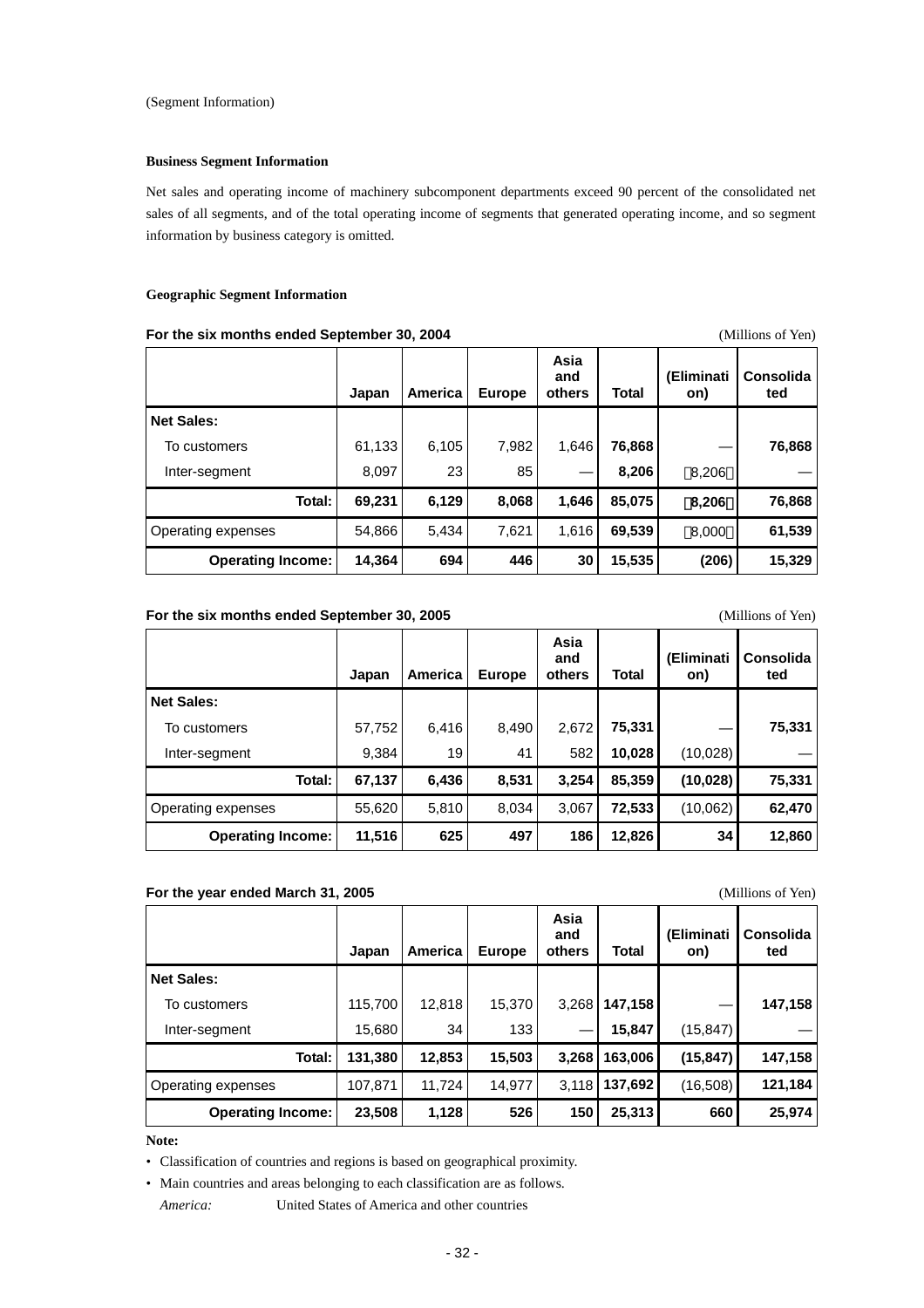| Europe:          | Germany, UK, Netherlands, and other countries  |
|------------------|------------------------------------------------|
| Asia and others: | China, South Korea, Taiwan and other countries |

### **Overseas Sales**

### **For the six months ended September 30, 2004** (Millions of Yen)

|                                                             | America | <b>Europe</b> | Asia and<br>others | <b>Total</b> |
|-------------------------------------------------------------|---------|---------------|--------------------|--------------|
| Overseas sales                                              | 6,159   | 7,963         | 6.811              | 20,934       |
| Consolidated net sales                                      |         |               |                    | 76,868       |
| Overseas sales as a percentage of<br>consolidated net sales | 8.0%    | 10.3%         | 8.9%               | 27.2%        |

### **For the six months ended September 30, 2005** (Millions of Yen)

|                                                             | America | <b>Europe</b> | Asia and<br>others | Total  |
|-------------------------------------------------------------|---------|---------------|--------------------|--------|
| Overseas sales                                              | 6.466   | 8,451         | 7.579              | 22,498 |
| Consolidated net sales                                      |         |               |                    | 75,331 |
| Overseas sales as a percentage of<br>consolidated net sales | 8.6%    | 11.2%         | 10.1%              | 29.9%  |

### For the year ended March 31, 2005 **For the year ended March 31, 2005** (Millions of Yen)

|                                                             | America | <b>Europe</b> | Asia and<br>others | <b>Total</b> |
|-------------------------------------------------------------|---------|---------------|--------------------|--------------|
| Overseas sales                                              | 12,888  | 15,340        | 13.374             | 41,603       |
| Consolidated net sales                                      |         |               |                    | 147,158      |
| Overseas sales as a percentage of<br>consolidated net sales | 8.8%    | 10.4%         | 9.1%               | 28.3%        |

**Note:** 

• Classification of countries and regions is based on geographical proximity.

• Main countries and areas belonging to each classification are as follows.

*America:* United States of America and other countries

*Europe:* Germany, UK, Netherlands, and other countries

*Asia and others:* China, South Korea, Taiwan and other countries

• Overseas sales are sales booked in foreign countries or in regions other than Japan, by the company and its consolidated subsidiaries.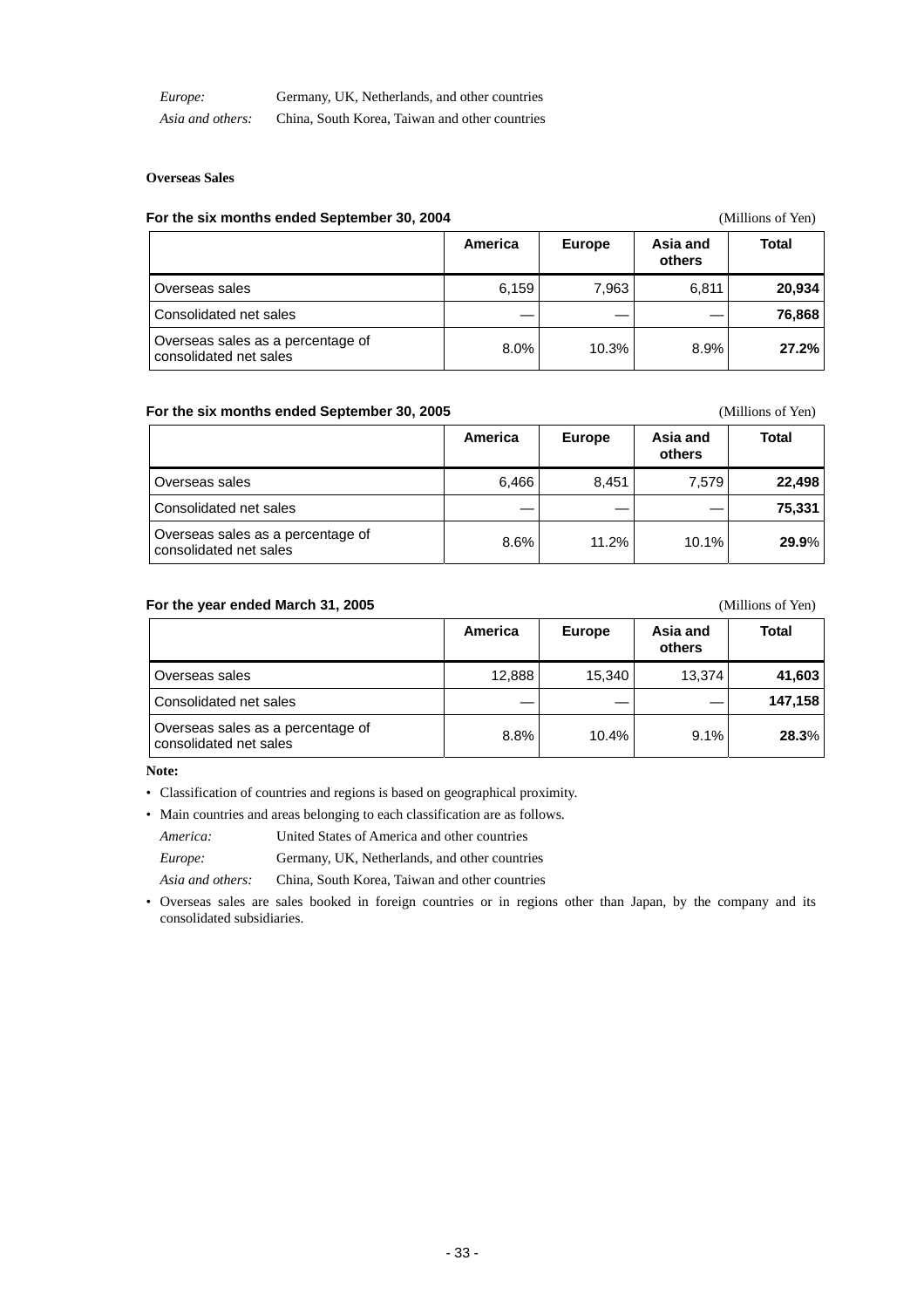(Significant subsequent events)

Previous interim fiscal year (April 1, 2004 ~ September 30, 2004)

A board of directors meeting held on July 26, 2004 resolved that the company makes DAITO SEIKI CO., LTD. its wholly owned subsidiary through stock swap. It entered into a stock-swap agreement with DAITO SEIKI CO., LTD. on the same day, and completed the stock swap on November 1, 2004.

The approval for such agreement by the board of directors has been omitted in accordance with Article 358, paragraph 1 of the Commercial Code, while this stock swap was approved by an extraordinary shareholders meeting of DAITO SEIKI CO., LTD., held on September 24, 2004.

The purposes and summary of this stock swap are as follows:

(1) Name, etc. of counter party company of the stock swap

| Name                   | DAITO SEIKI CO., LTD.                                  |
|------------------------|--------------------------------------------------------|
| Address of head office | Shinagawa-ku, Tokyo                                    |
| Name of representative | Yuichi Ishikawa, Representative Director and President |
| Capital                | $44,255$ million                                       |
| Line of businesses     | Manufacture and sale of machinery component devices    |

(2) Purpose of the stock swap

To avoid duplication of manufacture and sale of machinery component devices, and to improve business performance by implementing prompt decision making management and flexible business reconstruction. (3) Stock swap ratio

To one share of DAITO SEIKI CO., LTD., two-tenth (0.2) of THK common stock will be allocated and delivered. No allocation of THK stocks will be allocated to 3,890,000 shares of DAITO SEIKI owned by THK.

(4) The number of new shares scheduled to be issued by the stock swap

One million (1,000,000) shares of treasury stocks are allocated and delivered, and 554,508 shares of new stock will be issued.

(5) Initial date of dividend payment

Starting date of computing profit dividends for newly issued stocks by this stock swap will be October 1, 2004.

(6) Cash-out payment for stock swap

There is no cash-out payment for this stock swap

|                |        | (7) Assets and liabilities of DAITO SEIKI CO., LTD. (as of March 31, 2004) (Millions of Yen) |        |
|----------------|--------|----------------------------------------------------------------------------------------------|--------|
| Current assets | 9.403  | Current liabilities                                                                          | 2,308  |
| Fixed assets   | 2.424  | <b>Fixed liabilities</b>                                                                     | 695    |
| Total assets   | 11.827 | Total liabilities                                                                            | 3.004  |
|                |        | Shareholders equity                                                                          | 8.823  |
|                |        | Total liabilities and shareholders equity                                                    | 11.827 |

The current interim fiscal year (April 1, 2005 ~ September 30, 2005) There is no subsequent event.

There is no subsequent event.

The previous fiscal year (April 1, 2004 ~ March 31, 2005)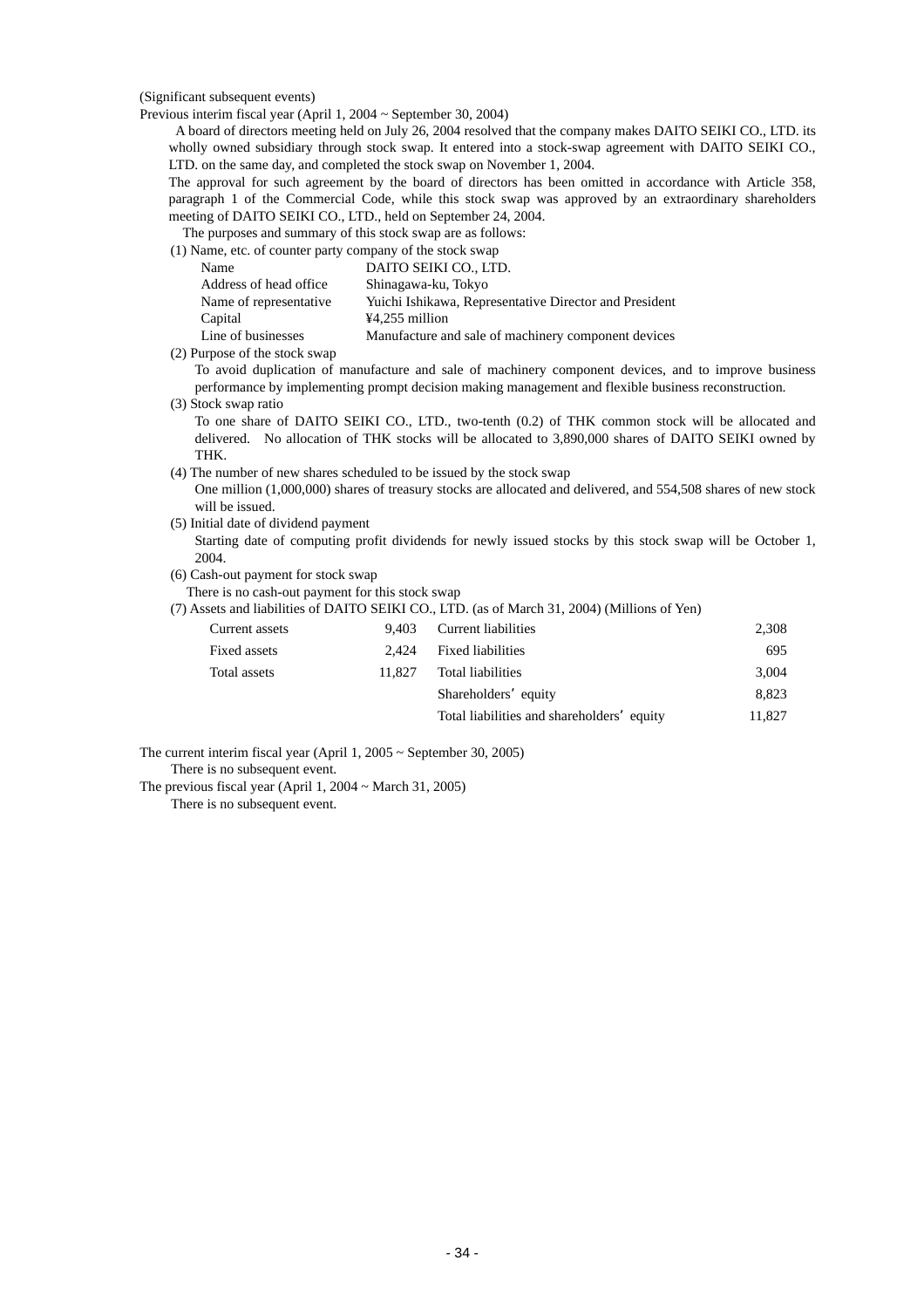

November 17, 2005

### **Non-Consolidated Financial Review for the Six Months Ended September 30, 2005**

| Company Name:                                              | тн      |
|------------------------------------------------------------|---------|
| Head Office:                                               | Tokyo,  |
| URL:                                                       | http:// |
| Stock exchange listing:                                    | Tokyo   |
| Code number:                                               | 6481    |
| President and CEO:                                         | Akihir  |
| Director/General Manager of Corporate Strategy Department: | Kotaro  |
| Date of the board meeting:                                 | Nover   |
| Interim cash dividends:                                    | Yes     |
| Date of interim dividend payment:                          | Dece    |
| Adoption of Unit stock system:                             | Yes (ˈ  |

### THK CO., LTD.

Tokyo, Japan (Tel: +81-3-5434-0300) http://www.thk.com. Tokyo Stock Exchange 1<sup>st</sup> Section Akihiro Teramachi Kotaro Yoshihara November 17, 2005 December 5, 2005 Yes (1unit 100 shares)

1. Consolidated Financial Highlights (Unaudited) Note: All figures are rounded down to the nearest million yen.

(1) Operating results

|                               | Net sales          |       | Operating income |        | Ordinary income |        |
|-------------------------------|--------------------|-------|------------------|--------|-----------------|--------|
|                               | Millions of<br>ven | %     | Millions of yen  | %      | Millions of yen | $\%$   |
| Six months Ended Sep.30, 2005 | 61,905             | (2.9) | 10,891           | (20.4) | 11,561          | (21.6) |
| Six Months Ended Sep.30, 2004 | 63,770             | 42.0  | 13,684           | 97.2   | 14.747          | 115.8  |
| Year Ended Mar.31, 2005       | 120,541            |       | 22,973           |        | 24,069          |        |

|                               | Net income      |        | Net income per share |
|-------------------------------|-----------------|--------|----------------------|
|                               | Millions of yen | $\%$   | Yen                  |
| Six months Ended Sep.30, 2005 | 6,642           | (25.2) | 55.32                |
| Six Months Ended Sep.30, 2004 | 8,885           | 133.8  | 75.08                |
| Year Ended Mar.31, 2005       | 14,510          |        | 121.16               |

Notes:

1. Change of accounting policy: Yes

2. Average number of shares of common stock issued (non-consolidated)

Six Months ended Sep.30, 2005: 120,078,071 shares.

Six Months ended Sep.30, 2004: 118,345,420shares.

Year ended Mar.31, 2005: 118,939,392 shares.

3. Regarding net sales, operating income, ordinary income and net income, percent indications show percentage changes from the same period of the previous year.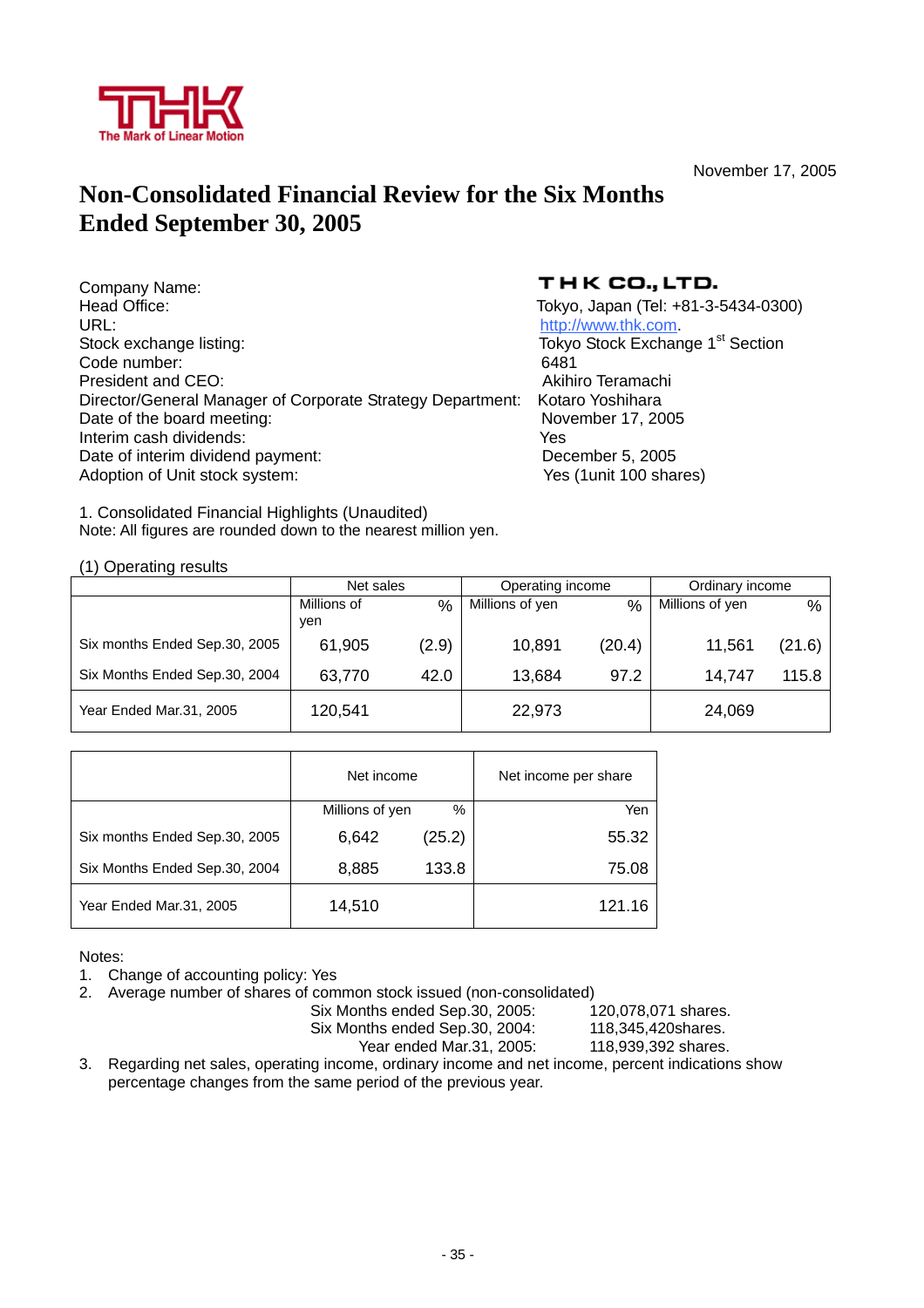

### (2) Cash dividends

|                               | Annual Dividends per share |           |  |  |
|-------------------------------|----------------------------|-----------|--|--|
|                               | Interim                    | Full year |  |  |
|                               | Yen                        | Yen       |  |  |
| Six months Ended Sep.30, 2005 | 10.00                      |           |  |  |
| Six months Ended Sep.30, 2004 | 7.50                       |           |  |  |
| Year Ended Mar.31, 2005       |                            | 18.0      |  |  |

### (3) Financial position

|                               | Total assets    | Total shareholders'<br>equity | Equity ratio | Shareholder's<br>equity per share |  |
|-------------------------------|-----------------|-------------------------------|--------------|-----------------------------------|--|
|                               | Millions of yen | Millions of yen               | %            | Yen                               |  |
| Six months Ended Sep.30, 2005 | 209,934         | 140,526                       | 67.0         | 1,115.92                          |  |
| Six months Ended Sep.30, 2004 | 195,663         | 113,615                       | 58.1         | 960.04                            |  |
| Year Ended Mar.31, 2005       | 205,668         | 124,877                       | 60.7         | 1,040.73                          |  |

### Notes:

1. Net number of shares issued and outstanding at the end of the fiscal year (non-consolidated)

Six months ended Sep.30, 2005: 125,927,973 shares Six months ended Sep.30, 2004: 118,344,076 shares. Year ended Mar.31, 2005: 119,894,551 shares.

- 2. The number of treasury stock as of : Six months ended Sep.30, 2005: 25,914 shares. Six months ended Sep.30, 2004: 1,018,942 shares. Year ended Mar.31, 2005: 22,975 shares.
	-

### 2. Projections of Non-Consolidated Results for the Fiscal Year ending March 31, 2005

|                          | Net sales      | Operating Income | Ordinary Income | Net income     |       | Annual cash<br>dividends per share |
|--------------------------|----------------|------------------|-----------------|----------------|-------|------------------------------------|
|                          | Million of yen | Million of yen   | Million of yen  | Million of yen |       | Yen                                |
|                          |                |                  |                 |                | F.Y.  |                                    |
|                          |                |                  |                 |                | end   |                                    |
| Year ending Mar.31, 2006 | 127,000        | 22,000           | 22,800          | 13,300         | 10.00 | 20.00                              |

For reference: Estimate of net income per share for the year ending March 31, 2005: 105.62 Yen (By forecast average number of shares of common stock year of period)

### \*Forward-Looking Statements:

This release contains forward-looking statements that are based on management's estimates, assumptions and projections at the time of release. Some factors, which include, but are not limited to, the risks and uncertainty associated with the worldwide economy, competitive activity and currency fluctuation, could cause actual results to differ materially from expectations.

Note to the Financial Information:

This is summarized and translated financial information that the Company posted to the Tokyo Stock Exchange in accordance with their rules that governs the disclosure of financial information.

The Company maintains an Internet website at www.thk.co.jp. The Company makes available free of charge on the website its financial information in Japanese language. Those information translated in English language will be disclosed as soon as reasonably practicable after disclosing materials in Japanese language.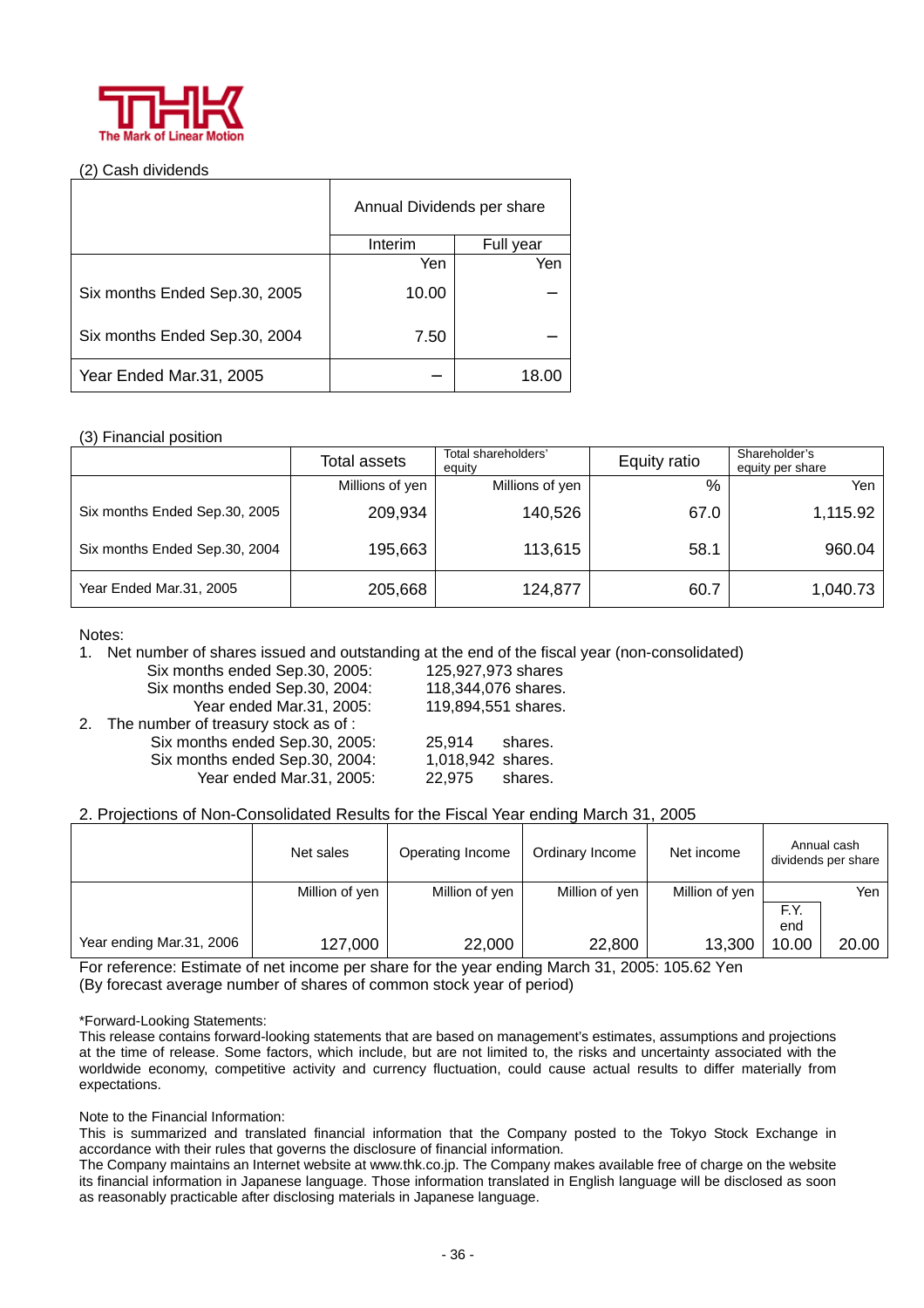### *Non-Consolidated Balance Sheets*

|                                                                         |                     |       |                     |       |                     | (Millions of yen) |
|-------------------------------------------------------------------------|---------------------|-------|---------------------|-------|---------------------|-------------------|
| <b>Account Items</b>                                                    | As of Sep. 30, 2004 |       | As of Sep. 30, 2005 |       | As of Mar. 31, 2005 |                   |
|                                                                         | Amount              | $\%$  | Amount              | $\%$  | Amount              | $\%$              |
| <b>Assets</b>                                                           |                     |       |                     |       |                     |                   |
| Current assets                                                          |                     |       |                     |       |                     |                   |
| Cash on hand and in banks                                               | 52,413              |       | 58,311              |       | 58,268              |                   |
| Notes receivable-trade                                                  | 20,387              |       | 18,960              |       | 18,181              |                   |
| Accounts receivable-trade                                               | 33,199              |       | 31,409              |       | 28,598              |                   |
| Prepaid expenses                                                        | 14,674              |       | 14,209              |       | 14,684              |                   |
| Deferred tax assets                                                     | 1,714               |       | 1,815               |       | 1,929               |                   |
| Short-term loans to related companies                                   | 7,389               |       | 5,937               |       | 6,072               |                   |
| Other                                                                   | 1,446               |       | 1,874               |       | 3,206               |                   |
| Less: Allowance for doubtful debts                                      | 93                  |       | 4                   |       | 40                  |                   |
| Total current assets                                                    | 131,132             | 67.0  | 132,512             | 63.1  | 130,902             | 63.7              |
| 1<br>Fixed assets<br>$\overline{c}$                                     |                     |       |                     |       |                     |                   |
| Tangible fixed assets                                                   |                     |       |                     |       |                     |                   |
| <b>Buildings and Structures</b>                                         | 8,597               |       | 10,381              |       | 10,905              |                   |
| Machinery, equipment, vehicles and<br>other                             | 11,443              |       | 12,581              |       | 12,473              |                   |
| Land                                                                    | 9,094               |       | 7,774               |       | 9,094               |                   |
| Other                                                                   | 2,736               |       | 2,118               |       | 1,918               |                   |
| Total tangible fixed assets                                             | 31,871              | 16.3  | 32,856              | 15.7  | 34,391              | 16.7              |
| Intangible fixed assets                                                 | 1,125               | 0.6   | 728                 | 0.3   | 710                 | 0.3               |
| Investments and other                                                   |                     |       |                     |       |                     |                   |
| Long-term investments in securities<br>Investments in shares of related | 3,564               |       | 5,075               |       | 4,395               |                   |
| companies                                                               | 12,530              |       | 18,656              |       | 18,656              |                   |
| Investments in related companies                                        | 7,777               |       | 13,962              |       | 10,339              |                   |
| Deferred tax assets                                                     | 1,307               |       | 794                 |       | 785                 |                   |
| Other                                                                   | 6,731               |       | 5,712               |       | 5,857               |                   |
| Less: Allowance for doubtful debts                                      | 376                 |       | (364)               |       | 371                 |                   |
| Total investments and others                                            | 31,534              | 16.1  | 43,836              | 20.9  | 39,663              | 19.3              |
| Total fixed assets                                                      | 64,531              | 33.0  | 77,421              | 36.9  | 74,765              | 36.3              |
| Total assets                                                            | 195,663             | 100.0 | 209,934             | 100.0 | 205,668             | 100.0             |
|                                                                         |                     |       |                     |       |                     |                   |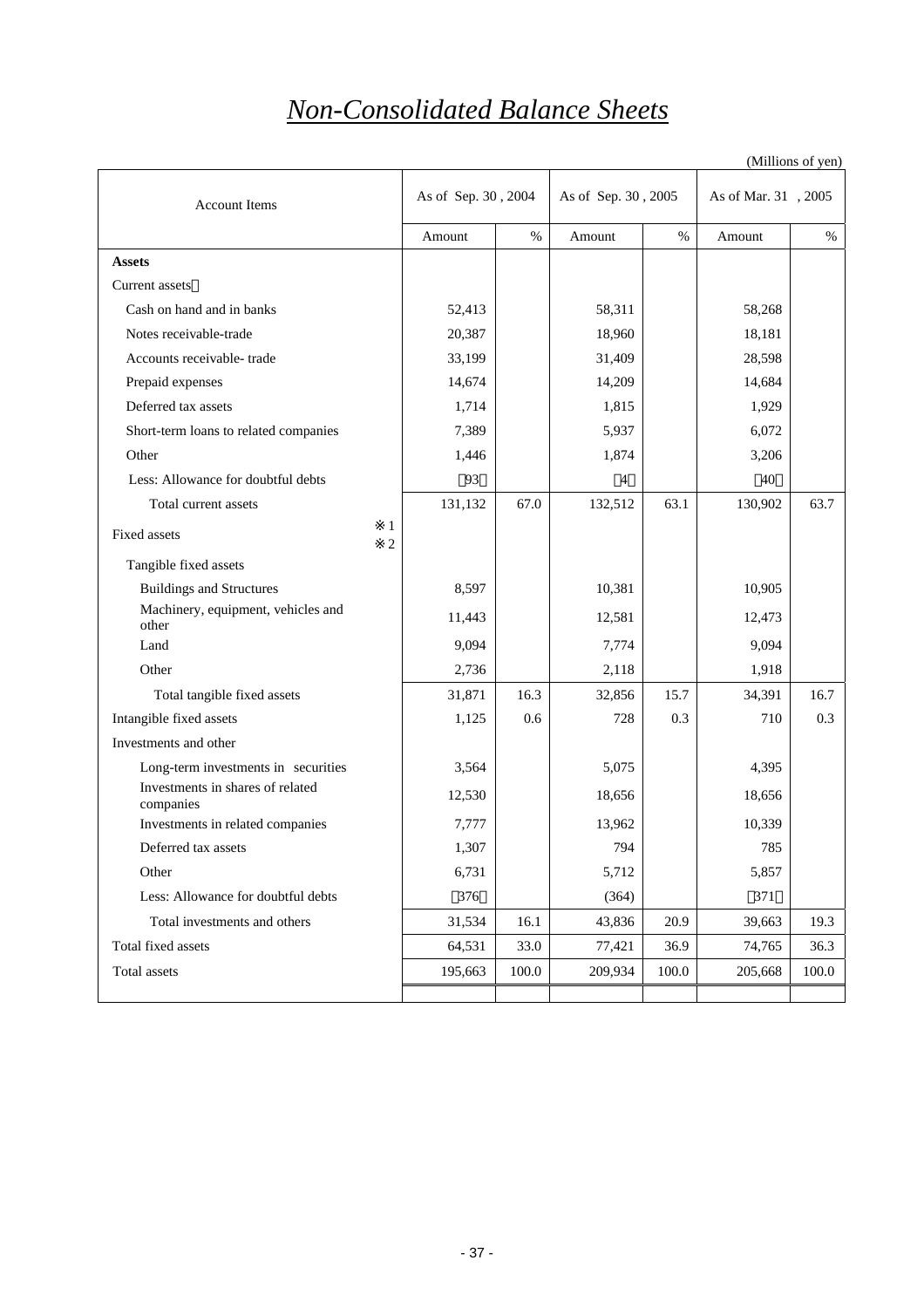(Millions of yen)

| <b>Account Items</b>                                          |         | As of Sep. 30, 2004 |                  | As of Sep. 30, 2005 |              | As of Mar. 31, 2005 |  |
|---------------------------------------------------------------|---------|---------------------|------------------|---------------------|--------------|---------------------|--|
|                                                               | Amount  | $\%$                | Amount           | $\%$                | Amount       | $\%$                |  |
| <b>Liabilities</b>                                            |         |                     |                  |                     |              |                     |  |
| <b>Current liabilities</b>                                    |         |                     |                  |                     |              |                     |  |
| Notes payable - trade                                         | 5,859   |                     | 5,317            |                     | 5,159        |                     |  |
| Accounts payable - trade                                      | 20,560  |                     | 18,848           |                     | 16,719       |                     |  |
| Account payable - other                                       | 1,451   |                     | 1,589            |                     | 2,612        |                     |  |
| Accrued expenses                                              | 4,095   |                     | 5,222            |                     | 4,710        |                     |  |
| Accrued income taxes                                          | 5,654   |                     | 4,713            |                     | 5,964        |                     |  |
| Allowance for bonuses                                         | 1,737   |                     | 1,869            |                     | 1,866        |                     |  |
| Notes payable – equipment and other                           | 1,478   |                     | 738              |                     | 2,397        |                     |  |
| Other                                                         | 365     |                     | 406              |                     | 804          |                     |  |
| Total current liabilities                                     | 41,204  | 21.0                | 38,705           | 18.4                | 40,236       | 19.6                |  |
| Long-term liabilities                                         |         |                     |                  |                     |              |                     |  |
| <b>Bonds</b>                                                  | 15,000  |                     | 15,000           |                     | 15,000       |                     |  |
| Bonds with subscription right                                 | 23,000  |                     | 13,040           |                     | 23,000       |                     |  |
| Allowance for retirement and severance<br>benefits            | 1,495   |                     | 1,672            |                     | 1,569        |                     |  |
| Allowance for directors' and auditors'<br>retirement benefits | 1,345   |                     |                  |                     |              |                     |  |
| Other                                                         | 3       |                     | 989              |                     | 984          |                     |  |
| Total long-term liabilities                                   | 40,843  | 20.9                | 30,702           | 14.6                | 40,554       | 19.7                |  |
| <b>Total liabilities</b>                                      | 82,048  | 41.9                | 69,408           | 33.0                | 80,791       | 39.3                |  |
| Shareholders equity                                           |         |                     |                  |                     |              |                     |  |
| Common stock                                                  | 23,106  | 11.8                | 28,086           | 13.4                | 23,106       | 11.2                |  |
| Capital surplus                                               |         |                     |                  |                     |              |                     |  |
| Capital reserve                                               | 30,962  |                     | 40,951           |                     | 35,971       |                     |  |
| Other capital surplus                                         |         |                     |                  |                     |              |                     |  |
| Gains on disposal of treasury stocks                          |         |                     | $\boldsymbol{0}$ |                     | $\mathbf{0}$ |                     |  |
| Total capital surplus                                         | 30,962  | 15.9                | 40,951           | 19.5                | 35,971       | 17.5                |  |
| Earned surplus                                                |         |                     |                  |                     |              |                     |  |
| Earned surplus                                                | 1,958   |                     | 1,958            |                     | 1,958        |                     |  |
| Voluntary reserve                                             | 47,661  |                     | 59,898           |                     | 47,661       |                     |  |
| Unappropriated profit of this term                            | 10,433  |                     | 8,218            |                     | 15,170       |                     |  |
| Total earned surplus                                          | 60,053  | 30.7                | 70,075           | 33.4                | 64,790       | 31.5                |  |
| Valuation gains on marketable securities                      | 630     | 0.3                 | 1,448            | 0.7                 | 1,037        | 0.5                 |  |
| Treasury stocks                                               | 1,137   | 0.6                 | 36               | $0.0\,$             | 29           | 0.0                 |  |
| Total shareholders equity                                     | 113,615 | 58.1                | 140,526          | 67.0                | 124,877      | 60.7                |  |
| Total liabilities and shareholders equity                     | 195,663 | 100.0               | 209,934          | 100.0               | 205,668      | 100.0               |  |
|                                                               |         |                     |                  |                     |              |                     |  |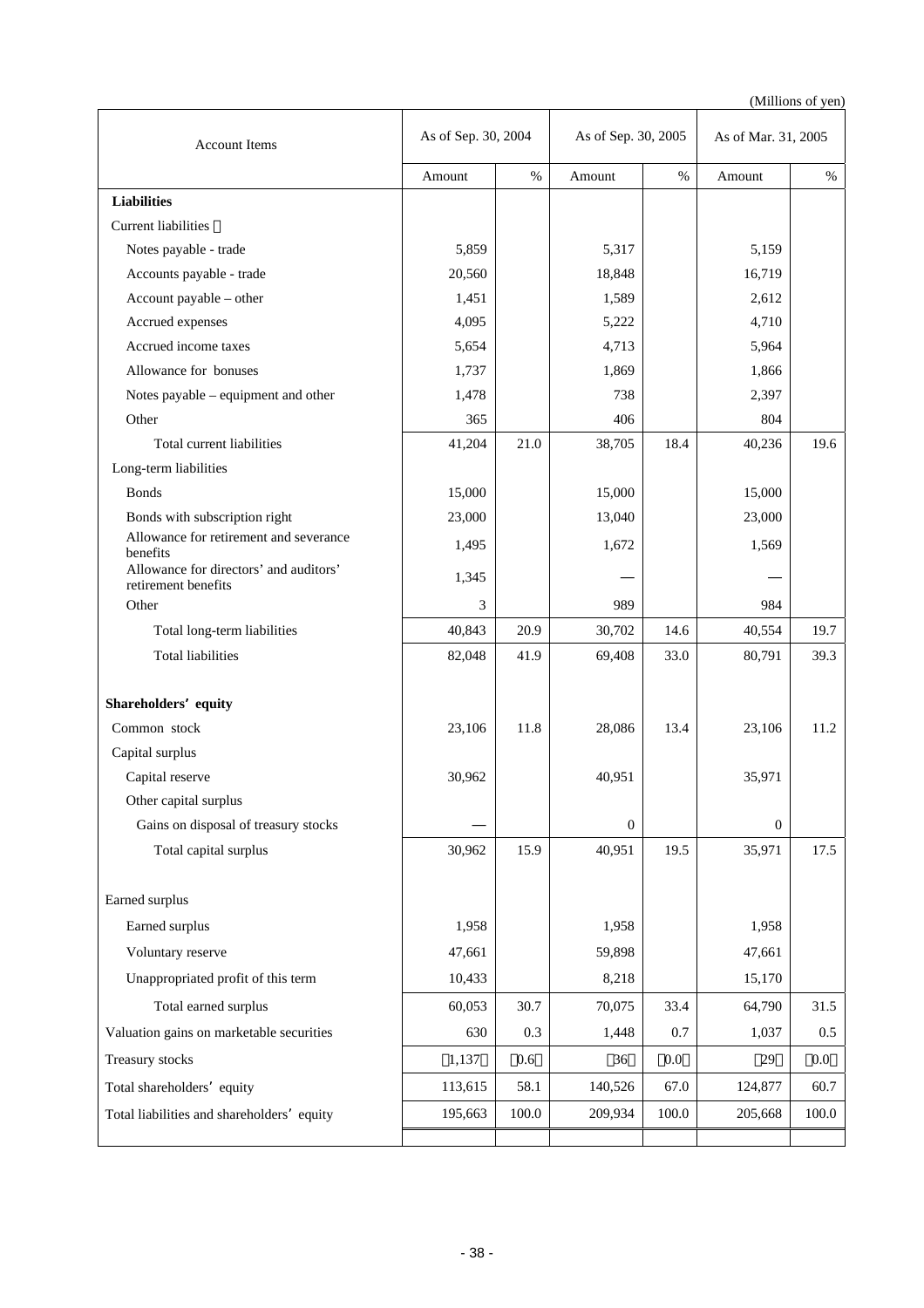# *Non-Consolidated Statements of Income*

(Millions of yen)

| Account Items                                                 | Six Months ended<br>Sep. 30, 2004 |       | Six Months ended<br>Sep. 30, 2005 |         | Year ended<br>March 31, 2005 |       |
|---------------------------------------------------------------|-----------------------------------|-------|-----------------------------------|---------|------------------------------|-------|
|                                                               | Amount                            | $\%$  | Amount                            | $\%$    | Amount                       | $\%$  |
| Net sales                                                     | 63,770                            | 100.0 | 61,905                            | 100.0   | 120,541                      | 100.0 |
| Cost of sales                                                 | 41,473                            | 65.0  | 41,738                            | 67.4    | 80,022                       | 66.4  |
| Gross profit                                                  | 22,297                            | 35.0  | 20,166                            | 32.6    | 40,519                       | 33.6  |
| Sales, general, and administrative expenses                   | 8,612                             | 13.5  | 9,275                             | 15.0    | 17,545                       | 14.5  |
| Operating income                                              | 13,684                            | 21.5  | 10,891                            | 17.6    | 22,973                       | 19.1  |
| Non-operating income                                          | 1,219                             | 1.9   | 827                               | 1.3     | 1,430                        | 1.2   |
| Interest income                                               | 88                                |       | 104                               |         | 174                          |       |
| Dividend income                                               | 84                                |       | 120                               |         | 116                          |       |
| Foreign exchange gain                                         | 603                               |       | 251                               |         | 461                          |       |
| Other                                                         | 443                               |       | 350                               |         | 677                          |       |
| Non-operating expenses                                        | 156                               | 0.3   | 157                               | 0.2     | 334                          | 0.3   |
| Bond interest                                                 | 80                                |       | 79                                |         | 159                          |       |
| Other                                                         | 76                                |       | 78                                |         | 175                          |       |
| <b>Ordinary income</b>                                        | 14,747                            | 23.1  | 11,561                            | 18.7    | 24,069                       | 20.0  |
| Extraordinary income                                          | 44                                | 0.1   | 417                               | 0.6     | 200                          | 0.1   |
| Gain on sales of fixed assets                                 | 18                                |       | 376                               |         | 69                           |       |
| Reversal of allowance for doubtful debts                      | 26                                |       | 40                                |         | 82                           |       |
| Other                                                         |                                   |       |                                   |         | 47                           |       |
| Extraordinary loss                                            | 513                               | 0.8   | 949                               | 1.5     | 741                          | 0.6   |
| Loss on sales/retirement of fixed assets                      | 40                                |       | 92                                |         | 268                          |       |
| Loss on impairment of fixed assets                            |                                   |       | 856                               |         |                              |       |
| Loss on corporate reorganization of related<br>company Others | 473                               |       |                                   |         | 473                          |       |
| Net income before taxes                                       | 14,278                            | 22.4  | 11,030                            | 17.8    | 23,528                       | 19.5  |
| Taxes - current                                               | 5,253                             | 8.3   | 4,563                             | 7.3     | 8,851                        | 7.4   |
| Taxes - deferred                                              | 139                               | 0.2   | 176                               | $0.2\,$ | 166                          | 0.1   |
| Net income                                                    | 8,885                             | 13.9  | 6,642                             | 10.7    | 14,510                       | 12.0  |
| Retained earnings brought forward                             | 1,547                             |       | 1,575                             |         | 1,547                        |       |
| Interim dividend                                              |                                   |       |                                   |         | 887                          |       |
| Unappropriated retained earnings at the end of period         | 10,433                            |       | 8,218                             |         | 15,170                       |       |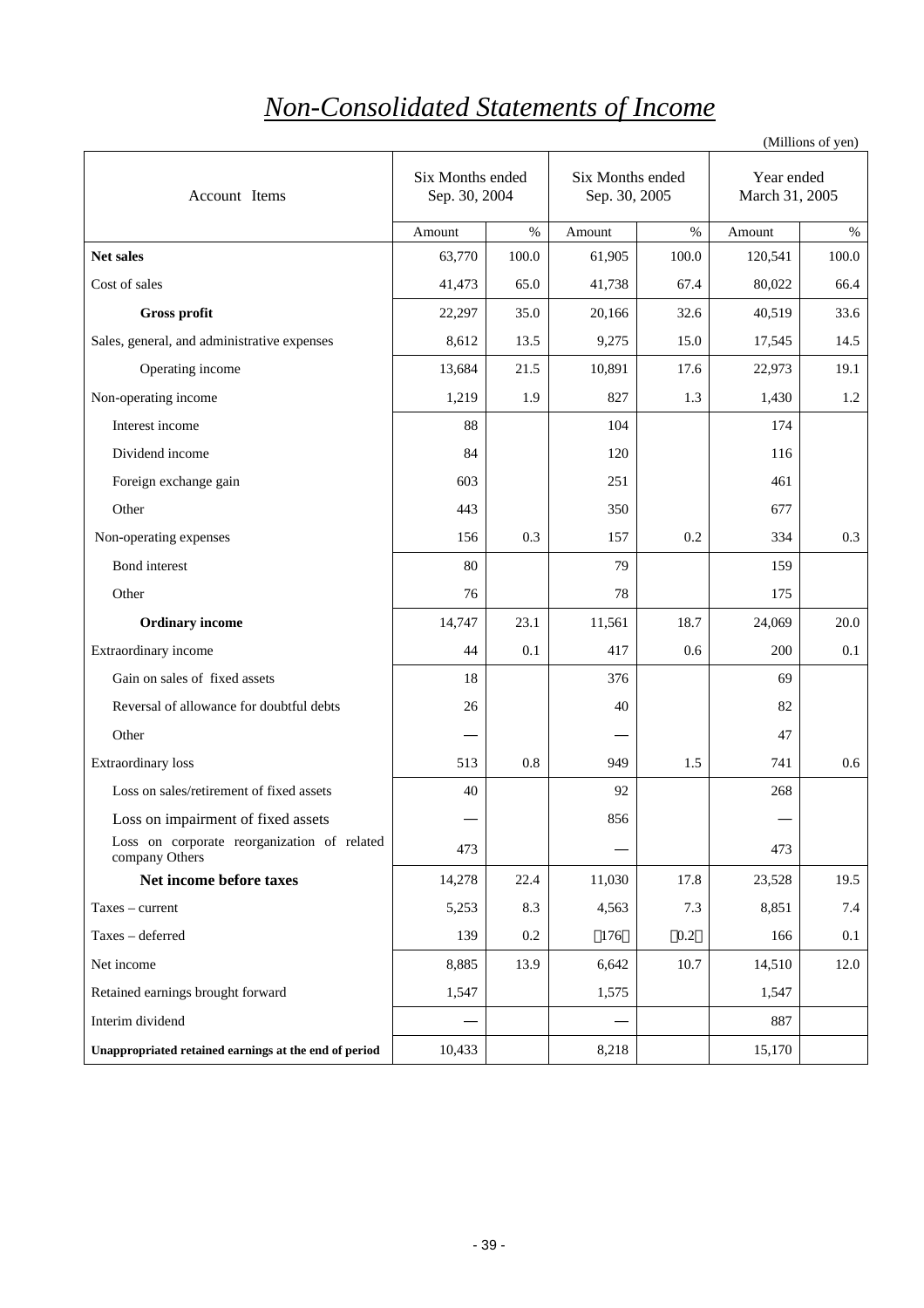|  |  |  | <b>Basis for Preparing Interim Non-Consolidated Financial Statements</b> |  |
|--|--|--|--------------------------------------------------------------------------|--|
|--|--|--|--------------------------------------------------------------------------|--|

| Item                      | Previous Interim Fiscal Year                 | Current Interim Fiscal Year                                     | Previous Fiscal Year                                            |
|---------------------------|----------------------------------------------|-----------------------------------------------------------------|-----------------------------------------------------------------|
| Evaluation standards<br>1 | $(4/1/04 - 9/30/04)$                         | $(4/1/05\sim9/30/05)$<br>$(1)$ Securities                       | (4/1/04~3/31/05)<br>$(1)$ Securities                            |
| and methods of assets     | (1) Securities<br>Stocks of subsidiaries and | Same as left                                                    | Stocks of subsidiaries and                                      |
|                           | affiliated companies                         |                                                                 | affiliated companies                                            |
|                           | Stated at costs determined                   |                                                                 | Stated at costs determined                                      |
|                           | using the moving-                            |                                                                 | using the moving-average                                        |
|                           | average method                               |                                                                 | method                                                          |
|                           | Other securities                             |                                                                 | Other securities                                                |
|                           | Marketable securities                        |                                                                 | Marketable securities                                           |
|                           | Stated at market value at                    |                                                                 | Stated at market value at                                       |
|                           | the interim fiscal year-                     |                                                                 | this fiscal year-end                                            |
|                           | end (valuation gains and                     |                                                                 | (valuation gains and                                            |
|                           | losses are included in                       |                                                                 | losses are included in                                          |
|                           | shareholders' equity, net                    |                                                                 | shareholders' equity, net                                       |
|                           | of taxes, and costs of                       |                                                                 | of taxes, and costs of                                          |
|                           | sales are calculated                         |                                                                 | sales are calculated using                                      |
|                           | using the moving-                            |                                                                 | the moving-average                                              |
|                           | average method)                              |                                                                 | method)                                                         |
|                           | Non-marketable securities                    |                                                                 | Non-marketable securities                                       |
|                           | Stated at costs                              |                                                                 | Stated at costs determined                                      |
|                           | determined using the                         |                                                                 | using the moving-average                                        |
|                           | moving-average method                        |                                                                 | method                                                          |
|                           |                                              | For amounts invested to                                         | For amounts invested to                                         |
|                           |                                              | investment business limited                                     | investment business limited                                     |
|                           |                                              | partnerships and partnerships<br>similar to them (those deemed  | partnerships and partnerships<br>similar to them (those deemed  |
|                           |                                              |                                                                 |                                                                 |
|                           |                                              | to be securities by Article 2,<br>paragraph 2 of Securities and | to be securities by Article 2,<br>paragraph 2 of Securities and |
|                           |                                              | Exchange Law), net equity                                       | Exchange Law), net equity                                       |
|                           |                                              | equivalent amount calculated                                    | equivalent amount calculated                                    |
|                           |                                              | based on the latest financial                                   | based on the latest financial                                   |
|                           |                                              | statements available as of                                      | statements available as of                                      |
|                           |                                              | settlement report date                                          | settlement report date                                          |
|                           |                                              | prescribed in a partnership                                     | prescribed in a contract of                                     |
|                           |                                              | contract had been stated.                                       | partnership had been stated.                                    |
|                           |                                              | (Amendment of statement                                         | (Amendment of statement                                         |
|                           |                                              | method)                                                         | method)                                                         |
|                           |                                              | The "Law Amending a Part of                                     | The "Law Amending a Part of                                     |
|                           |                                              | Securities and Exchange                                         | Securities and Exchange                                         |
|                           |                                              | Law" (Law No. 97, 2004) was                                     | Law" (Law No. 97, 2004) was                                     |
|                           |                                              | promulgated on September 9,                                     | promulgated on September 9,                                     |
|                           |                                              | 2004 and it became effective                                    | 2004 and it became effective                                    |
|                           |                                              | on December 1, 2004, and                                        | on December 1, 2004, and                                        |
|                           |                                              | "Practical Guideline for                                        | "Practical Guideline for                                        |
|                           |                                              | <b>Financial Products</b>                                       | <b>Financial Products</b>                                       |
|                           |                                              | Accounting" (Accounting<br><b>System Council Report</b>         | Accounting" (Accounting                                         |
|                           |                                              | No.14) was also revised on                                      | System Council Report<br>No.14) was also revised on             |
|                           |                                              | February 15, 2005. Due to                                       | February 15, 2005. Due to                                       |
|                           |                                              | these changes, the company                                      | these changes, the company                                      |
|                           |                                              | amended effective from the                                      | amended effective from the                                      |
|                           |                                              | current interim fiscal year its                                 | fiscal year its method of                                       |
|                           |                                              | method of stating amounts                                       | stating amounts invested into                                   |
|                           |                                              | invested into investment                                        | investment business limited                                     |
|                           |                                              | business limited partnerships                                   | partnerships or partnerships                                    |
|                           |                                              | or partnerships similar to them                                 | similar to them (deemed to be                                   |
|                           |                                              | (deemed to be securities by                                     | securities by Article 2,                                        |
|                           |                                              | Article 2, paragraph 2 of                                       | paragraph 2 of Securities and                                   |
|                           |                                              | Securities and Exchange Law)                                    | Exchange Law) to include in                                     |
|                           |                                              | to include in investment                                        | investment securities.                                          |
|                           |                                              | securities.                                                     | Such amounts included in                                        |
|                           |                                              | Such amounts included in                                        | investment securities as of the                                 |
|                           |                                              | investment securities as of the                                 | end of the fiscal year totaled                                  |
|                           |                                              | end of the current interim                                      | ¥128 million.                                                   |
|                           |                                              | fiscal year totaled ¥112                                        |                                                                 |
|                           |                                              | million.                                                        |                                                                 |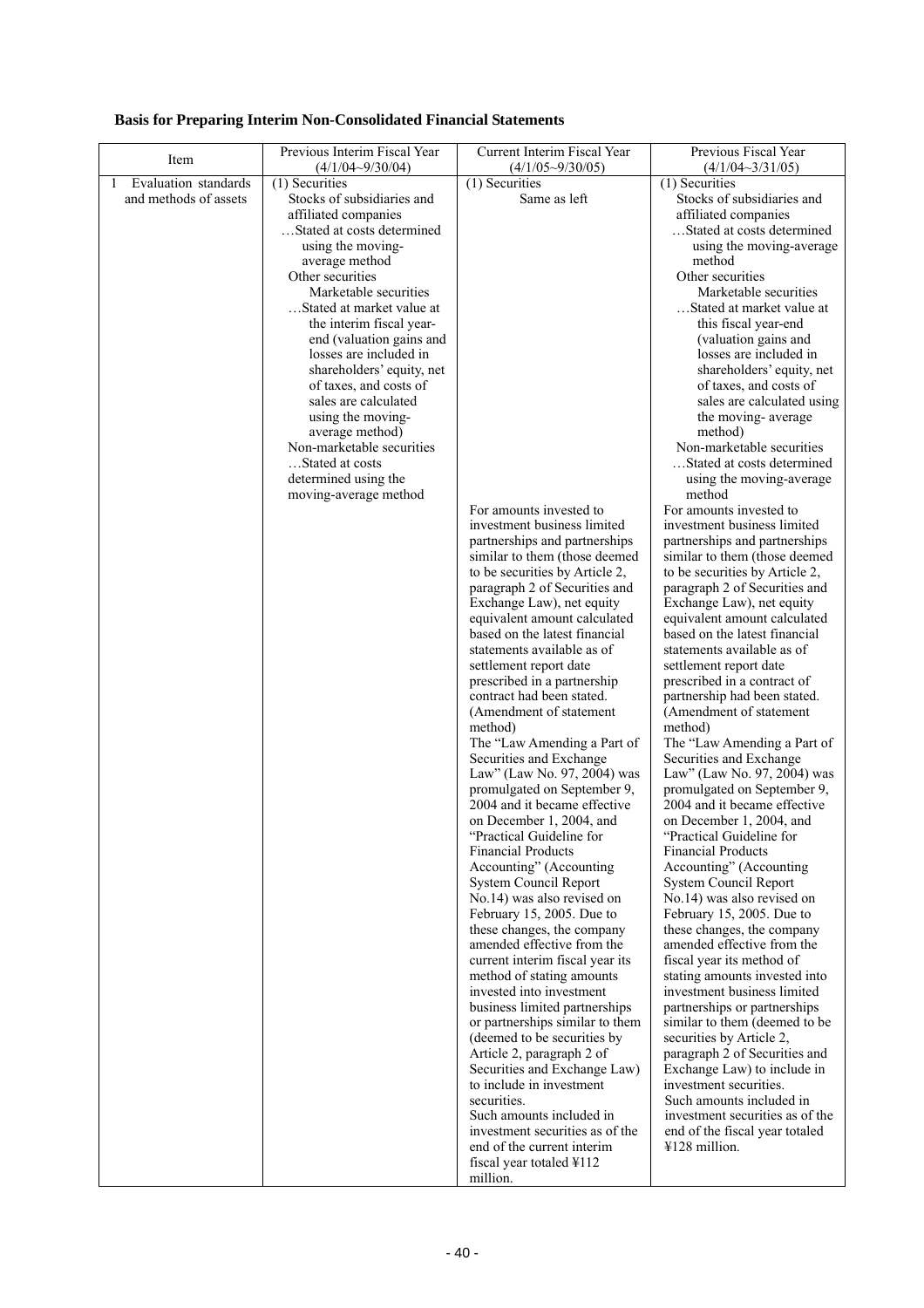| Item                                                                               | Previous Interim Fiscal Year<br>$(4/1/04 - 9/30/04)$                                                                                                                                                                                                                                                                                                                                                                                                                                                                                      | Current Interim Fiscal Year<br>$(4/1/05 \sim 9/30/05)$ | Previous Fiscal Year                        |
|------------------------------------------------------------------------------------|-------------------------------------------------------------------------------------------------------------------------------------------------------------------------------------------------------------------------------------------------------------------------------------------------------------------------------------------------------------------------------------------------------------------------------------------------------------------------------------------------------------------------------------------|--------------------------------------------------------|---------------------------------------------|
|                                                                                    |                                                                                                                                                                                                                                                                                                                                                                                                                                                                                                                                           |                                                        | $(4/1/04 \sim 3/31/05)$                     |
|                                                                                    | (2) Inventories<br>i. Productsgross average cost<br>method<br>ii. MerchandiseFirst-in-first-<br>out cost method<br>iii. Raw materialsgross<br>average cost method<br>iv. Goods in processgross<br>average cost method<br>v. Suppliesthe-last-purchase-<br>cost method                                                                                                                                                                                                                                                                     | (2) Inventories<br>Same as left                        | (2) Inventories<br>Same as left             |
| Method of<br>$\mathfrak{D}$<br>depreciation and<br>amortization of fixed<br>assets | (1) Tangible fixed assets<br>Depreciated using the<br>declining-balance method.<br>Note that the amount of<br>buildings (excluding fixtures<br>to such buildings) acquired<br>on and after April 1, 1998 is<br>estimated using the straight-<br>line method.<br>The useful lives of main<br>properties are as follows:<br>Buildings and structures<br>$5 - 50$ years<br>Machinery and equipment<br>10 years<br>Vehicles<br>delivery<br>and<br>equipment<br>$4 \sim 6$ years<br>Tools/furniture<br>and<br>furnishings<br>$2 \sim 10$ years | (1) Tangible fixed assets<br>Same as left              | (1) Tangible fixed assets<br>Same as left   |
|                                                                                    | (2) Intangible fixed assets<br>Amortized using the<br>straight-line method<br>Note that software costs for<br>internal use are amortized<br>using the straight-line<br>method over the internally<br>estimated useful lives<br>$(5 \text{years})$                                                                                                                                                                                                                                                                                         | (2) Intangible fixed assets<br>Same as left            | (2) Intangible fixed assets<br>Same as left |
|                                                                                    | (3) Long-term prepaid<br>expenses<br>Amortized using the straight-                                                                                                                                                                                                                                                                                                                                                                                                                                                                        | (3) Long-term prepaid<br>expenses                      | (3) Long-term prepaid<br>expenses           |
|                                                                                    | line method                                                                                                                                                                                                                                                                                                                                                                                                                                                                                                                               | Same as left                                           | Same as left                                |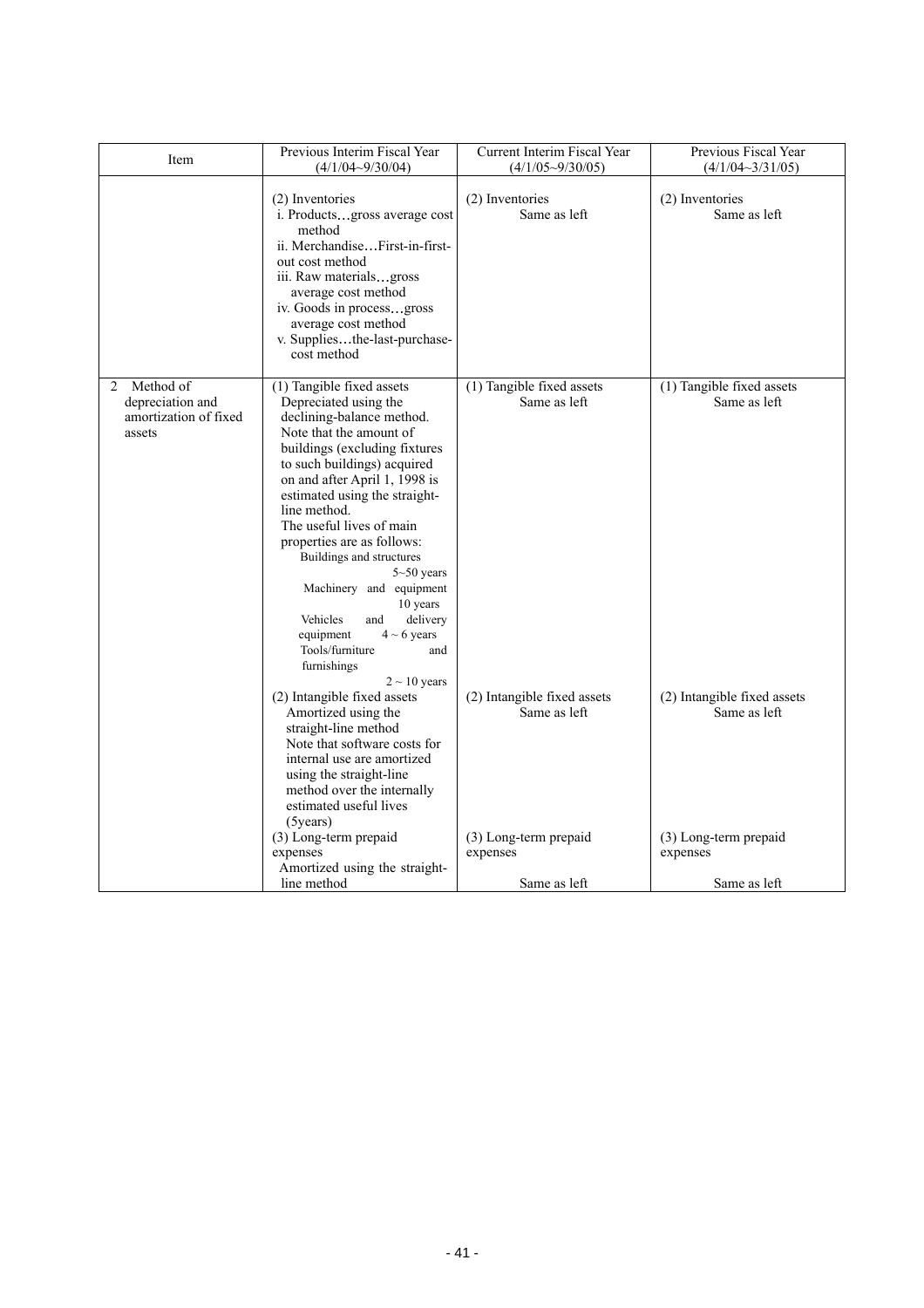| Item                                    | Previous Interim Fiscal Year<br>$(4/1/04 - 9/30/04)$                                                                                                                                                                                                                                                                                                      | Current Interim Fiscal Year<br>$(4/1/05\sim9/30/05)$               | Previous Fiscal Year<br>$(4/1/04 \sim 3/31/05)$                                                                                                                                                                                                                                                                                                   |
|-----------------------------------------|-----------------------------------------------------------------------------------------------------------------------------------------------------------------------------------------------------------------------------------------------------------------------------------------------------------------------------------------------------------|--------------------------------------------------------------------|---------------------------------------------------------------------------------------------------------------------------------------------------------------------------------------------------------------------------------------------------------------------------------------------------------------------------------------------------|
| 3 Accounting standards<br>for providing | (1) Allowance for doubtful<br>accounts                                                                                                                                                                                                                                                                                                                    | (1) Allowance for doubtful<br>accounts                             | Allowance for doubtful<br>(1)<br>accounts                                                                                                                                                                                                                                                                                                         |
| allowances                              | To prepare for possible losses<br>caused by irrecoverable<br>money claims allowances are<br>provided as follows:                                                                                                                                                                                                                                          | Same as left                                                       | Same as left                                                                                                                                                                                                                                                                                                                                      |
|                                         | For general credit claims,<br>allowance is provided for<br>the amount calculated based<br>on the past credit loss<br>experience, and for<br>specifically doubtful credit<br>claims, allowance is<br>provided for the estimated<br>uncollectible amount based<br>on the collectibility<br>assessment for individual                                        |                                                                    |                                                                                                                                                                                                                                                                                                                                                   |
|                                         | credit claims.<br>(2) Allowance for bonuses<br>Allowance for employee<br>bonuses is provided in<br>provisions for payment of<br>bonuses to employees in the<br>amount of estimated<br>bonuses, which are<br>attributable to this interim<br>fiscal year.                                                                                                  | (2) Allowance for bonuses<br>Same as left                          | (2) Allowance for bonuses<br>Allowance for employee<br>bonuses is provided in<br>provisions for payment of<br>bonuses to employees in the<br>amount of estimated<br>bonuses, which are<br>attributable to this fiscal<br>year.                                                                                                                    |
|                                         | (3) Allowance for retirement<br>benefits and severance<br>benefits                                                                                                                                                                                                                                                                                        | (3) Allowance for retirement<br>benefits and severance<br>benefits | (3) Allowance for retirement<br>benefits and severance<br>benefits                                                                                                                                                                                                                                                                                |
|                                         | Allowance for retirement<br>benefits and severance benefits<br>is provided in provision for<br>payment of retirement benefits<br>to employees in the amount<br>deemed accrued at the end of<br>this interim fiscal year, based<br>on the projected amounts of<br>retirement benefit obligations<br>and retirement plan assets at<br>this fiscal year end. | Same as left                                                       | Allowance for retirement<br>benefits and severance benefits<br>is provided in provision for<br>payment of retirement benefits<br>to employees in the amount<br>deemed accrued at the end of<br>this fiscal year, based on the<br>projected amounts of<br>retirement benefit obligations<br>and retirement plan assets at<br>this fiscal year end. |
|                                         | The unrecognized net<br>actuarial difference is<br>amortized using the straight-<br>line method over a number of<br>years (usually 10 years)<br>within the employees'<br>average remaining<br>employment period,<br>commencing from the next<br>fiscal year in which they arise<br>(stated as either income or                                            |                                                                    | The unrecognized net<br>actuarial difference is<br>amortized using the straight-<br>line method over a number of<br>years (usually 10 years)<br>within the employees'<br>average remaining<br>employment period,<br>commencing from the next<br>fiscal year in which they arise<br>(stated as either income or                                    |
|                                         | expense in the statement of<br>income).                                                                                                                                                                                                                                                                                                                   |                                                                    | expense in the statement of<br>income).                                                                                                                                                                                                                                                                                                           |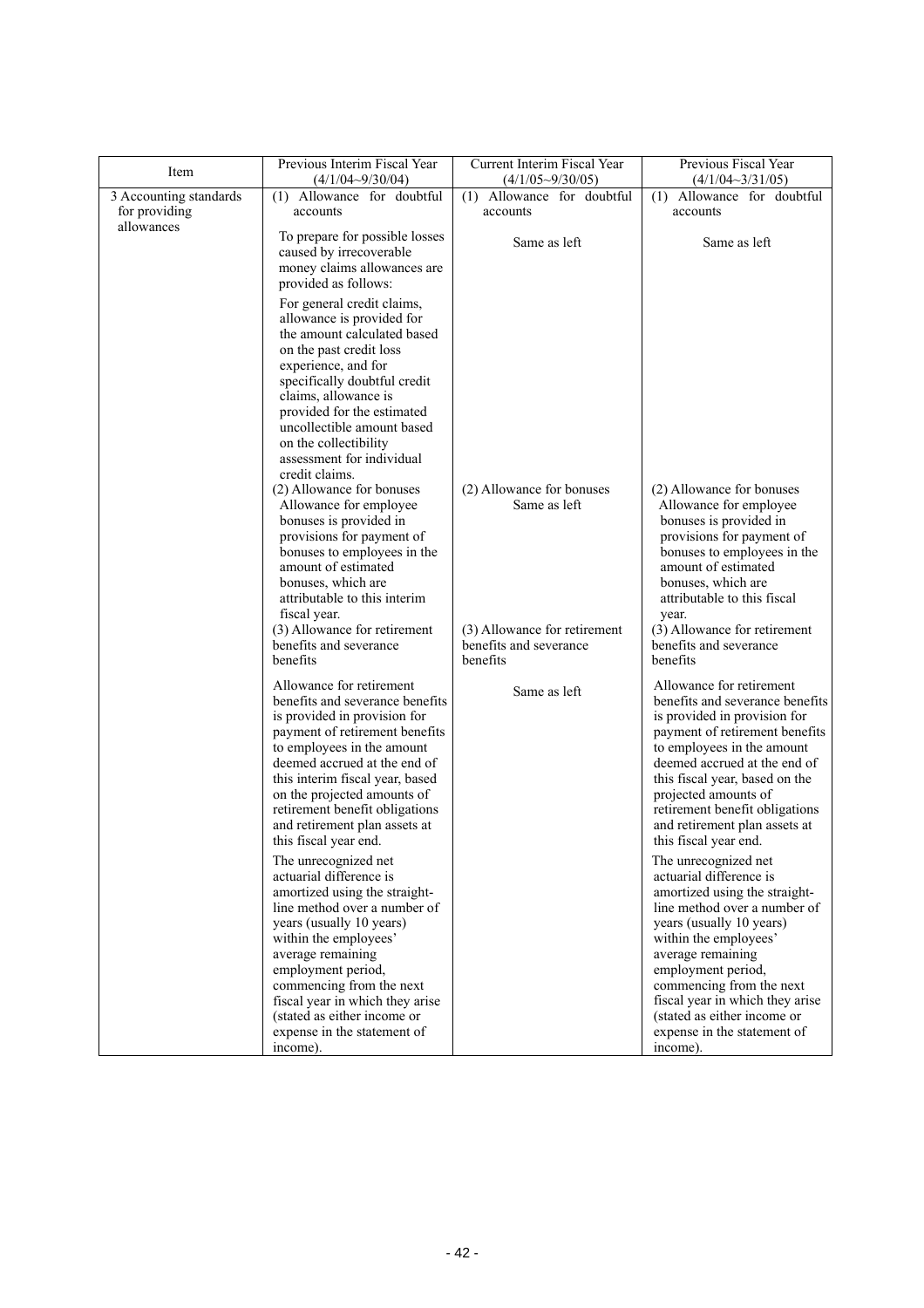|      | Previous Interim Fiscal Year                                                                                                                                                                                                                                                                                                                                                                                                                                                                                                                  | Current Interim Fiscal Year | Previous Fiscal Year                                                                                                                                                                                                                                                                                                                                                                                                                                                                                                                                                                                                                                                                                                                                                                                                                                                                     |
|------|-----------------------------------------------------------------------------------------------------------------------------------------------------------------------------------------------------------------------------------------------------------------------------------------------------------------------------------------------------------------------------------------------------------------------------------------------------------------------------------------------------------------------------------------------|-----------------------------|------------------------------------------------------------------------------------------------------------------------------------------------------------------------------------------------------------------------------------------------------------------------------------------------------------------------------------------------------------------------------------------------------------------------------------------------------------------------------------------------------------------------------------------------------------------------------------------------------------------------------------------------------------------------------------------------------------------------------------------------------------------------------------------------------------------------------------------------------------------------------------------|
| Item | $(4/1/04 - 9/30/04)$                                                                                                                                                                                                                                                                                                                                                                                                                                                                                                                          | $(4/1/05 \sim 9/30/05)$     | $(4/1/04 \sim 3/31/05)$                                                                                                                                                                                                                                                                                                                                                                                                                                                                                                                                                                                                                                                                                                                                                                                                                                                                  |
|      | (4) Allowance for directors<br>and auditors<br>retirement<br>benefits<br>Allowance is provided for the<br>amount that the company<br>would have to pay at the end<br>of the interim fiscal year, as<br>estimated in accordance with<br>internal regulations. The<br>system for paying these<br>retirement benefits was<br>abolished in June 2004, so the<br>outstanding balance of this<br>allowance represents an<br>estimated amount for<br>payment to directors and<br>auditors currently holding<br>offices under the previous<br>system. | (4)                         | (4) Allowance for directors<br>and auditors<br>retirement<br>benefits<br>Although an allowance had<br>been provided for the amount<br>that the company would have<br>to pay at the end of the fiscal<br>year, as estimated in<br>accordance with internal<br>regulations, the system to pay<br>retirement benefits to<br>directors and auditors was<br>abolished as of June 26, 2004<br>when a regular shareholders'<br>meeting was held. A<br>difference in the amount of<br>$\frac{1}{2}$ 47 million between the<br>benefit amount actually paid<br>and the outstanding balance<br>of this allowance as of the<br>abolishment date was<br>included in a "reversal of<br>allowance for directors' and<br>auditors' retirement benefits"<br>of extraordinary income and a<br>¥981 million, the unpaid<br>defined benefits, was stated in<br>"Other" of long-term<br>liabilities account. |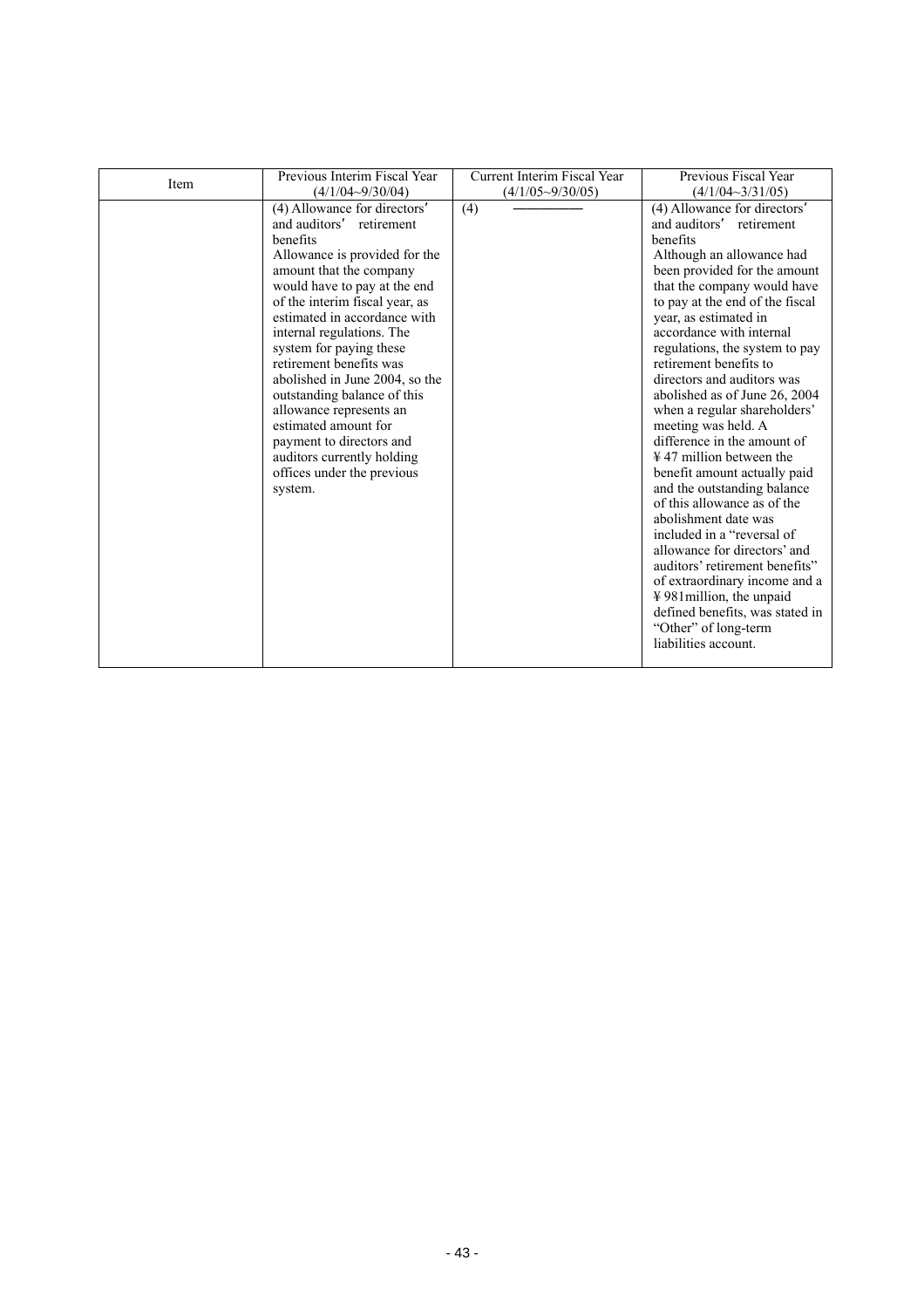| Item                                  | Previous Interim Fiscal Year                               | Current Interim Fiscal Year                                   | Previous Fiscal Year                                          |
|---------------------------------------|------------------------------------------------------------|---------------------------------------------------------------|---------------------------------------------------------------|
| 4 Accounting for lease                | $(4/1/04 - 9/30/04)$<br>Excluding those in which the       | $(4/1/05 \sim 9/30/05)$<br>Same as left                       | $(4/1/04 \sim 3/31/05)$<br>Same as left                       |
| transactions                          | ownership of the leased                                    |                                                               |                                                               |
|                                       | property is transferred to the                             |                                                               |                                                               |
|                                       | lessee, finance lease                                      |                                                               |                                                               |
|                                       | transactions are accounted for<br>in the same manner as    |                                                               |                                                               |
|                                       | operating leases                                           |                                                               |                                                               |
| Hedge accounting<br>5                 | (1) Method of hedge                                        | (1) Method of hedge                                           | (1) Method of hedge                                           |
|                                       | accounting                                                 | accounting                                                    | accounting                                                    |
|                                       | Currency swap transactions                                 | Same as left                                                  |                                                               |
|                                       | meet the requirement of<br>allocation treatment, and are   |                                                               | Same as left                                                  |
|                                       | accounted for accordingly.                                 |                                                               |                                                               |
|                                       | (2) Hedging instruments and                                | (2) Hedging instruments and                                   | (2) Hedging instruments and                                   |
|                                       | hedged items                                               | hedged items                                                  | hedged items                                                  |
|                                       | Currency swap transaction<br>Foreign currency              | Same as left                                                  | Same as left                                                  |
|                                       | denominated money claims                                   |                                                               |                                                               |
|                                       | (3) Hedging policy                                         | (3) Hedging policy                                            | (3) Hedging policy                                            |
|                                       | The company uses                                           | Same as left                                                  | Same as left                                                  |
|                                       | currency-related hedge<br>accounting for the purpose       |                                                               |                                                               |
|                                       | of fixing cash flows related                               |                                                               |                                                               |
|                                       | to the collection of principal                             |                                                               |                                                               |
|                                       | and interest on loans.                                     |                                                               |                                                               |
|                                       | (4) Assessment method for the                              | (4) Assessment method for the<br>effectiveness of hedges Same | (4) Assessment method for the<br>effectiveness of hedges Same |
|                                       | effectiveness of hedges<br>The company omits the           | as left                                                       | as left                                                       |
|                                       | assessment of the                                          |                                                               |                                                               |
|                                       | effectiveness of hedges for                                |                                                               |                                                               |
|                                       | currency swap transactions,                                |                                                               |                                                               |
|                                       | because the significant<br>terms and conditions for        |                                                               |                                                               |
|                                       | such transactions and for                                  |                                                               |                                                               |
|                                       | hedged assets are identical,                               |                                                               |                                                               |
|                                       | and are assumed beforehand                                 |                                                               |                                                               |
|                                       | to offset exchange rate risks<br>or cash flow fluctuations |                                                               |                                                               |
|                                       | continuously from the time                                 |                                                               |                                                               |
|                                       | hedging is initiated.                                      |                                                               |                                                               |
| Other significant<br>6                | (1) Consumption taxes                                      | (1) Consumption taxes                                         | (1) Consumption taxes                                         |
| items to prepare<br>interim financial | Consumption taxes are<br>excluded from the                 | Same as left                                                  | Consumption taxes are<br>excluded from the                    |
| statements (full year                 | transaction amounts.                                       |                                                               | transaction amounts.                                          |
| financial statements)                 | The net amount of suspense                                 |                                                               |                                                               |
|                                       | paid for consumption taxes                                 |                                                               |                                                               |
|                                       | on purchases and suspense<br>received for consumption      |                                                               |                                                               |
|                                       | taxes on sales is included                                 |                                                               |                                                               |
|                                       | under "Other" for current                                  |                                                               |                                                               |
|                                       | liabilities                                                |                                                               |                                                               |
|                                       | (2) Treatment of Reserves                                  | (2) Treatment of Reserves<br>Same as left                     | (2)                                                           |
|                                       | Taxes payable and corporate<br>tax adjustment for this     |                                                               |                                                               |
|                                       | interim fiscal year are                                    |                                                               |                                                               |
|                                       | calculated under the premise                               |                                                               |                                                               |
|                                       | that entries of provisions                                 |                                                               |                                                               |
|                                       | and reversals will be made<br>to reserve accounts for      |                                                               |                                                               |
|                                       | special depreciation in                                    |                                                               |                                                               |
|                                       | accordance with profit                                     |                                                               |                                                               |
|                                       | appropriation scheduled for                                |                                                               |                                                               |
|                                       | this interim fiscal year.                                  |                                                               |                                                               |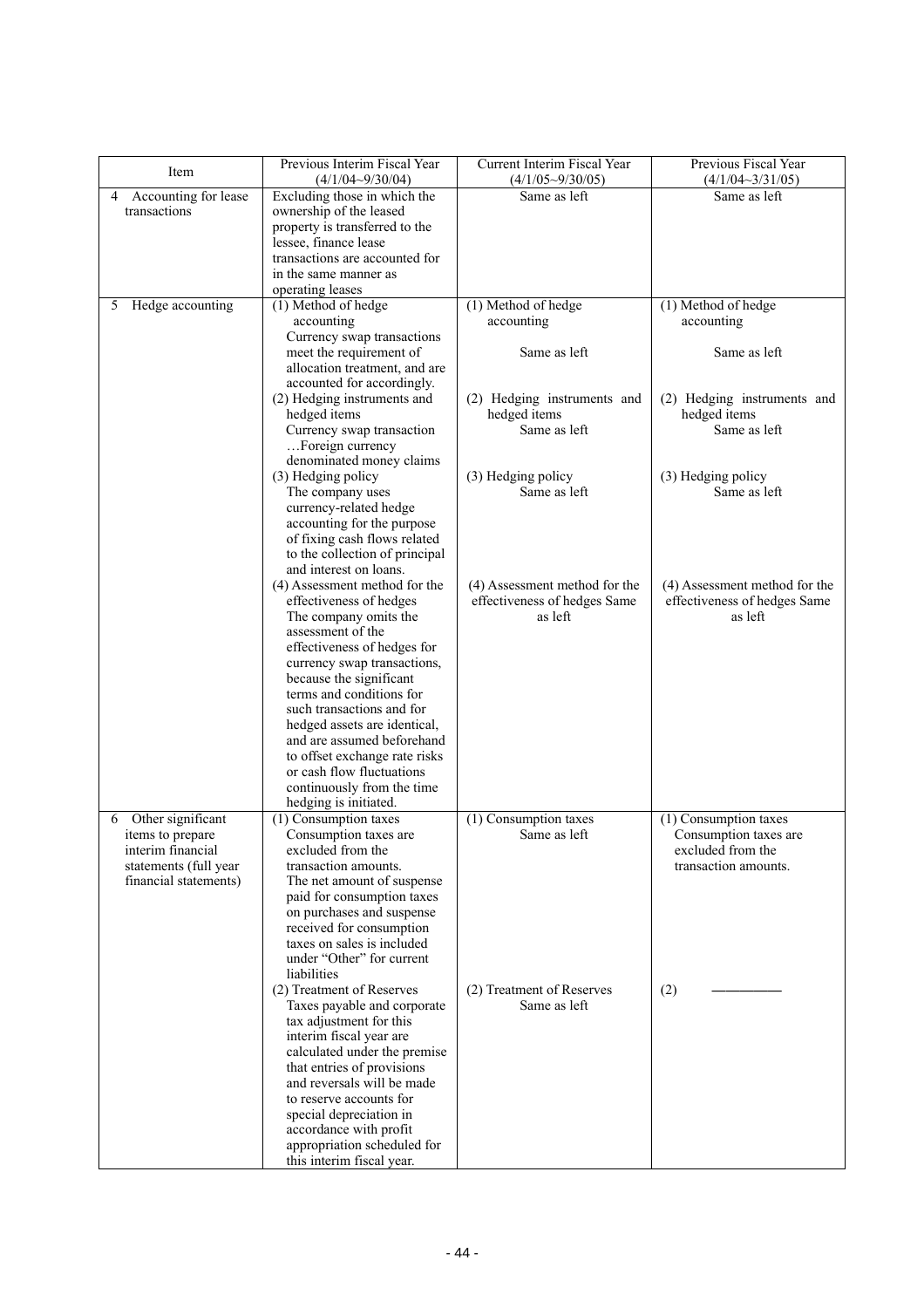### Change in accounting treatment (Interim Non-consolidated Balance Sheet)

| Previous Interim Fiscal Year | Current Interim Fiscal Year                | Previous Fiscal Year    |
|------------------------------|--------------------------------------------|-------------------------|
|                              |                                            |                         |
| $(4/1/04 - 9/30/04)$         | $(4/1/05 \sim 9/30/05)$                    | $(4/1/04 \sim 3/31/05)$ |
|                              | (Fixed asset impairment accounting         |                         |
|                              | standard)                                  |                         |
|                              | Effective this interim fiscal year, the    |                         |
|                              | company adopted "Accounting"               |                         |
|                              | <b>Standard Concerning Fixed Asset</b>     |                         |
|                              | Impairment" (Statement of Position         |                         |
|                              | Concerning Establishment of Fixed Asset    |                         |
|                              | <b>Impairment Accounting Standard)</b>     |                         |
|                              | (Business Accounting Council; August 9,    |                         |
|                              | 2002) and "Application Guideline for       |                         |
|                              | <b>Fixed Asset Impairment Accounting</b>   |                         |
|                              | Standard" (Business Accounting)            |                         |
|                              | Standard Board, Accounting Standard        |                         |
|                              |                                            |                         |
|                              | Application Guideline No. 6, October 31,   |                         |
|                              | $2003$ ).                                  |                         |
|                              | As a result, interim income before tax for |                         |
|                              | the current fiscal year decreased ¥856     |                         |
|                              | million.                                   |                         |
|                              | The amount of accumulated impairment       |                         |
|                              | loss was directly deducted from each       |                         |
|                              | asset in accordance with the amended       |                         |
|                              | interim financial statements regulation.   |                         |

### Additional information

| Previous Interim Fiscal Year                   | Current Interim Fiscal Year | Previous Fiscal Year                      |
|------------------------------------------------|-----------------------------|-------------------------------------------|
|                                                |                             |                                           |
| $(4/1/04 \sim 9/30/04)$                        | $(4/1/05 \sim 9/30/05)$     | $(4/1/04 \sim 3/31/05)$                   |
| With the enactment of the "Revision of         |                             | With the enactment of the "Revision of    |
| the Local Tax Law" (Law No.9, 2003)            |                             | the Local Tax Law" (Law No.9, 2003)       |
| on March 31, 2003, external standard           |                             | on March 31, 2003, external standard      |
| taxation system has been introduced            |                             | taxation system has been introduced       |
| effective the fiscal year beginning April      |                             | effective the fiscal year beginning April |
| 1, 2004. Due to this change, effective         |                             | 1, 2004. Due to this change, effective    |
| this interim fiscal period, the company        |                             | this fiscal period, the company included  |
| included the enterprise taxes computed         |                             | the enterprise taxes computed based on    |
| based on "amount of value-added" and           |                             | "amount of value-added" and "amount"      |
| "amount of capital" in "Selling and            |                             | of capital" in "Selling and General       |
| General Administrative Expenses"               |                             | Administrative Expenses" on this fiscal   |
| pursuant to "Practical Treatment for           |                             | year non-consolidated statement of        |
| Presentation of External Standards             |                             | income pursuant to "Practical             |
| Taxation Portion of Enterprise Taxes in        |                             | Treatment for Presentation of External    |
| the Statement of Income" (Business             |                             | Standards Taxation portion of             |
| Accounting Standards Board, Practical          |                             | Enterprise Taxes in the Statement of      |
| Report of Practical Issues No.12 dated         |                             | Income" (Business Accounting              |
| February 13, 2004).                            |                             | Standards Board, Practical Report of      |
| As a result, selling and general               |                             | Practical Issues No.12 dated February     |
| administrative expenses increased ¥152         |                             | $13, 2004$ ).                             |
| million and operating income, ordinary         |                             | As a result, selling and general          |
| income and pretax income for this              |                             | administrative expenses increased ¥288    |
|                                                |                             |                                           |
| interim fiscal year decreased ¥152<br>million. |                             | million and operating income, ordinary    |
|                                                |                             | income and pretax income for this         |
|                                                |                             | fiscal year decreased ¥288 million.       |
|                                                |                             |                                           |
|                                                |                             |                                           |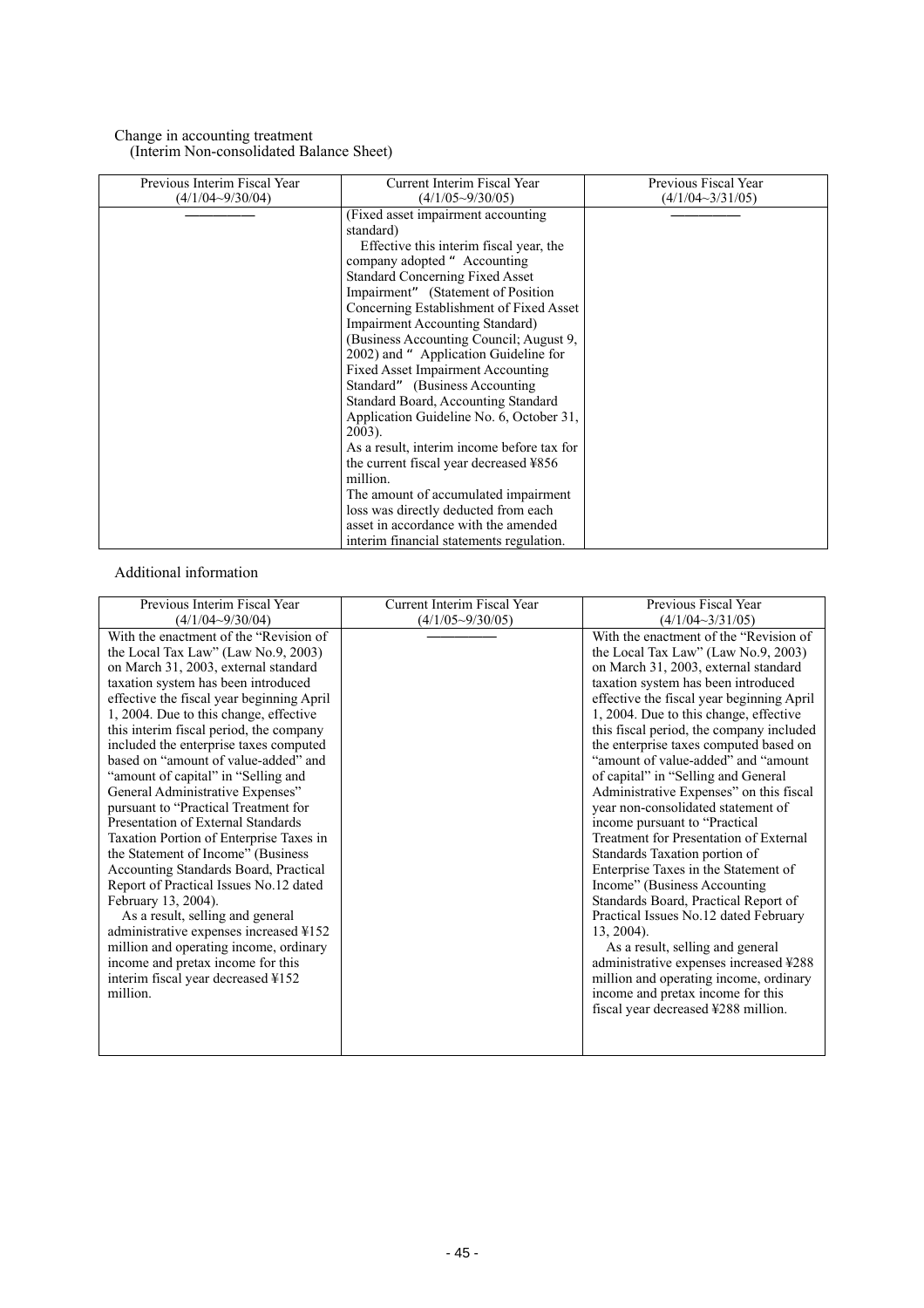#### Notes

(Balance Sheet of the Interim fiscal year)

| As of September 30,2004                                                                                                                                                                                                         |                                                                                                           |                                                                                                                                                                                                  | As of September 30,2005                                                                                                                                                                                                          |                                                                                                           |                                                                                                                                                                                                                                    | As of March 31,2005                                                                                                     |                                                                                                           |                                                                                                             |
|---------------------------------------------------------------------------------------------------------------------------------------------------------------------------------------------------------------------------------|-----------------------------------------------------------------------------------------------------------|--------------------------------------------------------------------------------------------------------------------------------------------------------------------------------------------------|----------------------------------------------------------------------------------------------------------------------------------------------------------------------------------------------------------------------------------|-----------------------------------------------------------------------------------------------------------|------------------------------------------------------------------------------------------------------------------------------------------------------------------------------------------------------------------------------------|-------------------------------------------------------------------------------------------------------------------------|-----------------------------------------------------------------------------------------------------------|-------------------------------------------------------------------------------------------------------------|
| $*1$<br>Advanced depreciation by national<br>¥150 million<br>subsidy<br>Accumulated depreciation on<br>$*2$<br>tangible fixed assets<br>¥63,048 million<br>3<br>Debt guarantee and acts similar to<br>guarantee are as follows: |                                                                                                           |                                                                                                                                                                                                  | $*1$<br>Advanced depreciation by<br>¥150 million<br>national subsidy<br>$*2$<br>Accumulated depreciation on<br>tangible fixed assets<br>¥64,770 million<br>3<br>Debt guarantees and acts similar to<br>guarantee are as follows: |                                                                                                           | $*1$<br>Advanced depreciation by<br>¥150 million<br>national subsidy<br>$*2$<br>Accumulated depreciation on<br>tangible fixed assets<br>$464,168$ million<br>3<br>Debt guarantees and acts similar to<br>guarantee are as follows: |                                                                                                                         |                                                                                                           |                                                                                                             |
| Debtor                                                                                                                                                                                                                          | Amount                                                                                                    | Guarantee                                                                                                                                                                                        | Debtor                                                                                                                                                                                                                           | Amount                                                                                                    | Guarantee                                                                                                                                                                                                                          | Debtor                                                                                                                  | Amount                                                                                                    | Guarantee                                                                                                   |
| Debt guarantee<br><b>THK</b><br>Manufacturing<br>of America, Inc.<br><b>TALK</b><br><b>SYSTEM</b><br>CORPORATIO<br>N<br><b>DALIAN THK</b><br>CO., LTD<br><b>THK TAIWAN</b><br>CO.,LTD                                           | ¥680 million<br>$(\$6,125$ thousand)<br>¥837 million<br>¥214 million<br>¥6 million                        | Guarantee<br>for lease<br>transaction<br>Guarantee<br>for<br>purchase<br>liabilities<br>Guarantee<br>for<br>borrowing<br>from<br>financial<br>institutions<br>Guarantee<br>for Forex<br>contract | Debt guarantee<br><b>THK</b><br>Manufacturing<br>of America, Inc.<br><b>DALIAN THK</b><br>CO., LTD<br>Total                                                                                                                      | ¥602 million<br>$(\$5,324$ thousand)<br>¥128 million<br>¥730million                                       | Guarantee<br>for lease<br>transaction<br>Guarantee<br>for<br>borrowing<br>from<br>financial<br>institution<br>$\mathbf{s}$                                                                                                         | Debt guarantee<br><b>THK</b><br>Manufacturing<br>of America, Inc.<br><b>DALIAN THK</b><br>CO., LTD<br>Total             | ¥653 million<br>(S6,084)<br>thousand)<br>¥171 million<br>¥824 million                                     | Guarantee<br>for lease<br>transaction<br>Guarantee<br>for<br>borrowing<br>from<br>financial<br>institutions |
| Total                                                                                                                                                                                                                           | ¥1,737 million                                                                                            |                                                                                                                                                                                                  |                                                                                                                                                                                                                                  |                                                                                                           |                                                                                                                                                                                                                                    |                                                                                                                         |                                                                                                           |                                                                                                             |
| 4<br>funds.<br>Special credit<br>limit under<br>the contract<br>Balance of<br>borrowings<br>Available line<br>of credit                                                                                                         | The company signed a special<br>credit facility agreement with main<br>banks to effectively raise working | ¥14,000 million<br>¥14,000 million                                                                                                                                                               | 4<br>funds.<br>Special credit<br>limit under the<br>contract<br>Balance of<br>borrowings<br>Available line<br>of credit                                                                                                          | The company signed a special<br>credit facility agreement with main<br>banks to effectively raise working | ¥14,000<br>million<br>¥14,000<br>million                                                                                                                                                                                           | 4<br>funds.<br>Special credit<br>limit under the<br>contract<br>Balance of<br>borrowings<br>Available line<br>of credit | The company signed a special<br>credit facility agreement with main<br>banks to effectively raise working | ¥14,000<br>million<br>¥14,000<br>million                                                                    |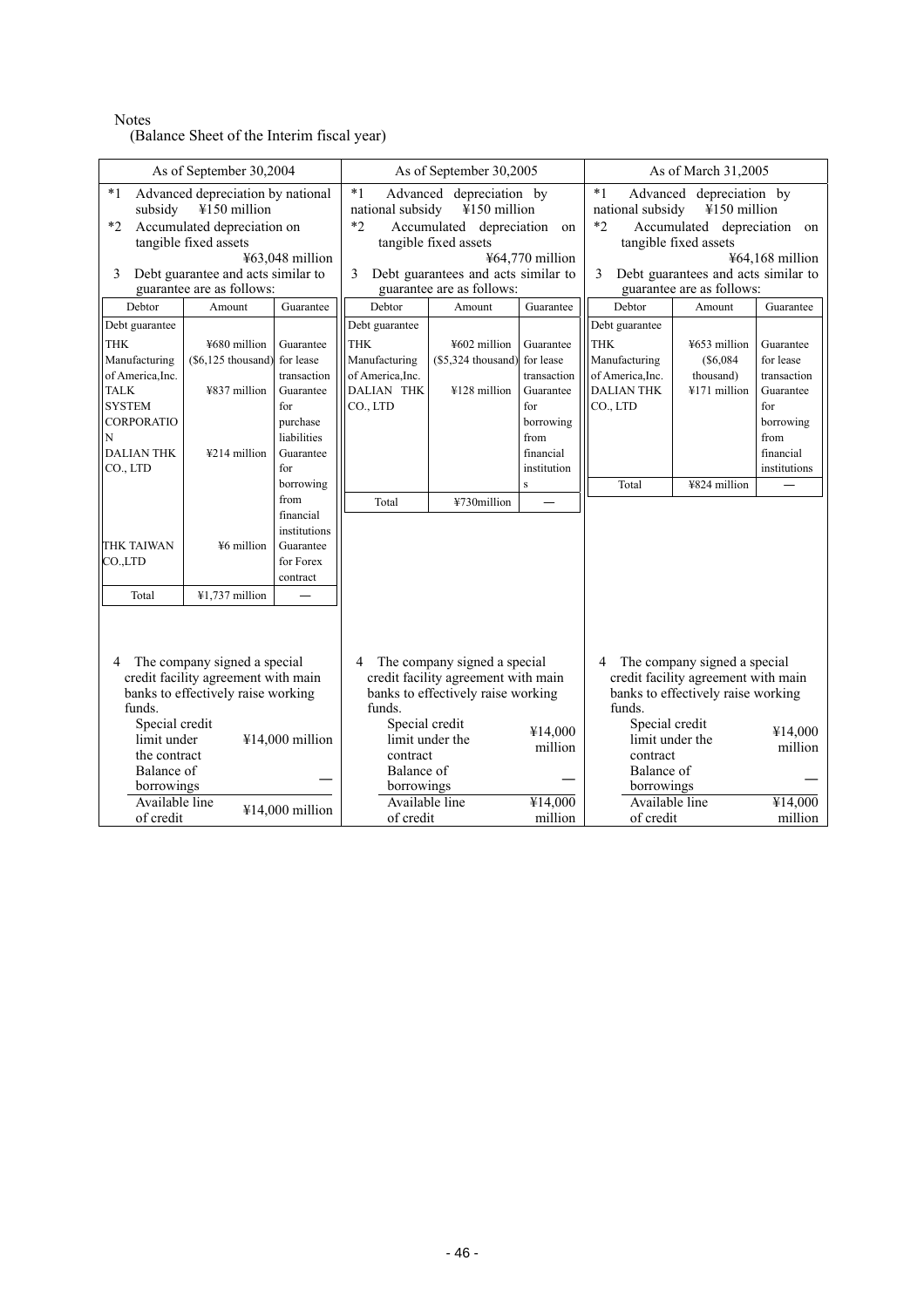(Statements of Income for the Interim fiscal year)

| Six months ended Sep.30,2004                                                                                      | Six months ended Sep.30,2005                                                 |                                                                                                                                                                                                                                |              | Year ended March 31,2005                                                                                            |
|-------------------------------------------------------------------------------------------------------------------|------------------------------------------------------------------------------|--------------------------------------------------------------------------------------------------------------------------------------------------------------------------------------------------------------------------------|--------------|---------------------------------------------------------------------------------------------------------------------|
| Amount of depreciation<br>1<br>Tangible fixed assets<br>¥1,783 million<br>Intangible fixed assets<br>¥262 million | 1<br>$*$<br>groups                                                           | Amount of depreciation<br>Tangible fixed assets<br>$41,895$ million<br>Intangible fixed assets<br>During the current interim fiscal<br>year, impairment losses were<br>recognized for the following asset<br>(Millions of Yen) | ¥202 million | Amount of depreciation<br>1<br>Tangible fixed assets<br>$43,803$ million<br>Intangible fixed assets<br>¥523 million |
|                                                                                                                   | Use                                                                          | Kind<br>Location                                                                                                                                                                                                               | Amount       |                                                                                                                     |
|                                                                                                                   | Unused<br>Land                                                               | Ikoma-shi, Nara<br>Pref.                                                                                                                                                                                                       | 590          |                                                                                                                     |
|                                                                                                                   | Land<br>Unused                                                               | Sanyo Onoda-<br>shi, Yamaguchi<br>Pref.                                                                                                                                                                                        | 96           |                                                                                                                     |
|                                                                                                                   | Unused Land,<br><b>Bldgs</b>                                                 | Other six<br>properties                                                                                                                                                                                                        | 170          |                                                                                                                     |
|                                                                                                                   | 856<br>Total                                                                 |                                                                                                                                                                                                                                |              |                                                                                                                     |
|                                                                                                                   | The company conducts grouping for                                            |                                                                                                                                                                                                                                |              |                                                                                                                     |
|                                                                                                                   | business properties by plants and treats                                     |                                                                                                                                                                                                                                |              |                                                                                                                     |
|                                                                                                                   | its head quarter and operating assets as                                     |                                                                                                                                                                                                                                |              |                                                                                                                     |
|                                                                                                                   | a property for common use. The                                               |                                                                                                                                                                                                                                |              |                                                                                                                     |
|                                                                                                                   | company also groups unused assets and                                        |                                                                                                                                                                                                                                |              |                                                                                                                     |
|                                                                                                                   | leased assets into one unit by each<br>property.                             |                                                                                                                                                                                                                                |              |                                                                                                                     |
|                                                                                                                   |                                                                              |                                                                                                                                                                                                                                |              |                                                                                                                     |
|                                                                                                                   | Of unused properties, for those of                                           |                                                                                                                                                                                                                                |              |                                                                                                                     |
|                                                                                                                   | which market prices are decreasing,<br>their book values were reduced to the |                                                                                                                                                                                                                                |              |                                                                                                                     |
|                                                                                                                   |                                                                              |                                                                                                                                                                                                                                |              |                                                                                                                     |
|                                                                                                                   | amount collectible and the company<br>recognizes such reduced amount as      |                                                                                                                                                                                                                                |              |                                                                                                                     |
|                                                                                                                   | impairment loss of "extraordinary                                            |                                                                                                                                                                                                                                |              |                                                                                                                     |
|                                                                                                                   | loss". The amount collectible was                                            |                                                                                                                                                                                                                                |              |                                                                                                                     |
|                                                                                                                   | determined as a net sale price which                                         |                                                                                                                                                                                                                                |              |                                                                                                                     |
|                                                                                                                   | was calculated by appraisal value                                            |                                                                                                                                                                                                                                |              |                                                                                                                     |
|                                                                                                                   | provided mainly by a real-estate                                             |                                                                                                                                                                                                                                |              |                                                                                                                     |
|                                                                                                                   | appraiser.                                                                   |                                                                                                                                                                                                                                |              |                                                                                                                     |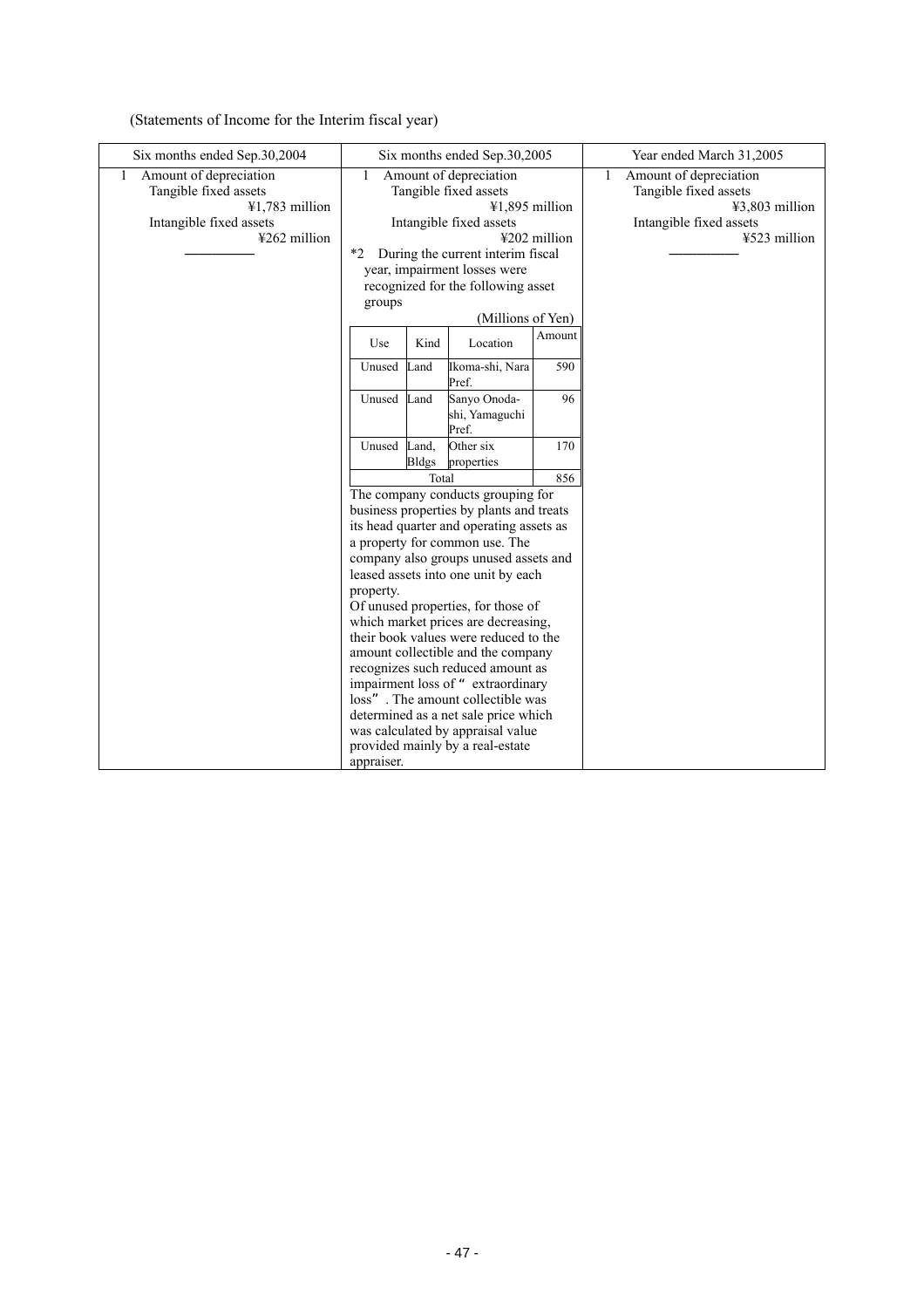(Lease transactions)

Report of lease transactions is omitted, because it is disclosed via EDINET.

(Securities)

Marketable stocks of subsidiaries and affiliated companies

|  | As of September 30, 2 |  |  |
|--|-----------------------|--|--|
|--|-----------------------|--|--|

| As of September 30, 2004       |            |              | (Millions of Yen) |
|--------------------------------|------------|--------------|-------------------|
|                                | Book value | Market value | <b>Difference</b> |
| Stocks of affiliated companies | 1,770      | 3,490        | 1.719             |
| As of September 30, 2005       |            |              |                   |
|                                | Book value | Market value | Difference        |
| Stocks of affiliated companies | 1,069      | 3,055        | 1.985             |
| As of March 31, 2004           |            |              |                   |
|                                | Book value | Market value | <b>Difference</b> |
| Stocks of affiliated companies | 1,069      | 2,669        | 1.599             |

(Increase in the number of stocks issued during the current interim fiscal year)

| Type of stock                                | Issuance of new stocks for stock options exercised for warrant bonds |
|----------------------------------------------|----------------------------------------------------------------------|
| Number of stocks<br>issued                   | 6,036,361                                                            |
| Issuing price                                | $\text{\#1,650}$ per share                                           |
| Amount credited to<br>capital stock          | ¥825 per share                                                       |
| Total amount<br>credited to capital<br>stock | $44,979$ million                                                     |